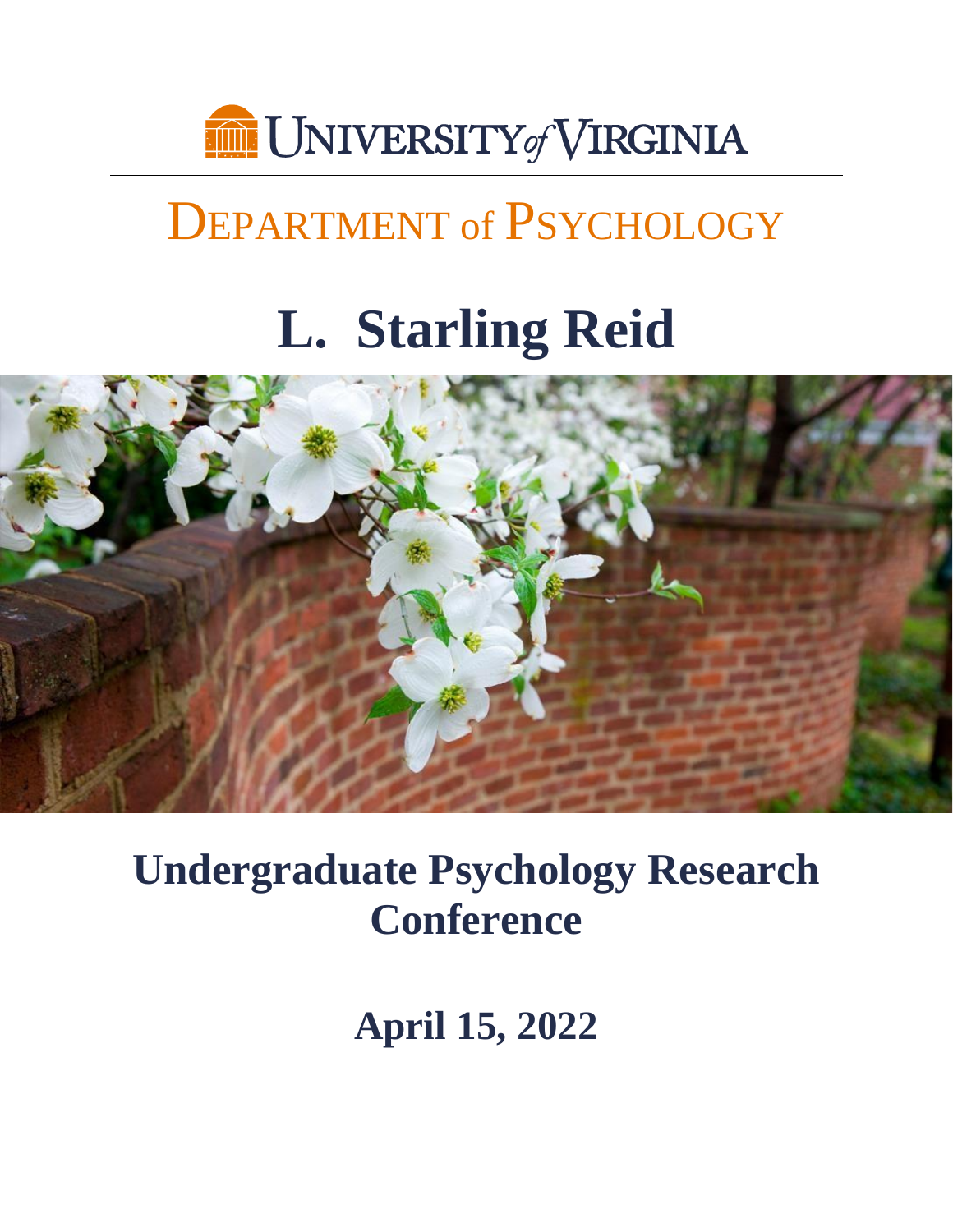# **L. Starling Reid**

L. Starling Reid was born on March 15, 1920 in Greenville, MS. He received his B.A. (1943) andM.A.(1943) from the University of Mississippi. After an interruption by service in the United States Navy, his higher education culminated with award of the doctorate from the Ohio State University in 1949.

In the same year he was appointed to the Psychology faculty at the University of Virginia, where he remained until his premature death on April 19, 1978. He served as chairman of the Department from 1960 to 1972 and during 1977-78, periods during which the Department moved into new areas of psychology and 17 new faculty members were recruited.

The range of his scholarship was broad. From his master's thesis until 1960 he was involved in studies of animal learning andmotivation. His original interest in human learning andmemory developed during the years at Ohio State, and this became a major focus of his research during the final two decades of his life. Dr. Reid guided the writing of a number of dissertations on the topic, some of which continue to be widely influential. He invented a new method for studying the immediate memory span; this made possible its continuous monitoring. First presented in a paper with two students in 1960, it has become such a standard procedure in the investigation of memory that the detailed citation of its origin is now considered almost superfluous.

The wide respect that Professor Reid's original work inspired led to his appointment to editorial positions for several distinguished psychological journals. He served with marked success as program chairman of the Eastern Psychological Association. His professional stature was recognized by membership in the Society of the Sigma Xi and by fellowship status in the Division of Experimental Psychology of the American Psychological Association and in the American Association for the Advancement of Science. Additional recognition included his election to the Council of the AAAS Section on Psychology.

Many aspects of University life, beyond the classroom and the laboratory, profited from his considerable energy and broad competence. He was for many years secretary of the Assembly of Professors, and was for several years chairman of the Athletic Advisory Committee and was elected for a term as president of the Atlantic Coast Conference.

His most lasting contributions to the life of this University came from his extended tenure as Chairman of the Department of Psychology. As the number of faculty tripled during his dozen years as Chairman, the centrifugal forces of specialization could easily have fragmented a group that had always enjoyed a remarkable degree of cohesiveness and interaction. It is to his everlasting credit that such an outcome was avoided, and the solid underpinning for the presently diversified Department was preserved and strengthened.

Dr. Reid's leadership was unobtrusive but steady, farsighted and at the same time responsive to daily needs. He was consistently responsive to daily needs, quietly patient and yet persistent in his strivings for the betterment of the entire Department.

In 1983 a memorial lecture series was established to recognize his contributions to the Department and the University. The Annual L. Starling Reid Undergraduate Psychology Research Conference began in 2007.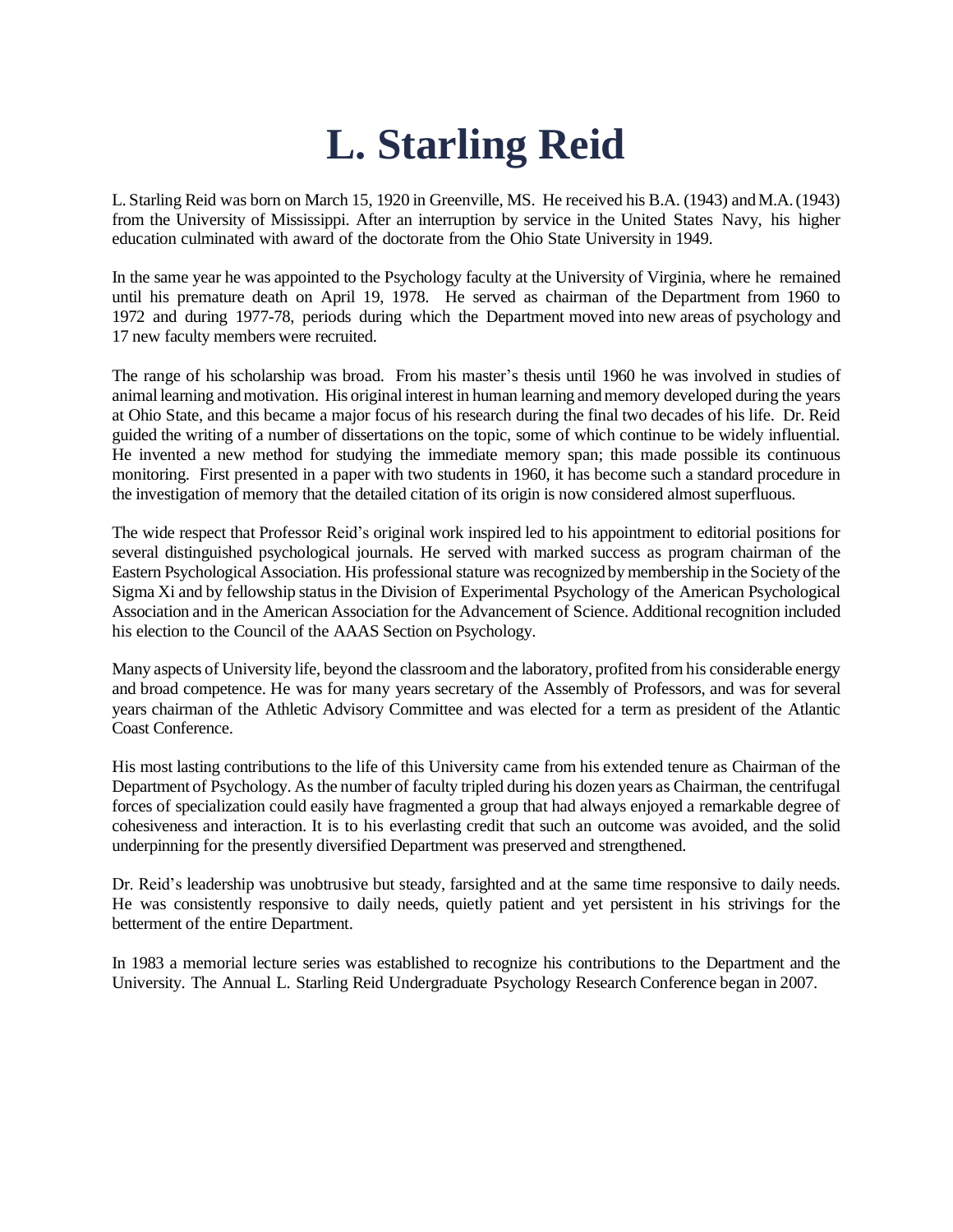# **Conference Schedule**

- 8:30-8:45 Welcoming Remarks: Chris Mazurek, PhD Director of Undergraduate Studies in Psychology, University of Virginia
- 8:45-10:15 Oral Presentations I (12-15 minutes each):
	- **Finn Connor**, *Examining Racial Congruence, Achievement Level, and Family Status as Characteristics of Role Models for Women in STEM.*
	- **Sara Yosif Ahmed**, *How Does Maternal Growth Mindset Relate to Children's Emotion, Regulation, Language and Literacy Skills?*
	- **Hannah O'Connor**, *Language Use on Social Media in Female and Male Young Adults with and without Autism Spectrum Disorder*
	- **Ian Adoremos**, *Identifying Neurogenetic and Phenotypic Biomarkers of Prefrontal Network Connectivity Alterations in Children with Autism*
- 10:30-11:30 Poster Session I
- 11:30-12:30 Break
- 12:30-1:30 Poster Session II
- 1:45-3:15 Oral Presentations II (12-15 minutes each):
	- **Mihret Niguse**, *Identifying pathways between caregiver experiences of discrimination and adolescent disruptive behaviors*
	- **Lauren Kelso**, *The Effects of Biased Lineups on Strong and Weak Face Recognizers*
	- **Molly Gonenne**, *Grief & Social Media following the Dissolution of a Romantic Relationship*
	- **LiChen Dong**, *The Scarr-Rowe Interaction at Wave I & III in National Longitudinal Study of Adolescent to Adult Health*
- 3:15-3:20 Appreciation Remarks: Chris Mazurek, PhD
- 3:30-4:45 Keynote: **Stephen Linn Chew**, Professor of Psychology, Samford University, *Student Trust in the Teacher: A Critical but Overlooked Variable for Student Success*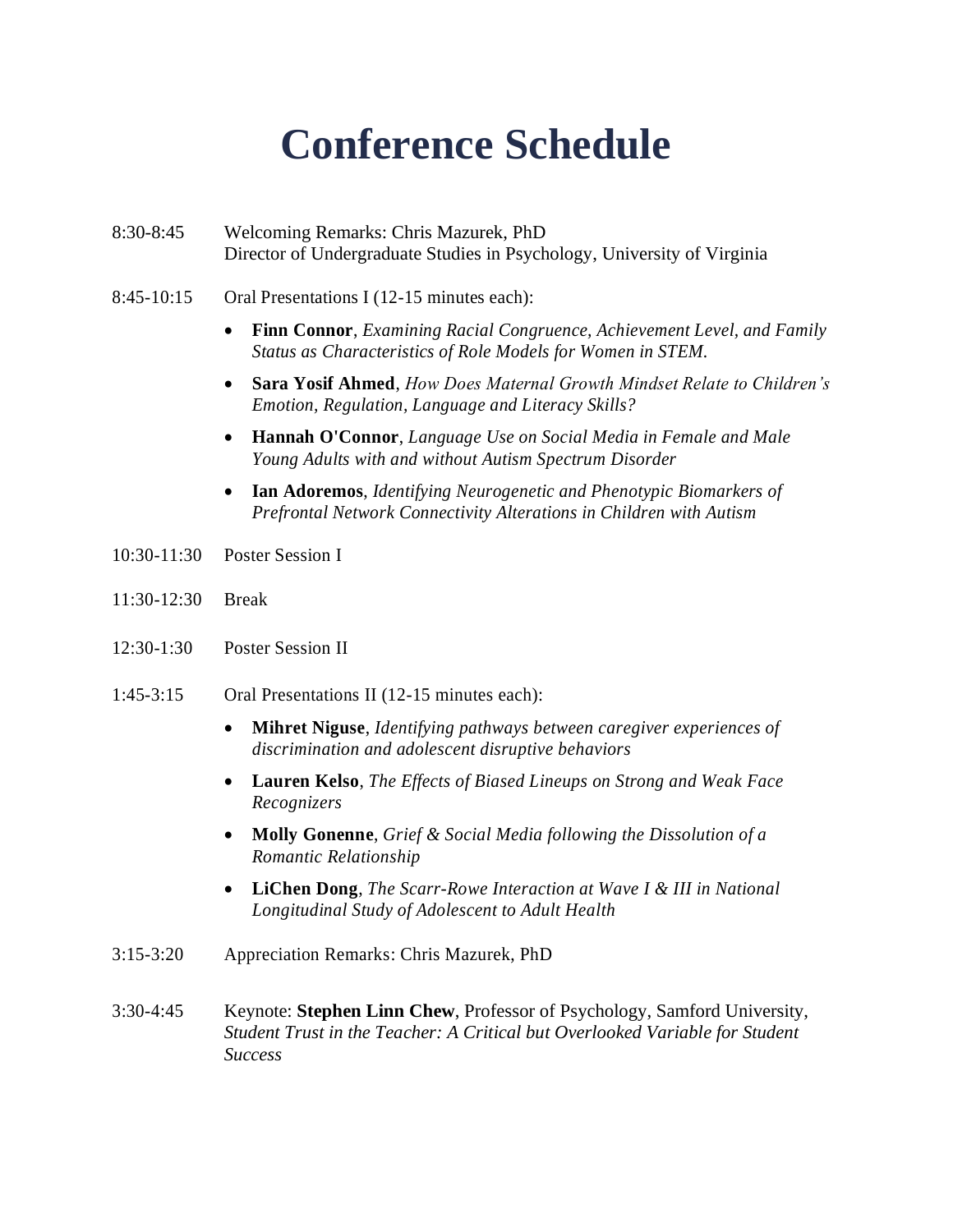# **Participating Institutions**

College of William and Mary New York University Roanoke College Saint Mary's College of California St. Mary's College of Maryland University of Hawaii University of Virginia Vanguard University of Southern California W&L University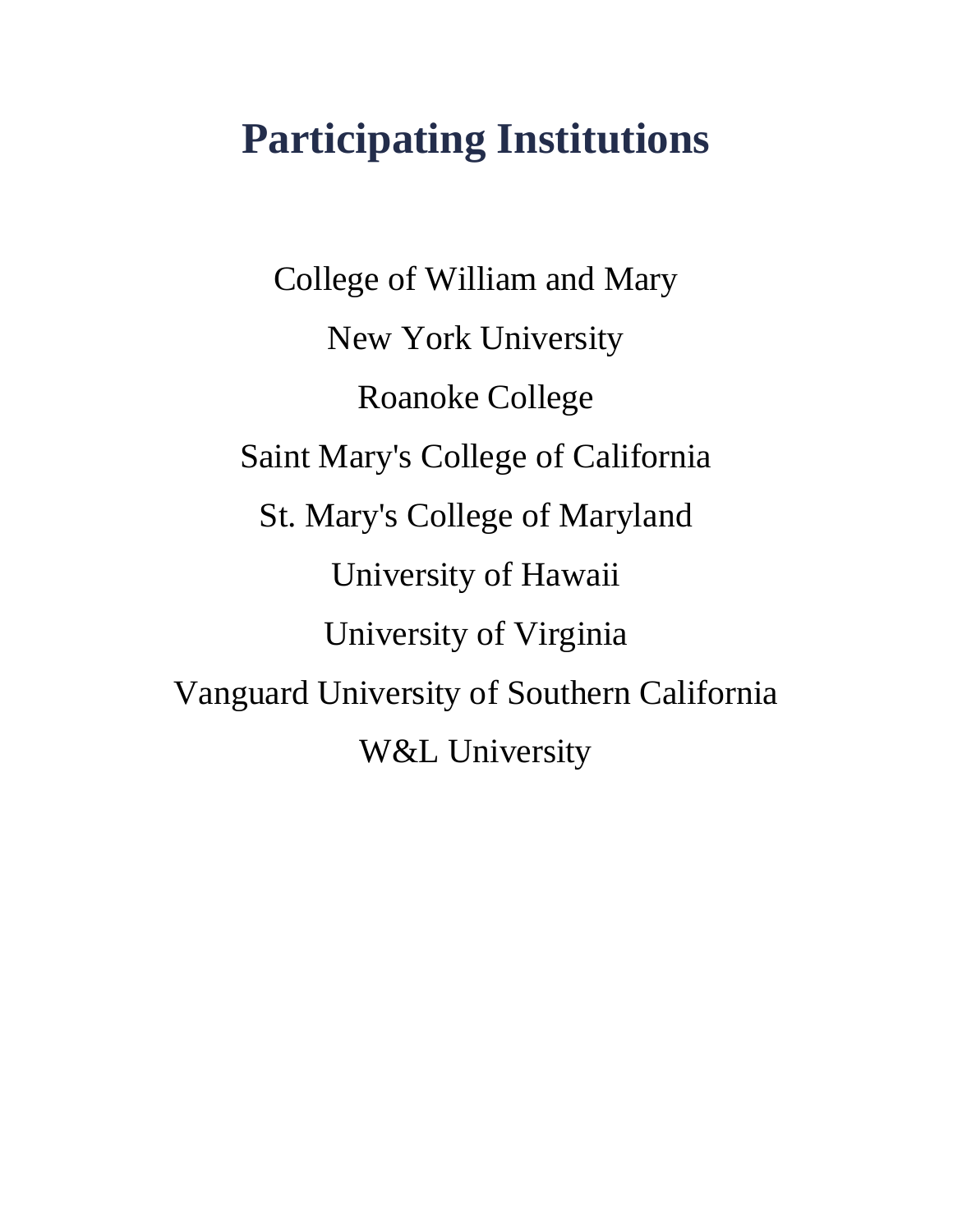# **Oral Presentations 8:45-10:15 AM**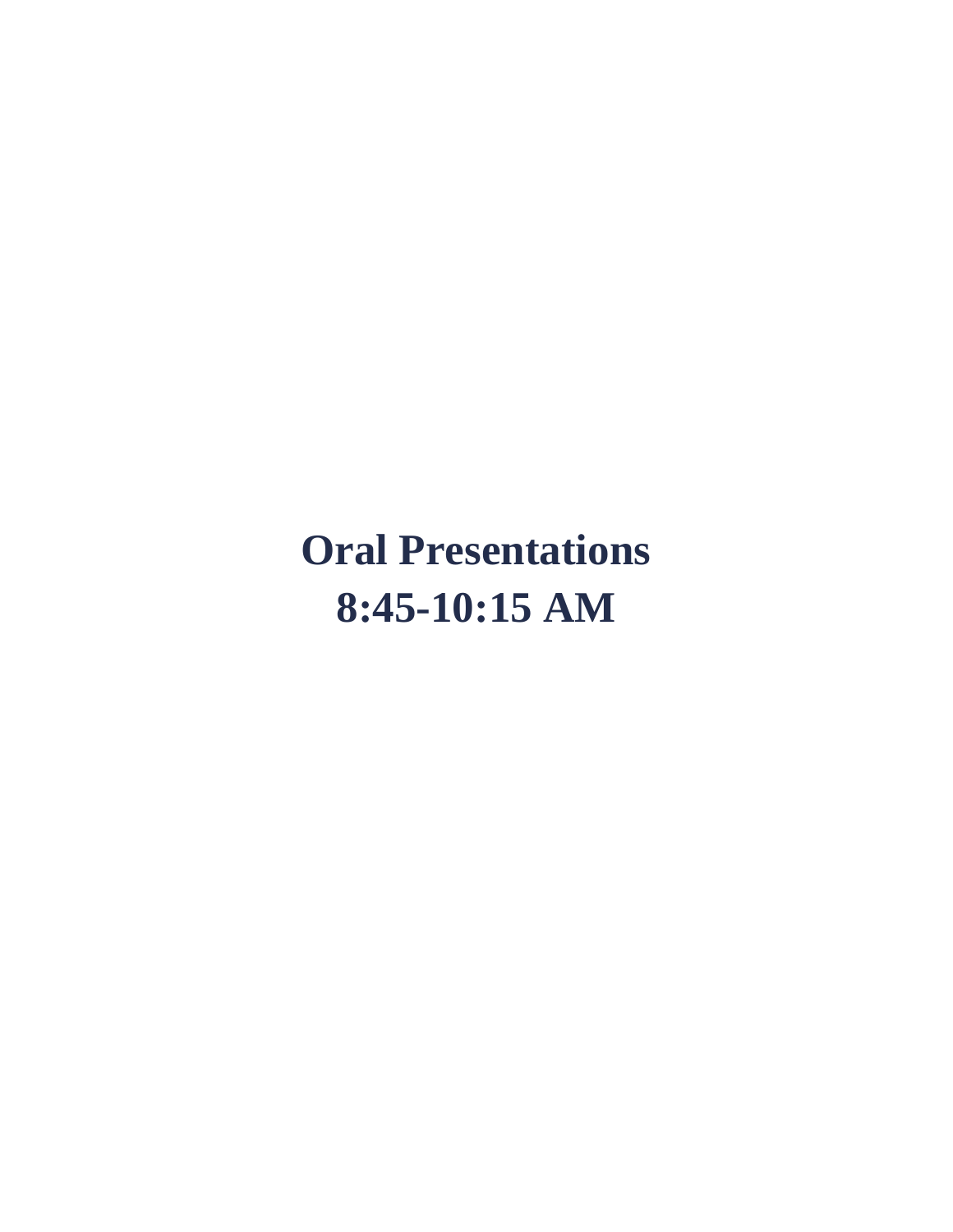## **Examining Racial Congruence, Achievement Level, and Family Status as Characteristics of Role Models for Women in STEM.**

## **Finn Connor**

## **W&L University**

## **Advisor(s): Megan Fulcher, PhD**

Women face gender inequality in science, technology, engineering, and mathematics (STEM) fields due to discrimination, low confidence among women interested in STEM, and perceptions that STEM fields are not feminine, consistent with gender schema theory (Bem, 1981). Exposure to role models is one intervention that has shown promise in addressing the problem of the underrepresentation of women in STEM. Building on the benefits of social modeling outlined in the social cognitive theory (Bandura, 1986), the present study examines which characteristics of a role model of a woman in STEM are effective in encouraging confidence in women who have demonstrated an interest in STEM. Women pursuing STEM or undecided majors at Washington and Lee University were randomly assigned exposure to a photo of and a passage about a fictional woman scientist with either the same race as them or a different race, either with exceptionally high stated achievements or average achievements, and either with children or without children. It was predicted that racial congruence with the participant, high achievement level, and having children would be characteristics of effective role models for encouraging STEM confidence in women interested in STEM fields. Data has been collected on 165 women so far through a Qualtrics survey, and it will be analyzed using a 2 (racial alignment: congruent vs. incongruent) by 2 (achievement level: high vs. moderate) by 2 (lifestyle: with children vs. without children) between-groups ANOVA.

*Oral Presentation: Morning Session, 8:45-10:15 am, 1st speaker*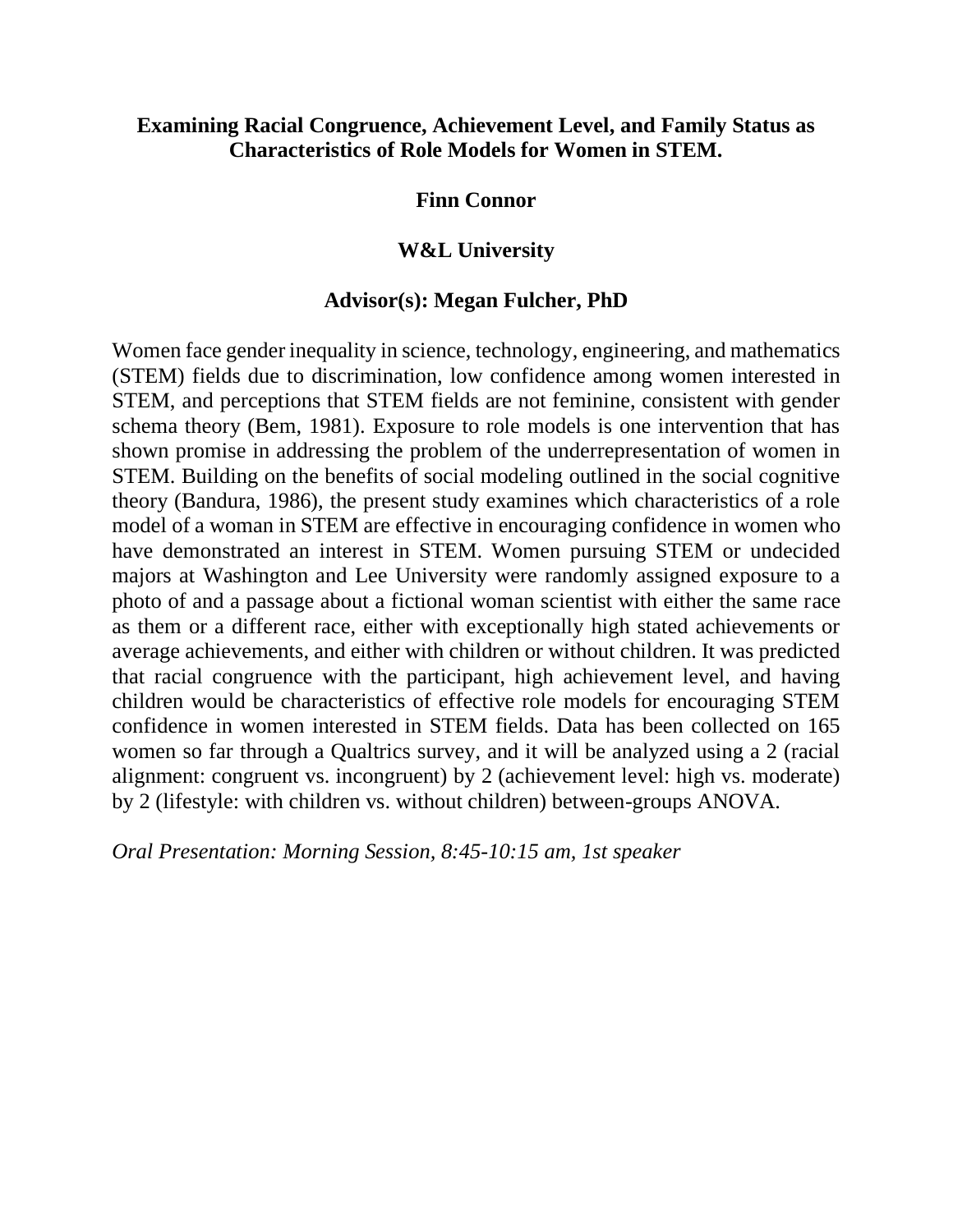# **How Does Maternal Growth Mindset Relate to Children's Emotion, Regulation, Language and Literacy Skills?**

## **Sara Yosif Ahmed**

# **University of Virginia**

## **Advisor(s): Jennifer LoCasale-Crouch, PhD**

Children with a growth mindset are shown to have higher test scores, take challenging courses, and are generally more academically successful than children with fixed mindsets. Growth mindset is a belief that abilities can be strengthened over time. Fixed mindset is a belief that people are born with their abilities and can't change them. This paper is on the effects of mothers having a growth mindset on child outcomes. The child outcomes are child negative emotions, self-regulation, and language and literacy. Of the 117 consented participants, 109 mother-child dyads completed the survey and the child direct assessment. Participating mothers were primarily Caucasian (41.03 %) or Black or African American (25.64 %) or Latino origin or Hispanic (27.35 %). Most mothers reported their highest educational attainment as being a college graduate (27.12 %) or completing graduate school (22.03%). Children in the study were on average 6 years old, were predominantly female (55.56 %) and primarily Caucasian (36.75 %) or Black or African American (24.79%) with 29.91% reported as being of Hispanic or Latino origin. Children and their families came from a range of socioeconomic backgrounds, with most mothers (68.38 %) reporting their household's average annual total income from all sources as \$50,000 or more. The results have shown there is a correlation between child outcomes and maternal growth mindset. Regression analysis indicates maternal growth mindset could predict child outcome variables.

*Oral Presentation: Morning Session, 8:45-10:15 am, 2nd speaker*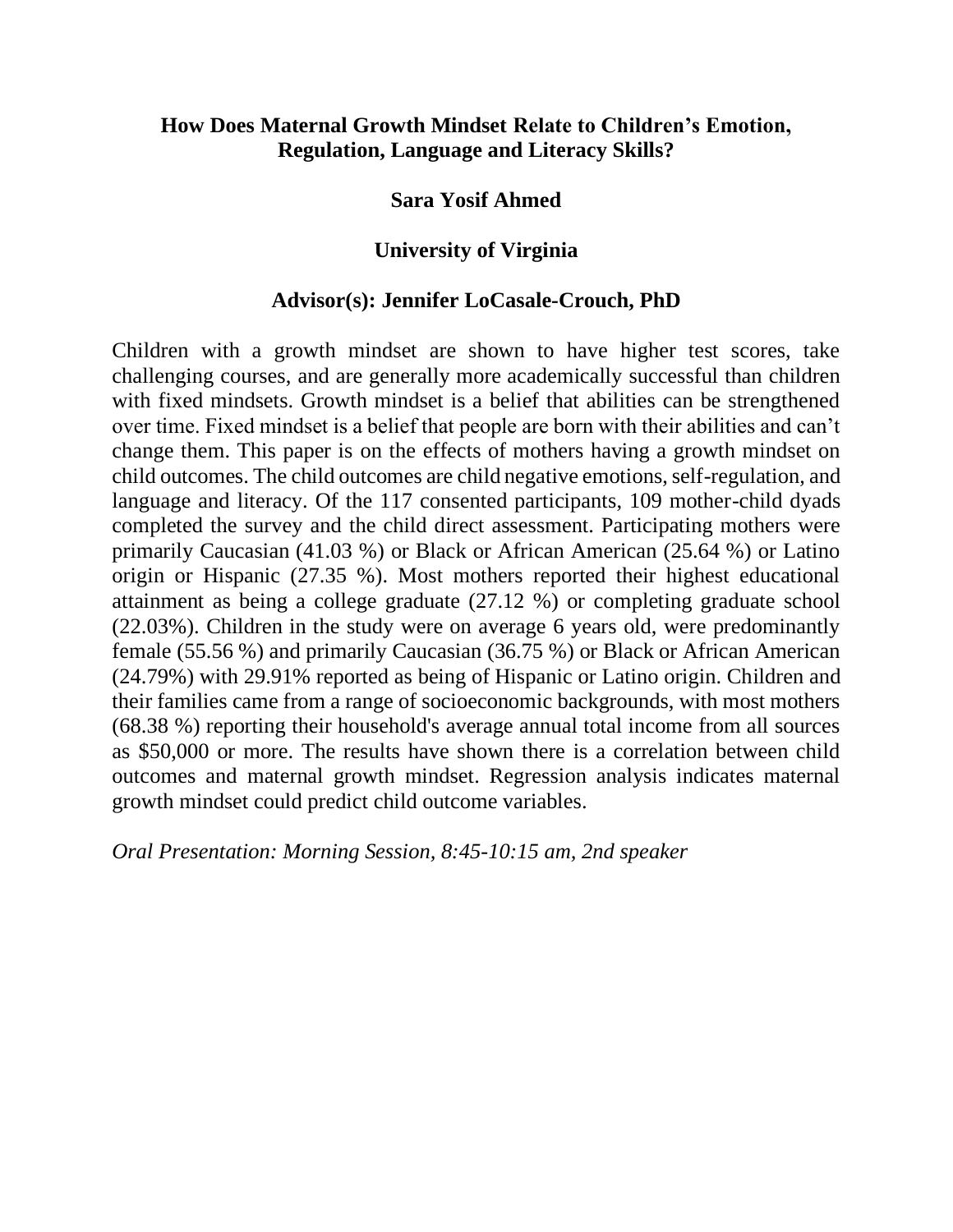# **Language Use on Social Media in Female and Male Young Adults with and without Autism Spectrum Disorder**

## **Hannah O'Connor**

## **W&L University**

## **Advisor(s): Megan Fulcher, PhD**

Women with autism spectrum disorder (ASD) have been shown to use camouflaging behaviors to mask social difficulties, including in their language use. Social media has been proposed as one platform to help individuals with ASD camouflage. Prior research has investigated this camouflaging on social media only in terms of ASD in general without examining the effects of gender. Thus, the current study investigates gender differences in language use on social media in young adults with and without ASD. Participants ages 18-29 years allow access to their Instagram and Facebook profiles for the creation of representative text samples. Text samples will be run through LIWC, a text analysis software, to examine differences in positive and negative emotion, social words, and insight and cause (a category of words related to thoughts and reasoning related to the self). We predict that women with ASD will have similar scores to women without ASD, and men with ASD will have significantly different scores than men without ASD, with lower scores for positive emotion, social words, and insight and cause and higher scores for negative emotion. Additionally, women with ASD will have higher scores for positive emotion, social words, and insight and cause and lower scores for negative emotion when compared to males with ASD, indicating camouflaging by women with ASD on social media. Additionally, exploratory analyses will be done on differences in emoji use and hashtag use between gender and diagnosis. Data collection and text analysis is underway and will continue through early spring.

*Oral Presentation: Morning Session, 8:45-10:15 am, 3rd speaker*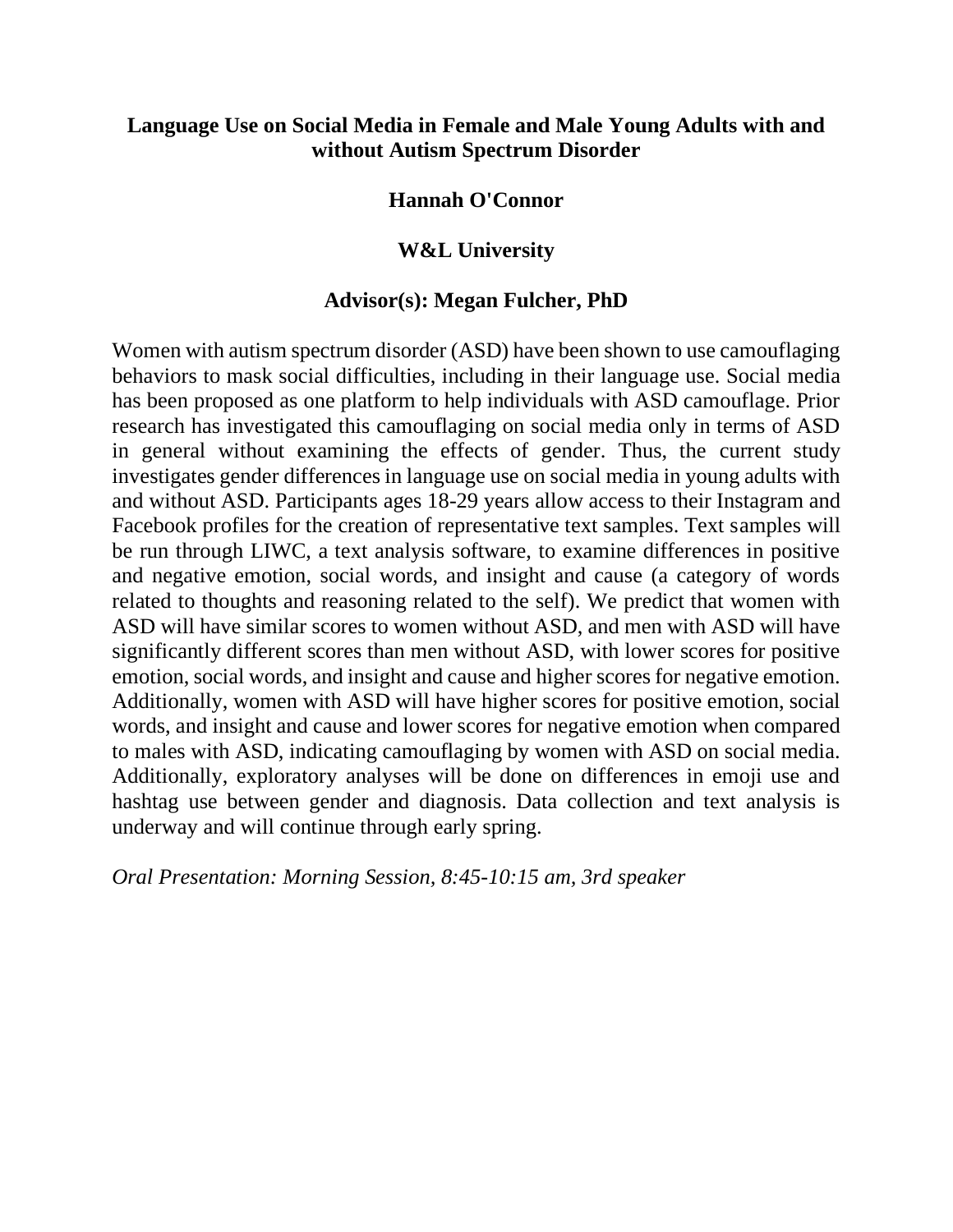# **Identifying Neurogenetic and Phenotypic Biomarkers of Prefrontal Network Connectivity Alterations in Children with Autism**

### **Ian Adoremos**

## **University of Virginia**

# **Advisor(s): John Van Horn, PhD | Kevin Pelphrey, PhD | Siva Venkadesh, PhD**

The purpose of this study is to develop new regression models which establish whether interactions between displays of exonic mutation density patterns in ~19,000 neurodevelopmental disorder risk genes, SNP-based allelic frequencies, and neuropsychological assessment scores serve as effective predictors of prefrontal functional and structural connectivity alterations between individuals diagnosed with ASD, their parents, their siblings, and controls. Metrics which measure these alterations come from multi-modal neuroimaging data (DTI, sMRI, rs-fMRI). This study further examines whether these interactions broadly contribute to sources of sex-specificity in ASD vs. Typically Developing (TD) children. Various psychological tests were administered (N=300), including sub-scales from: the DAS, Vineland, SRS, CELF, RBSR, SCQ, BRIEF, and CBCL. T1, EPI, and DWI neuroimaging data underwent acquisition on Siemens 3T Magnetom TrioTim or PRISMA scanners with standardized acquisition protocols. Image preprocessing was performed using FSL. Subsequently, the image was parcellated using FreeSurfer 5.3 against the atlas of Destrieux et al., 2009. Genome sequencing (Illumina Infinium Omni2.5-8 Kit) was performed on all subjects and compared against the 1000 Genomes reference. Chromosomes were each windowed into 10,000 base pair segments, used to compute mutation densities, and pooled by group where sexspecific differences were statistically identified. Multivariate phenomic diagnosisby-sex interaction, driven largely by assessment subscales of executive function, suggests that this cognitive domain may be particularly sensitive to sex-differences in ASD unlike in TD children. Differences in network theoretical metrics of functional connectivity necessitate further exploration. Gene loci previously linked to ASD, show variable exonic mutation density patterns between boys and girls, suggestive of differential genetic influences and transcription factors. These results supported the hypothesis that ASD is particularly sexual dimorphic which perhaps hinders the efficacy of diagnosis

### *Oral Presentation: Morning Session, 8:45-10:15 am, 4th speaker*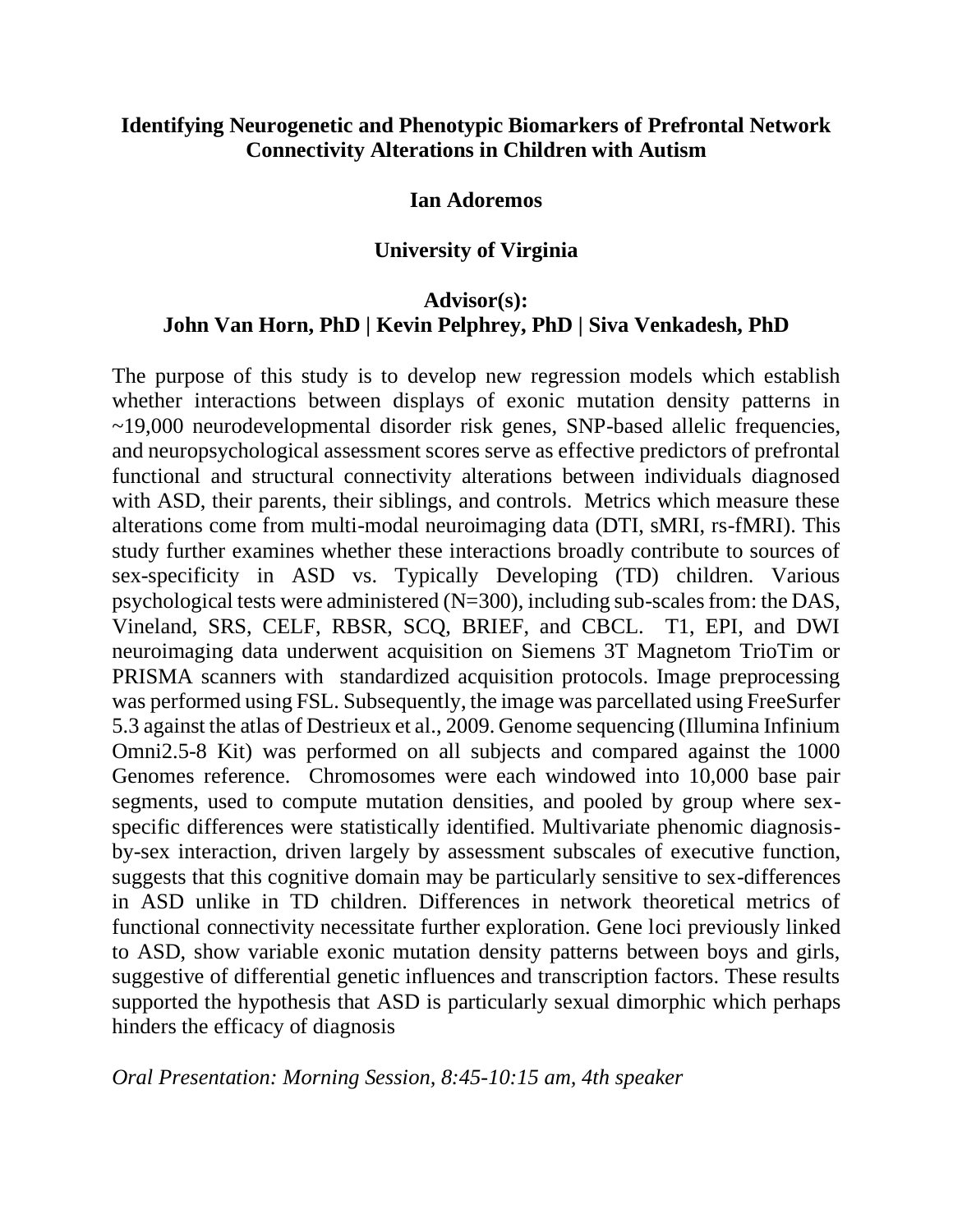# **Poster Session I**

# **Breakout Room Directory**

# **10:30 -11:30 AM**

| <b>Breakout Room</b>          | <b>School</b>                                 | <b>Presenters</b>     | <b>Title</b>                                                                                                                        |
|-------------------------------|-----------------------------------------------|-----------------------|-------------------------------------------------------------------------------------------------------------------------------------|
| 1 Baca / Iyer                 | Vanguard University of<br>Southern California | Marissa Baca          | Correlates of Stress and Anxiety in College Students During the COVID-<br>19 Pandemic                                               |
|                               | University of Virginia                        | Shreya Iyer           | Examining the Effect of Marijuana and Depression on Adolescent Suicide                                                              |
| 2 Kerere / Mehta              | University of Virginia                        | Jordan Kerere         | Prior to Serve & Protect: An analysis of pre-employment psychological<br>evaluations in Virginia law enforcement candidates         |
|                               | New York University                           | Anjali Mehta          | The Immediate Impact of Mindfulness Meditation on Student's<br><b>Attentional Control</b>                                           |
| 3 Upasani / Vachhani          | University of Virginia                        | Rujula Upasani        | Telemedicine Interventions in Cancer: Scoping Review of Systematic<br>Reviews                                                       |
|                               | University of Virginia                        | Shruti Vachhani       | Better Sleep for Supporters with Insomnia Study: Preliminary Efficacy of<br>Internet-delivered Cognitive-Behavioral Therapy         |
| 4 Isaieva / Wells             | University of Virginia                        | Varvara Isaieva       | Finding a Needle in a Haystack: Exploratory Psychometric Analysis of<br>Healthcare Aptitude Test Data                               |
|                               | University of Virginia                        | Rachel Wells          | Behind the Public Eye: Psychometric analysis of Social Responsiveness<br>Scale- Second Edition (SRS-2) for Autism Spectrum Disorder |
| 5 Penn / Alperin              | University of Virginia                        | Jamie Alperin         | Critical Historical Knowledge is Not Enough: On the Role of Perceptions<br>and Emotions on Support for Racial Equality              |
|                               | University of Virginia                        | Tamia Penn            | Quantifying Psychosocial Factors Impacting the Health of Sexual<br>Minority Black Women                                             |
| 6 Bishop / Fitzpatrick        | Vanguard University of<br>Southern California | Makenzi Bishop        | College Students and COVID-19 Stress                                                                                                |
|                               | St. Mary's College of<br>Maryland             | Julia Fitzpatrick     | The Effects of Eye Contact on Self-Disclosure and Trust                                                                             |
| 7 Brehm / Smith               | University of Virginia                        | Margaret Brehm        | The Power of Friendship: How Adolescent Friendship Quality Predicts<br>Relative Power in Adult Romantic Relationships               |
|                               | University of Virginia                        | Karissa Smith         | The Long-Term Implications of Parental Emotional Support on Physical<br>Health                                                      |
| 8 Lerner / Q.Liu              | University of Virginia                        | Rachel Lerner         | Measuring Concentration Through its Key Skills: Self-regulation, Focus,<br>and Executive Attention                                  |
|                               | University of Virginia                        | Qianshu (Shirley) Liu | Young Children's Interpretations of Prosocial Behavior and Their<br>Relationship to Parental Interpretations of Prosocial Behavior  |
| 9 Brence / Chu                | University of Virginia                        | Madeline Brence       | The Effect of Social Resource Priming on Future Orientation                                                                         |
|                               | College of William and<br>Mary                | Xiatian Chu           | Friendship qualities in female-female friendships: Differences from other-<br>gender and male-male friendships                      |
| <b>10 McDonald / Powell</b>   | Roanoke College                               | Claire McDonald       | Technology Use and Need Fulfillment in Older Adults                                                                                 |
|                               | Roanoke College                               | Caroline Powell       | With Friends Like These, Who Sees Enemies? Attachment, Hostile<br>Attribution Bias, and Aggression in Emerging Adults.              |
| 11 Baker / Campbell           | Roanoke College                               | Kyra Baker            | Emerging Adults' Striving for Popularity & Relational Aggression:<br>Associations with Narcissism/Perceptions of Parental Behaviors |
|                               | Roanoke College                               | Benjamin Campbell     | Effects of Elicited Jealousy on Threatened Masculinity and Relational<br>Aggression in Emerging Adult Men                           |
| 12 Coughlin/ Parker/ Williams | University of Virginia                        | Amanda Coughlin       | American's Understanding of Economic Inequality Between Racial<br>Groups                                                            |
|                               | Roanoke College                               | <b>Ethan Parker</b>   | Relational Victimization and Gender Identity as Predictors of Adjustment<br>in Emerging Adults                                      |
|                               | University of Virginia                        | Ryan Williams         | Among white people, feelings of economic "inadequacy" predicts worse<br>sleep quality over time                                     |
| 13 Boudreau / Hill            | W&L University                                | Grace Boudreau        | The Role of Race, Gender, and Interest in Determining Friendships in<br>Middle Childhood.                                           |
|                               | W&L University                                | Lindsey Hill          | Real Cowboys Are Gentle: Examining Gender Schema Flexibility<br>Influencing Stereotypical and Counter-Stereotypical Careers         |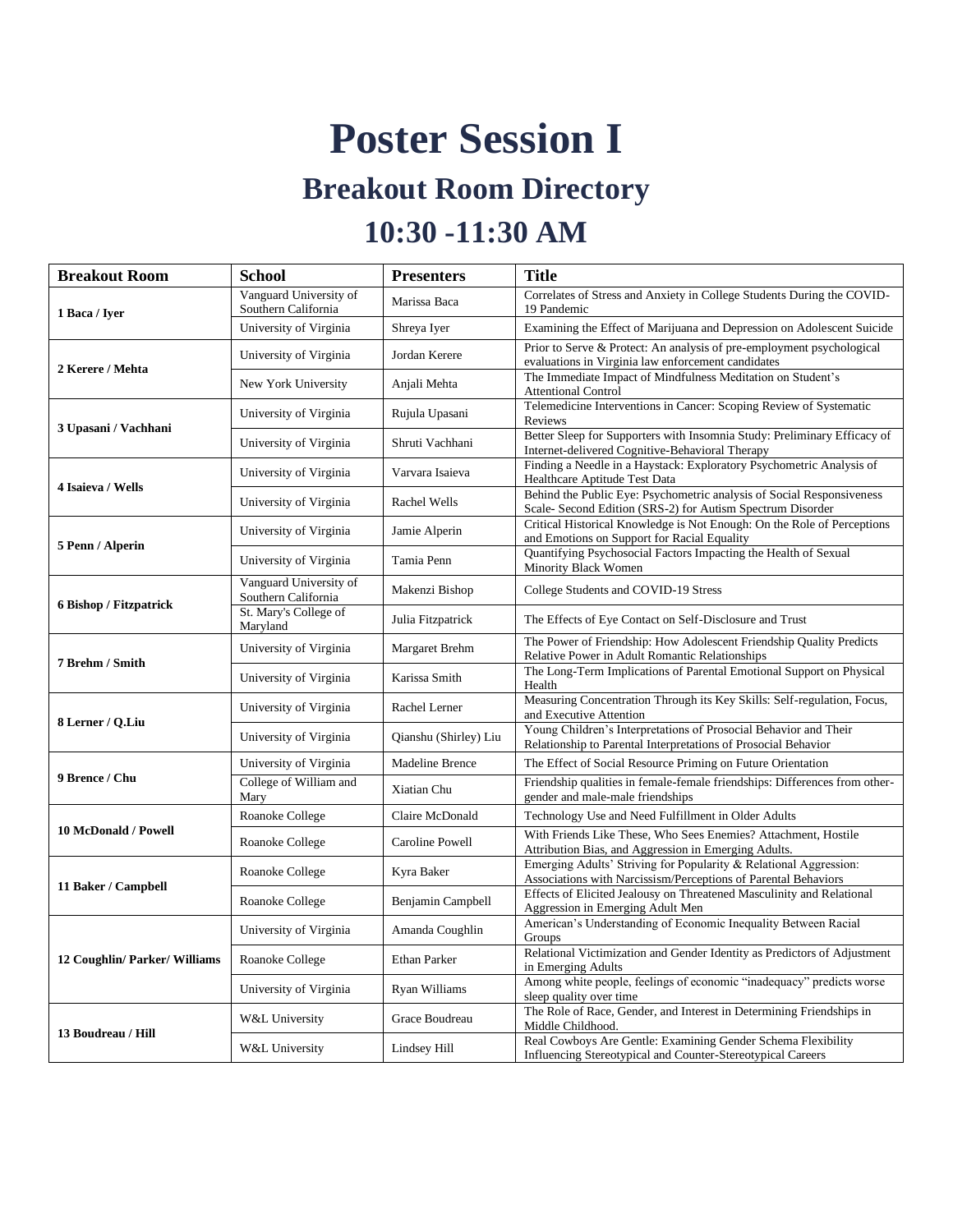# **Correlates of Stress and Anxiety in College Students During the COVID-19 Pandemic**

# **Marissa Baca | Hannah Burr | Sarah Gristschuk | Natalie Escher | Coral Nava | Giselle Sosa**

# **Vanguard University of Southern California**

# **Advisor(s): Noreen Dulin, PhD**

Many college students report feelings of stress and anxiety. According to the American College Health Association (2018), about 47% of students reported feeling "overwhelming anxiety in the past year." This study was conducted to explore how daily stressors of college students and the trait of anxiety may have been affected during the COVID-19 pandemic. The current project investigated how perceived stress (Cohen's Perceived Stress Scale, 1983), COVID-related stress (created by the authors of the present study) and trait of anxiety (De Vries & Van Heck, 2013) in college students during the pandemic correlated with variables including gender, family responsibilities, number of hours worked, sense of school belonging (Goodenow's Psychological Sense of School Membership Scale, 1993), faith (Santa Clara Strength of Religious Faith Questionnaire Brief Version, 2002), and motivation (Sanchez de Miguel et al., 2017). Following IRB approval and consent, an online and in-person survey was distributed to all undergraduate students at a small private Christian university in Southern California. There were 345 participants in total who completed the survey questionnaire, with 281 females and 64 males. As predicted, females showed higher levels of stress, COVID-related stress, and anxiety. Results also showed significant positive correlations between measures of stress and anxiety with family responsibilities. Negative correlations were found between stress and anxiety with sense of school belonging and faith. A significant negative correlation was also found between the PSS and motivation but not with anxiety. Further correlations and implications will be discussed.

*Poster Session: 10:30-11:30 am Zoom Breakout Room: 1 Baca / Iyer*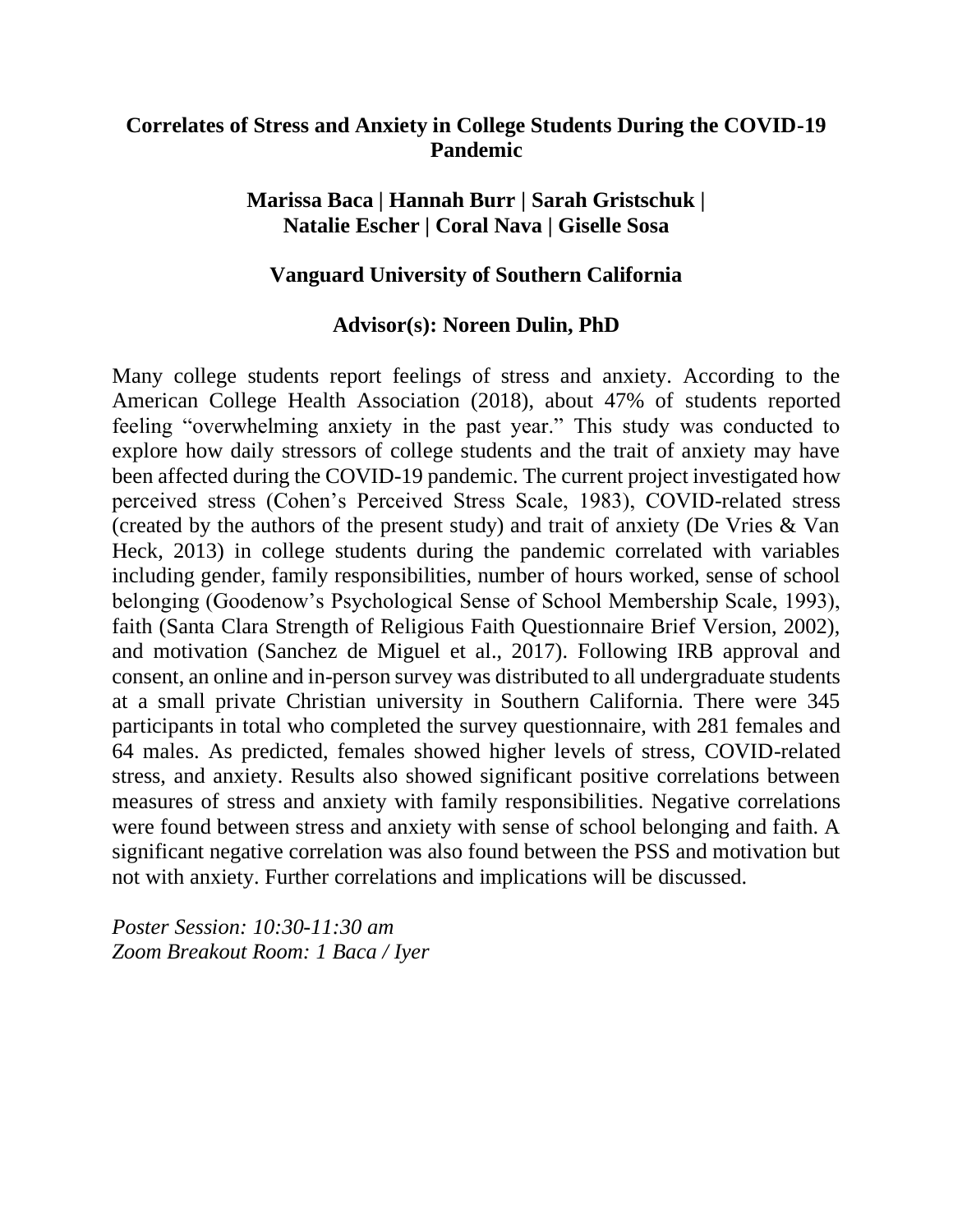## **Examining the Effect of Marijuana and Depression on Adolescent Suicide**

## **Shreya Iyer**

## **University of Virginia**

## **Advisor(s): John Monahan, PhD**

Marijuana is the most commonly used illicit substance during adolescence while depression is the third most prevalent mental disorder among adolescents. The present study examined a possible additive and interactive effect of marijuana and depression on adolescent suicidality. We conducted two studies to determine the effect of marijuana and depression on suicidality. For study 1, we had 3 hypotheses. Hypothesis A stated that marijuana and depression would emerge as significant predictors of suicide attempts in an ordinal logistic regression model. For Hypothesis B, we divided our sample of adolescents into four groups: a marijuana and depression group, a depression no marijuana group, a marijuana no depression group, and a no marijuana no depression group. We hypothesized that if marijuana and depression had an additive effect, then the marijuana and depression group would have significantly higher odds of attempting suicide compared to the other three groups. For Hypothesis C, we hypothesized a significant interaction effect between marijuana and depression on suicide attempts. Study 2 proposed the same hypotheses as Study 1, however our goal was to see if these hypotheses were still significant with the addition of covariates into the logistic regression model. As hypothesized, marijuana and depression emerged as significant predictors of adolescent suicidality before and after we included covariates into our regression model. Furthermore, marijuana and depression had a significant additive effect, such that marijuana and depression group had significantly higher odds of attempting suicide compared to the other three groups, before and after we included covariates into our regression model. However, contrary to our hypothesis, there was not a significant interaction effect of depression and marijuana before or after we included covariates in our regression model.

*Poster Session: 10:30-11:30 am Zoom Breakout Room: 1 Baca / Iyer*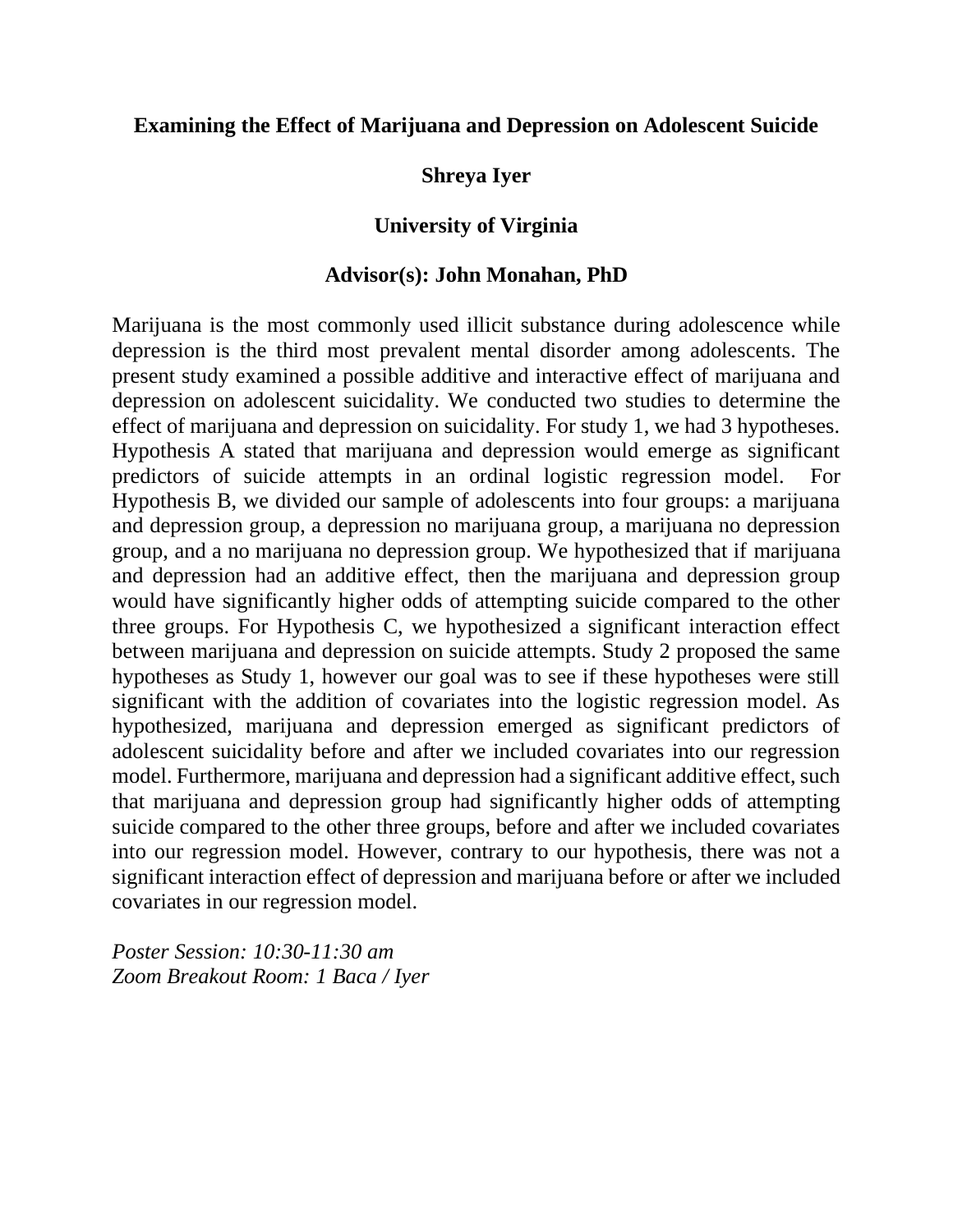# **Prior to Serve & Protect: An analysis of pre-employment psychological evaluations in Virginia law enforcement candidates**

# **Jordan Kerere**

# **University of Virginia**

## **Advisor(s): Sharon Kelley, JD, PhD**

Law enforcement officials have very little room for error in their line of work: They are one of the few groups in society that are provided with the tools and authority to use force on others. Psychological screenings are one tool law enforcement agencies can use to improve hiring decisions and better ensure only appropriate individuals have this authority. The present study is twofold: Part One explored how common pre-employment psychological evaluations are in Virginia by surveying law enforcement agencies. Part Two examined pre-employment psychological evaluation reports from a Virginia mental health clinic to determine which variables from these evaluations (i.e., historical variables and scales on psychological testing) drive clinician decision-making. The data for Part Two of the present study is comprised of 196 police candidates' clinical interviews and psychological testing results, specifically results from either the Personality Assessment Inventory (PAI) or results from the Minnesota Multiphasic Personality Inventory-2-Restructured Form (MMPI-2-RF) and Matrix-Predictive Uniform Law Enforcement Evaluation (M-PULSE). Preliminary findings indicate that pre-employment psychological evaluations are a holistic process and evaluators are not relying solely on these preidentified problematic scales for their hiring decisions.

*Poster Session: 10:30-11:30 am Zoom Breakout Room: 2 Kerere / Mehta*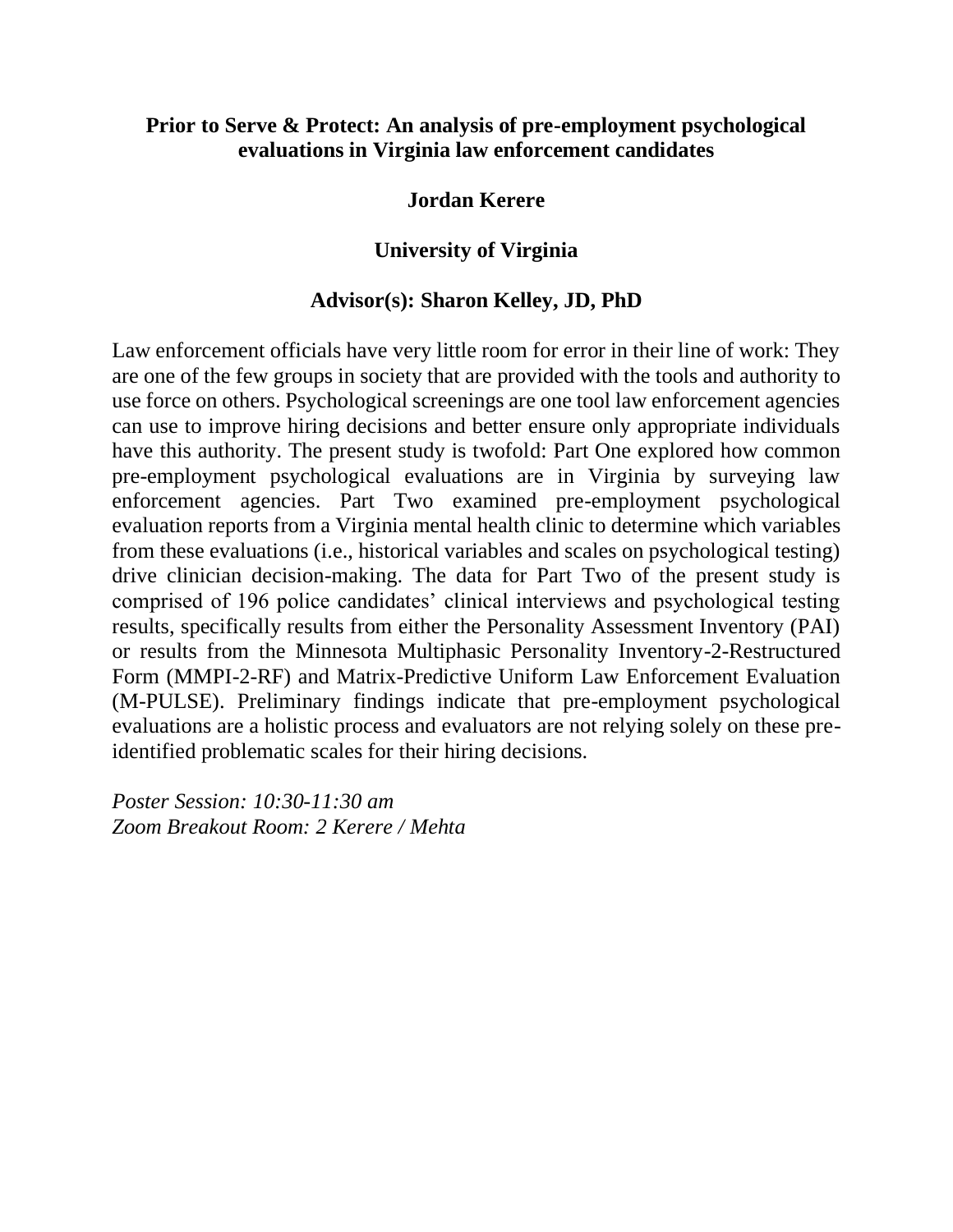# **The Immediate Impact of Mindfulness Meditation on Student's Attentional Control**

## **Anjali Mehta**

## **New York University**

## **Advisor(s): Joshua Aronson, PhD**

Smartphone use has been linked with a myriad of negative outcomes, including difficulties in sustaining attention and resisting distraction. In fact the mere presence of smartphones has shown to affect our ability to pay attention to tasks at hand (Ward et al., 2017). Knowing that technology is so saturated in our lives, understanding how to combat its negative consequences is an important psychological investigation. The accessibility and constant stimulation of technology have made distraction constant and focus rare (Ward, Duke, Gneezy & Bos, 2017). While technology negatively affects our attention, meditation, an ancient concentrative practice, has shown to improve it (e.g., Zylowska et al., 2008; Moore et al., 2012; Tang et al., 2012; Teper & Inzlicht, 2013); can we turn to meditation as a way to enhance our attentional control? This study aims to examine the immediate effects of fifteen minutes of mindfulness meditation on individuals' attentional control. We are interested in whether individuals can sustain attention even with interference from unexpected artificial stimuli (distractions). We thus hypothesized that brief mindfulness training would result in improvements in attention and foster changes in attentional control. [PENDING DATA ANALYSIS]

*Poster Session: 10:30-11:30 am Zoom Breakout Room: 2 Kerere / Mehta*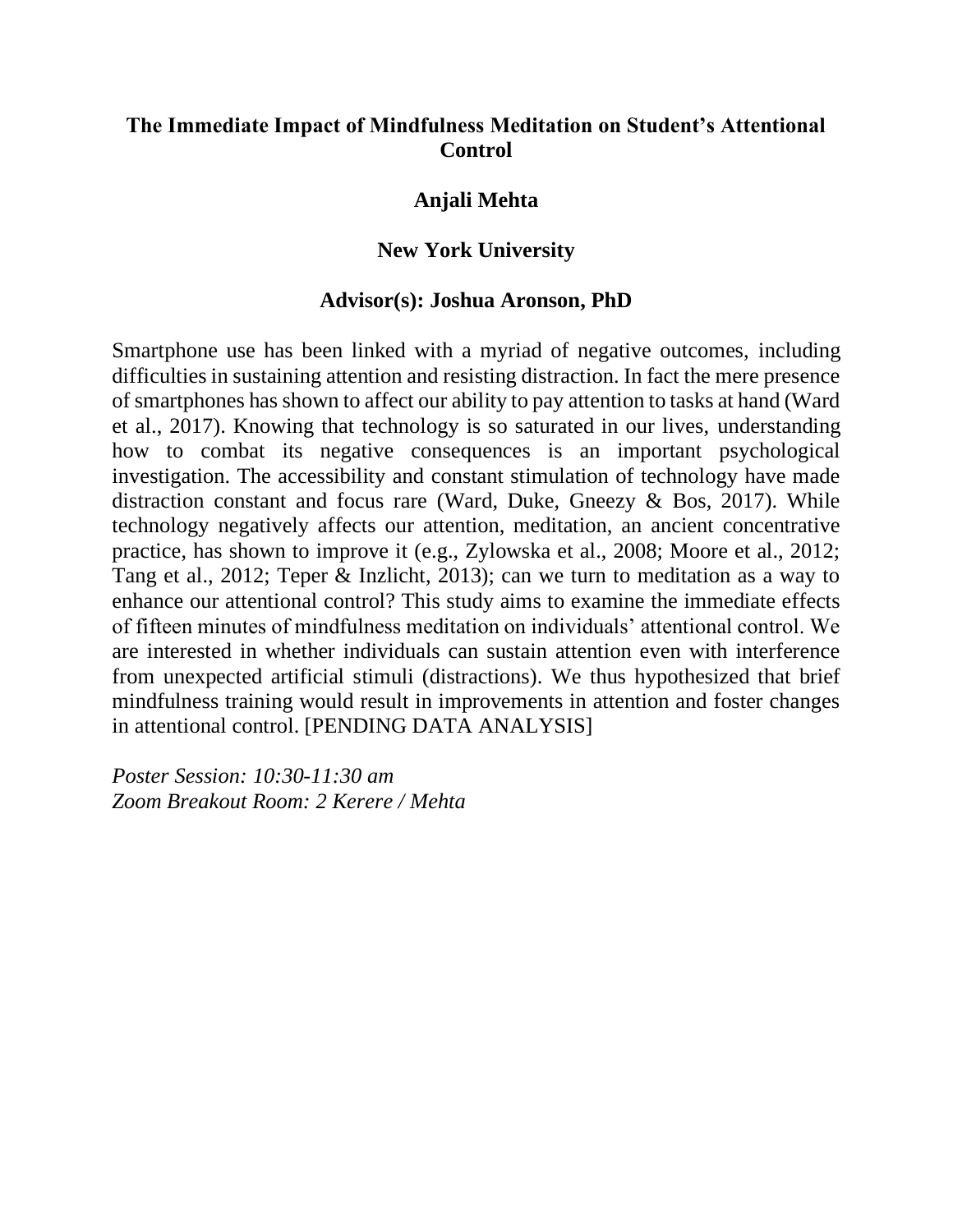## **Telemedicine Interventions in Cancer: Scoping Review of Systematic Reviews**

**Rujula Upasani | Issay Barry** 

## **University of Virginia**

## **Advisor(s): Kelly Shaffer, PhD**

Cancer patients and their family caregivers report significant distress through the cancer trajectory. Due to the increase in telemedicine technology, there is interest in how this care delivery method has been applied to psychosocial care in cancer. This secondary analysis of a larger scoping review will describe available systematic reviews of telemedicine psychosocial interventions in cancer care to analyze and identify gaps in the existing literature. PubMed, Cochrane Library, CINAHL and Web of Science were searched in August 2021 for systematic reviews on telemedicine interventions in cancer care. Eligibility screening of all returned reviews (complete) and data extraction from included reviews (ongoing) is completed by two separate coders, with disagreements resolved by a third coder. A total of 563 records were reviewed, 86 met eligibility criteria for the broader scoping review (all telemedicine interventions), of which 9 specifically address psychosocial interventions. The research team is currently extracting information about the focus of each review including: intervention target (e.g., patients, family caregivers), technology modalities used to deliver care, phase of cancer care, and whether implementation of interventions was addressed. Findings will be described from these items and analyze where there are gaps in the review literature on telemedicine psychosocial cancer care. Results to date show there is an extensive literature base on telemedicine psychosocial interventions in cancer; however, there are also specific gaps where reviews should be conducted, such as interventions for family caregivers, interventions for individuals across the cancer care continuum, and implementation characteristics of these interventions.

*Poster Session: 10:30-11:30 am Zoom Breakout Room: 3 Upasani / Vachhani*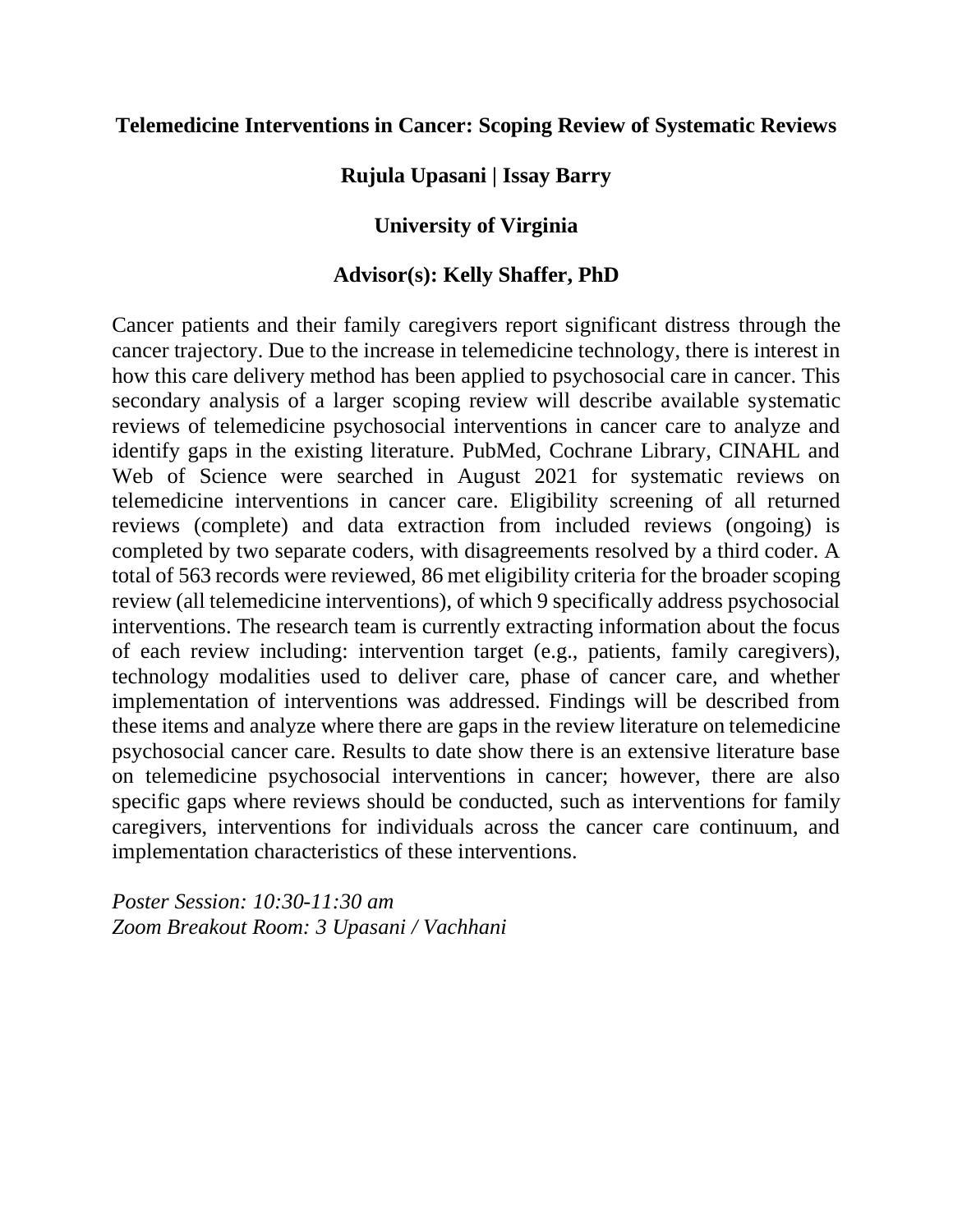# **Better Sleep for Supporters with Insomnia Study: Preliminary Efficacy of Internet-delivered Cognitive-Behavioral Therapy**

## **Shruti Vachhani | Issay Barry**

## **University of Virginia**

## **Advisor(s): Kelly Shaffer, PhD**

Many cancer caregivers experience sleep disturbance. Sleep Healthy Using the Internet (SHUTi), an Internet-delivered cognitive-behavioral therapy for insomnia program, is effective in treating insomnia in the general population, but it has not been tested among caregivers. The aim of this study is to examine the effect of SHUTi among cancer caregivers. Eight caregivers who provided care to a family member with cancer and reported significant sleep disturbance were enrolled in this single-group pilot study. Caregivers completed the Insomnia Severity Index (ISI; perceived insomnia symptom severity) and 10 days of sleep diaries (minutes of sleep onset latency [SOL] and wake after sleep onset [WASO]) before and after receiving SHUTi. Pre-post change was calculated with Cohen's d. Caregivers' self-reported insomnia severity exceeded the clinical cutoff score of 10, on average, before SHUTi (ISI M=14.75 [SD=6.25]), and they reported a large improvement in symptoms after SHUTi (ISI M=9.60 [SD=4.60]; d=1.26). Similarly, caregivers' SOL decreased over treatment by about 14 minutes on average (pre-SOL M=30.93 [SD=20.05]; post-SOL M=16.71 [SD=8.98]; d=1.12). Caregivers' WASO decreased over treatment by about 17 minutes on average (pre-WASO M=93.57 [SD=41.43]; post-WASO M=76.86 [SD=34.50]; d=1.26). These results indicate that caregivers who use the SHUTi program report improved insomnia symptoms, and also tended to fall asleep quicker and had less time awake after falling sleep. Further research should examine whether tailoring SHUTi might help improve caregivers' benefits from the program. SHUTi should also be tested among other types of caregivers, like caregivers for people with dementia or young adults supporting their parents.

*Poster Session: 10:30-11:30 am Zoom Breakout Room: 3 Upasani / Vachhani*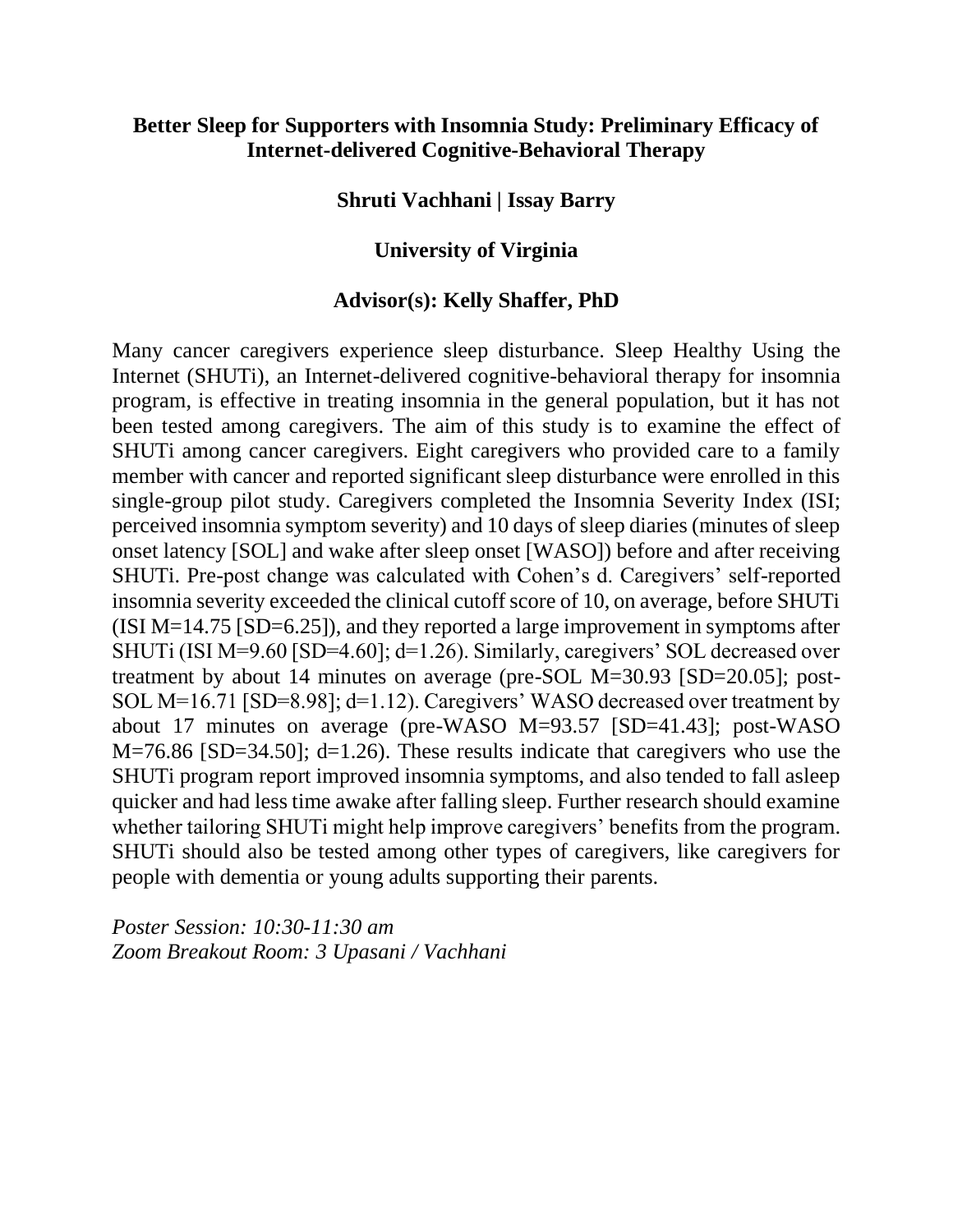# **Finding a Needle in a Haystack: Exploratory Psychometric Analysis of Healthcare Aptitude Test Data**

## **Varvara Isaieva | Catherine N. Henkel | Shiqi Wang**

## **University of Virginia**

## **Advisor(s): Karen Schmidt, PhD**

This study analyzed a large set of item responses to a healthcare aptitude test. The main objective of our study was to investigate item quality and to search for any potential trends suggestive of item compromise. The data set consisted of more than 130 multiple choice items and more than 14,500 college-aged students nationwide studying primarily health care topics. Using RStudio, we converted the responses to binary data. Out of concern for bias and confidentiality, the content of the questions and answers remained unknown. We used RStudio (psych, corrplot, ggplot, and car packages) for our analyses, which included data cleaning, data wrangling, data visualization, parallel and factor analysis, and item response theory (IRT). After performing our initial analyses, we found some global trends suggesting patterns in the data. Specifically, chi-square results showed relationships across the large item set, x2 (9045) =  $60321.78$ , p < .001, as well as within several item subsets. Exploratory factor analyses indicated multiple factors and components in the data, pointing to potential undiscovered trends. Using IRT, we also obtained Fisher information curves, item characteristic curves, item discriminations, and item difficulties, showing varying quality of items within the aptitude test. This initial set of analyses provides a strong basis for further forensic exploration of trends within the dataset.

*Poster Session: 10:30-11:30 am Zoom Breakout Room: 4 Isaieva / Wells*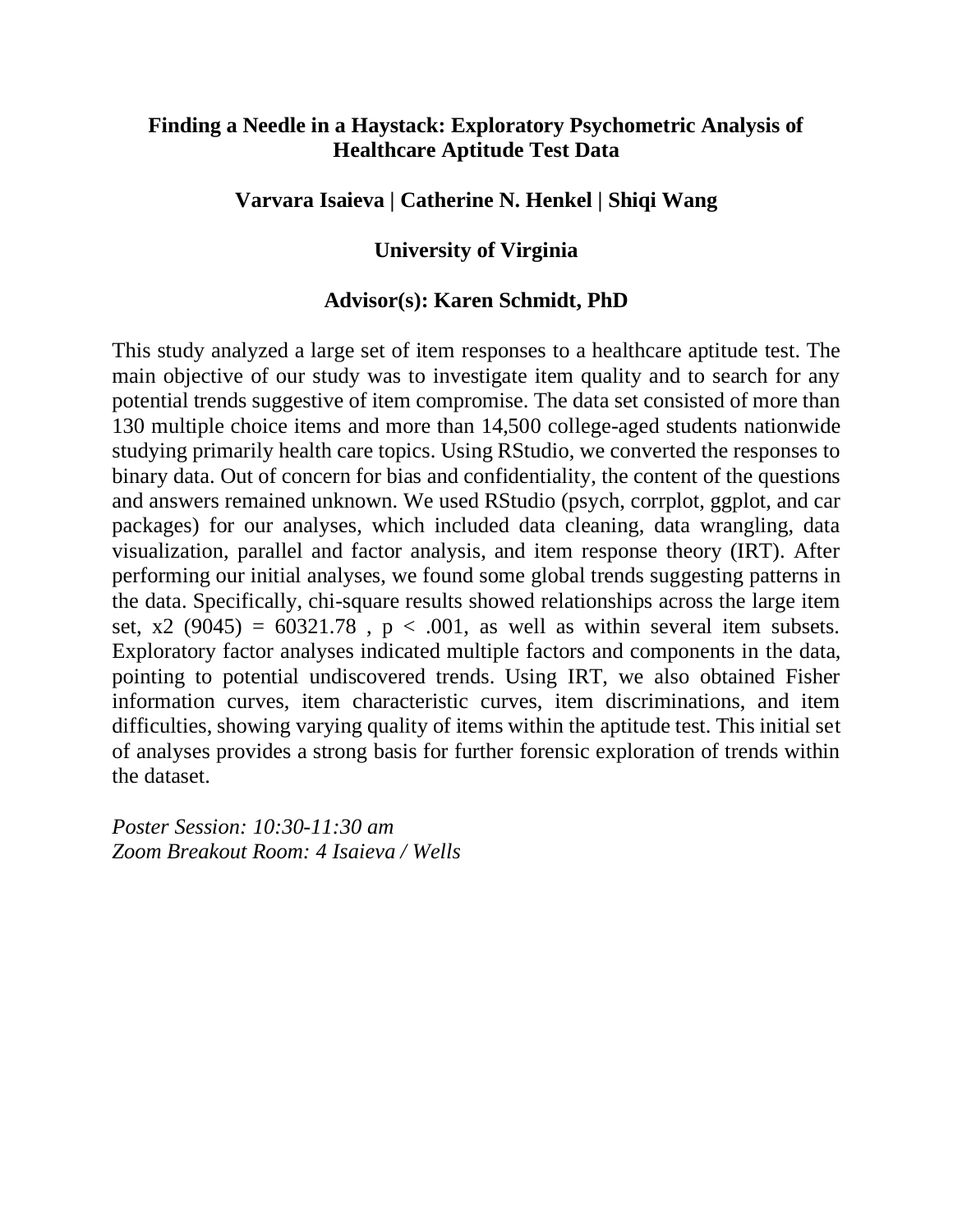## **Behind the Public Eye: Psychometric analysis of Social Responsiveness Scale-Second Edition (SRS-2) for Autism Spectrum Disorder**

## **Rachel Wells**

# **University of Virginia**

## **Advisor(s): Karen Schmidt, PhD**

The diagnosis and assessment of Autism Spectrum Disorder (ASD) are extremely important as over 75,000 people have ASD worldwide. The Social Responsiveness Scale, Second Edition (SRS-2) was developed by Constantino and Gruber (2012) and has been used in clinical and research settings as an assessment tool for ASD symptom severity. The SRS-2 is a 65 item scale consisting of four response options  $(1=$  Not true;  $2=$  sometimes true;  $3=$  often true;  $4=$  almost always true) are included in the rating scale and are used by a rater to assess the responsiveness of school-aged children. The SRS-2 consists of five general subscales describing Social Awareness, Social Cognition, Social Communication, Social Motivation, and Restricted Interests and Repetitive Behavior, encompassing the major social behavioral domain concerns of ASD. This study set out to analyze the effectiveness of the SRS-2 scale through data simulation using WinGen software (Han, 2006). A novel simulation technique was employed using a backdoor transformation of the 65 items, generating 2000 WinGen item responses for establishing the nature of subscales with respect to patterns of item sets. Exploratory factor analysis was performed using the psych package within R ( Revelle, 2022). Next, confirmatory factor analysis was performed using lavaan (Rosseel, 2012), based on the subscale matching process with items. Results will indicate the extent to which the SRS-2 subscales were approximated by confirmatory factor analysis of the simulated data.

*Poster Session: 10:30-11:30 am Zoom Breakout Room: 4 Isaieva / Wells*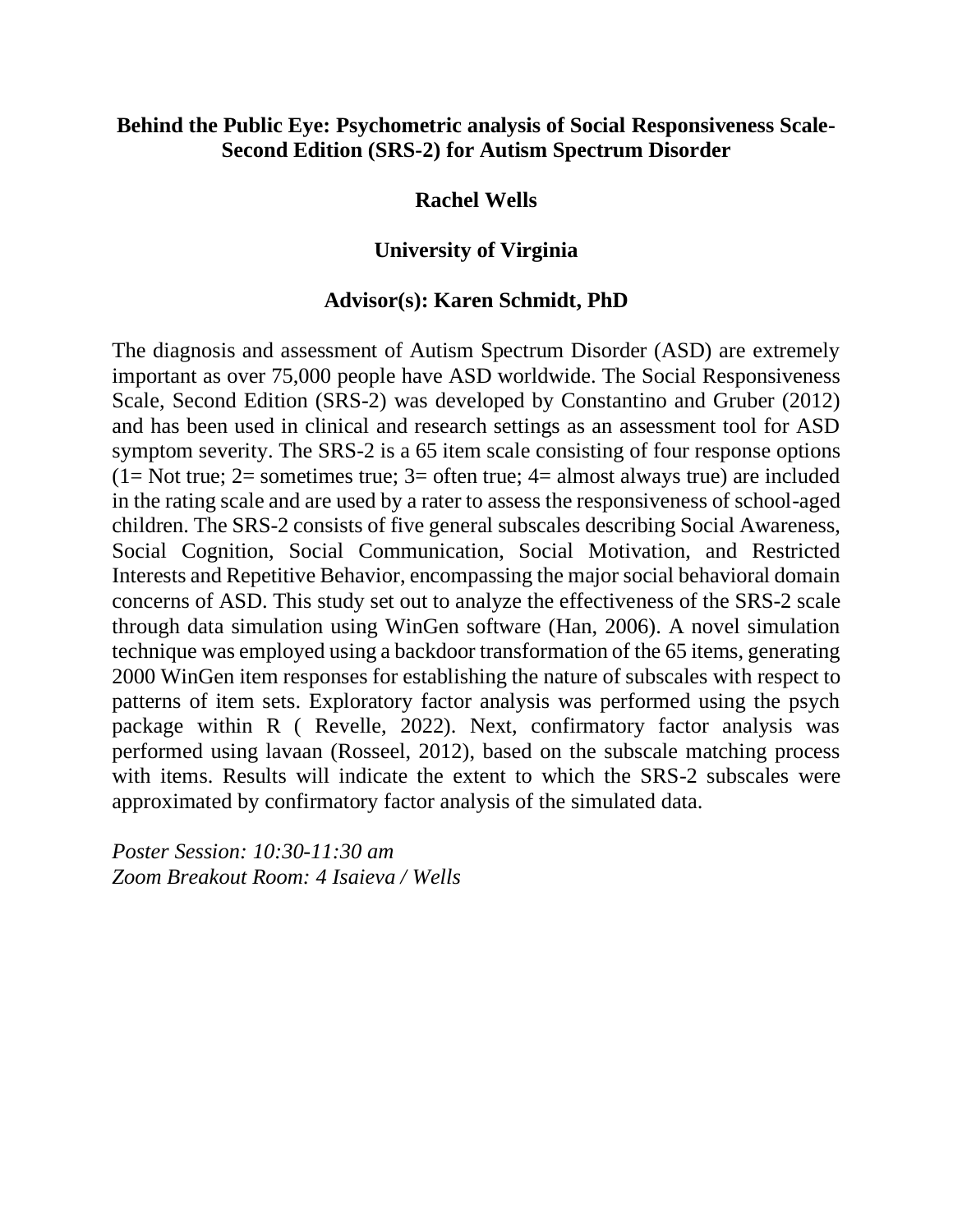# **Critical Historical Knowledge is Not Enough: On the Role of Perceptions and Emotions on Support for Racial Equality**

## **Jamie Alperin**

# **University of Virginia**

## **Advisor(s): Sophie Trawalter, PhD**

Many White Americans do not support efforts to redress racial inequality. The present work examines the role of historical knowledge–specifically, critical knowledge about the history of race and racism in the United States–and tests the extent to which critical historical knowledge can increase Whites' support for racial equality. Throughout three studies, critical historical knowledge was either measured (Studies 1 and 2) or manipulated (Study 3). Participants' perceptions of inequality, emotions, and support for organizations working toward racial equality were also measured. The data collected in Study 1 and 2 revealed that critical historical knowledge predicted support for these organizations; moreover, perceptions that racial inequality is bad and unjust predicted support for these organizations, as did feelings of empathy, sympathy, and guilt for those who experience inequality, and anger and outrage that inequality persists. The results from Study 3 showed no effect of condition on perceptions, emotions, or support, although emotions and perceptions again predicted support for organizations working toward equality. Overall, our data suggest that historical knowledge may not be enough to increase White support for racial equality, at least if or when this knowledge does not lead to some emotional reaction. Future work will need to examine whether and how critical historical knowledge can move Whites' perceptions and emotions about inequality and, in turn, support for equality.

*Poster Session: 10:30-11:30 am Zoom Breakout Room: 5 Penn / Alperin*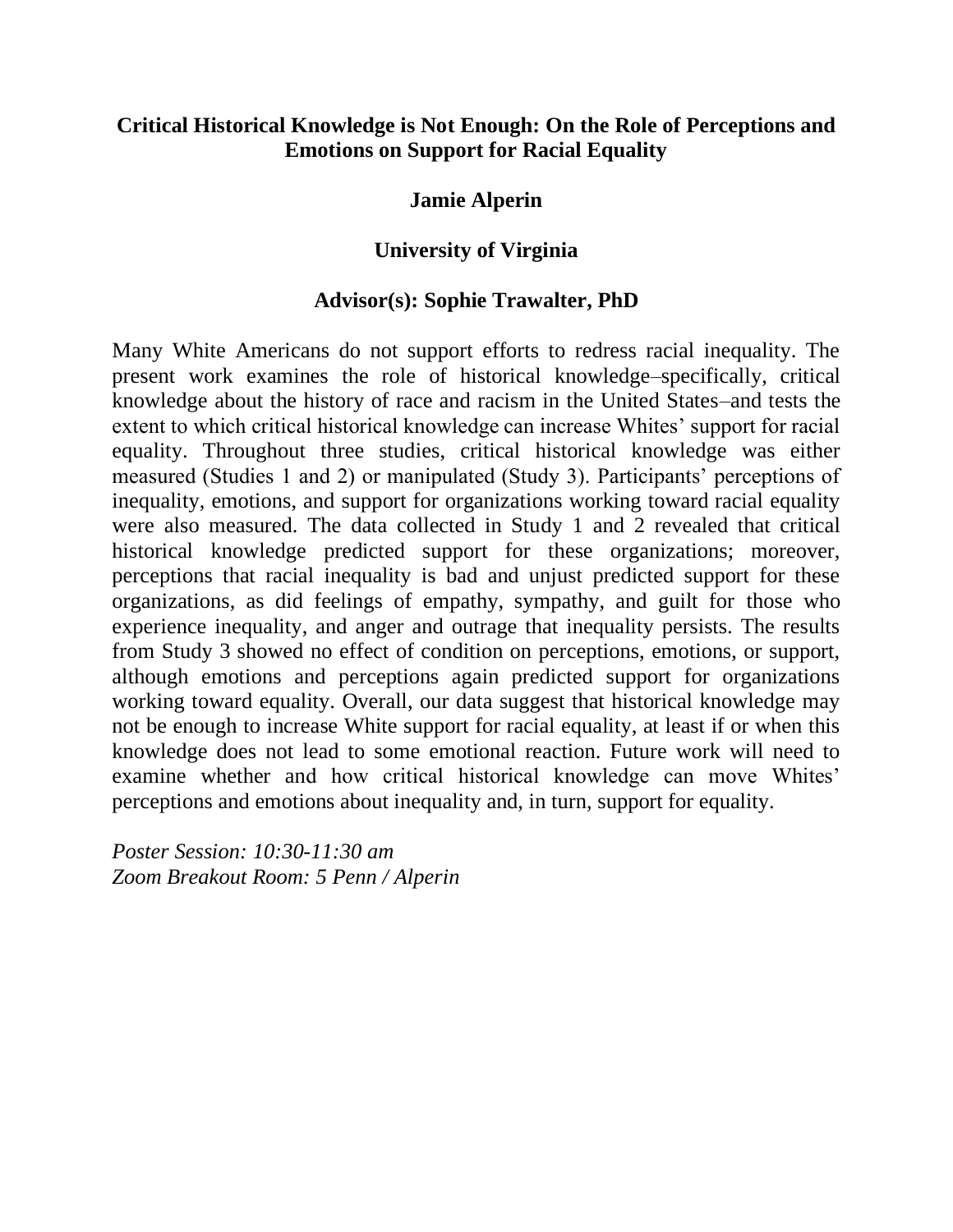# **Quantifying Psychosocial Factors Impacting the Health of Sexual Minority Black Women**

## **Tamia Penn**

# **University of Virginia**

# **Advisor(s): Karen Schmidt, PhD | Lanice Avery, PhD | Sara Matsuzaka, PhD**

Sexual minority Black women are known to have poor health outcomes comparative to other populations, yet there has been little research behind factors that may be contributing to this disparity. This study aims to examine how aspects of identity, body image, and maladaptive coping behaviors influence the health of sexual minority Black women. Data was collected in the Research on Intersectionality, Sexuality, and Empowerment (RISE) Lab at the University of Virginia, by Matsuzaka and Avery (2021). Participants were 330 individuals over the age of 18 who self identified as Black queer women. An exploratory factor analysis was conducted across 5 scales measuring body consciousness, racial identity attitudes, alcohol use, palatable eating, and health outcomes. A structural equation model was adopted to test the framework of the resulting factors. The ensuing model observed 3 main findings: (1) mental health was significantly predicted by somatic experiences, performance difficulty, and weight perception, (2) somatic experiences were predicted by drinking and eating coping behaviors, and (3) performance difficulty was predicted by weight perception in addition to drinking and eating coping behaviors.

*Poster Session: 10:30-11:30 am Zoom Breakout Room: 5 Penn / Alperin*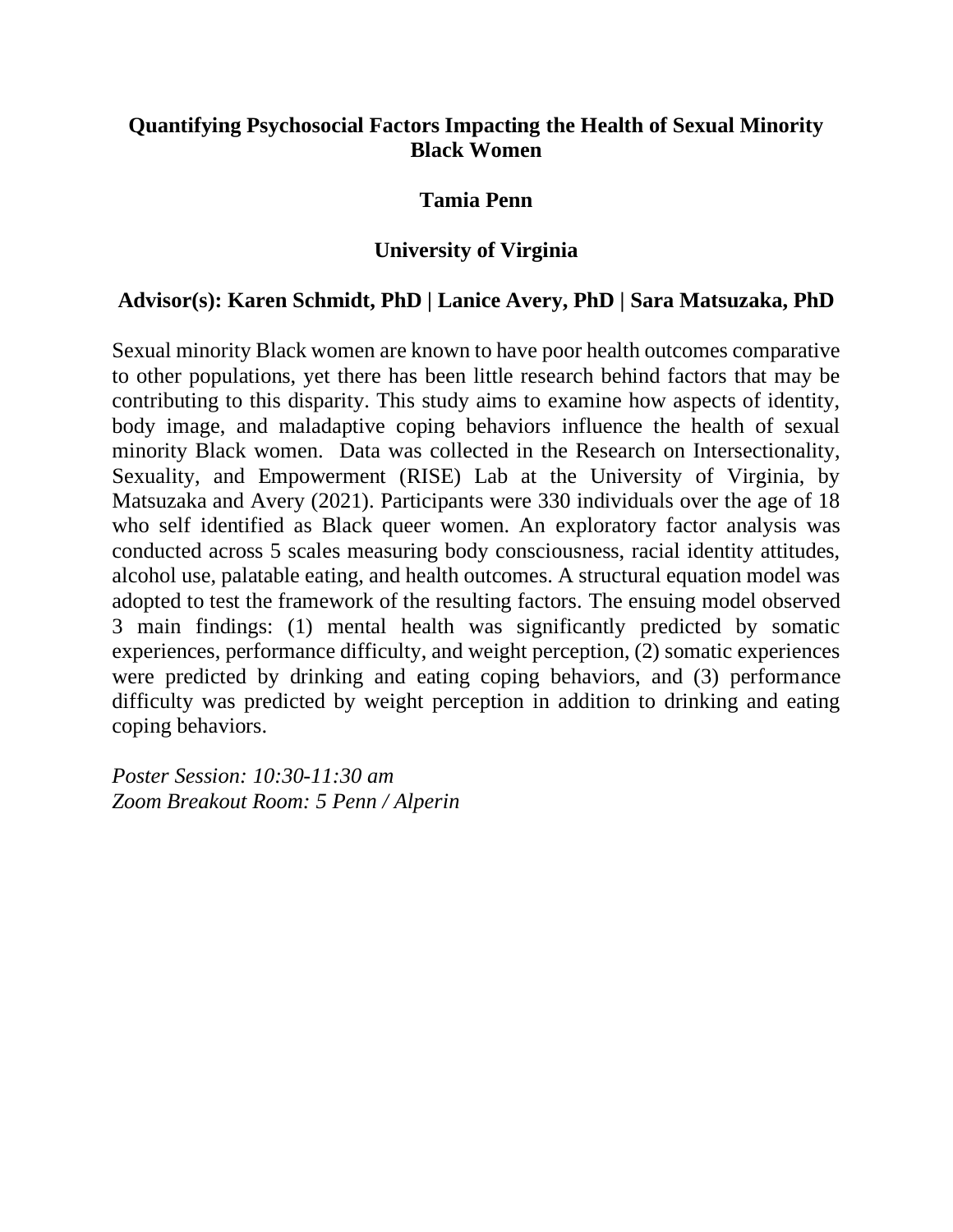## **College Students and COVID-19 Stress**

# **Makenzi Bishop | Claire Crouch | Adrian Dulin | Camila Torreblanca**

# **Vanguard University of Southern California**

## **Advisor(s): Noreen Dulin, PhD**

College life is associated with numerous emotions and students have many different attributes such as perceived stress, the trait of anxiety, and motivation. Students may have found it particularly difficult during the last two years due to the COVID-19 pandemic and distance learning. "Students in distance education experience the same stress-inducing academic demands (Lee & Oh, 2017)." This study explored the relationship between perceived stress (Cohen et. al., 1983), COVID-related stress (created by the authors of the present study), the trait of anxiety (De Vries & Van Heck, 2013) and characteristics of college students. The following variables were predicted to be related to stress and anxiety: sleep (average hours and self-report of difficulty sleeping), work hours, finances, risk-taking (Nicholson et. al., 2005), motivation (Sanchez de Miguel, et al., 2017) and the Big 5 (BFI-10; Rammstedt  $\&$ John, 2007). IRB approval was obtained, and consent was given by all participants. An online and in-person survey was distributed and completed by 345 undergraduate students at a private Christian university in Southern California (64 males and 281 females). As predicted, stress and anxiety were significantly correlated with the conscientiousness and neuroticism factors of the Big 5. Significant correlations were also found between stress and anxiety with self-reported hours slept and reports of difficulty sleeping. Stress and anxiety also related to attitudes toward finances. Further results and implications will be discussed.

*Poster Session: 10:30-11:30 am Zoom Breakout Room: 6 Bishop / Fitzpatrick*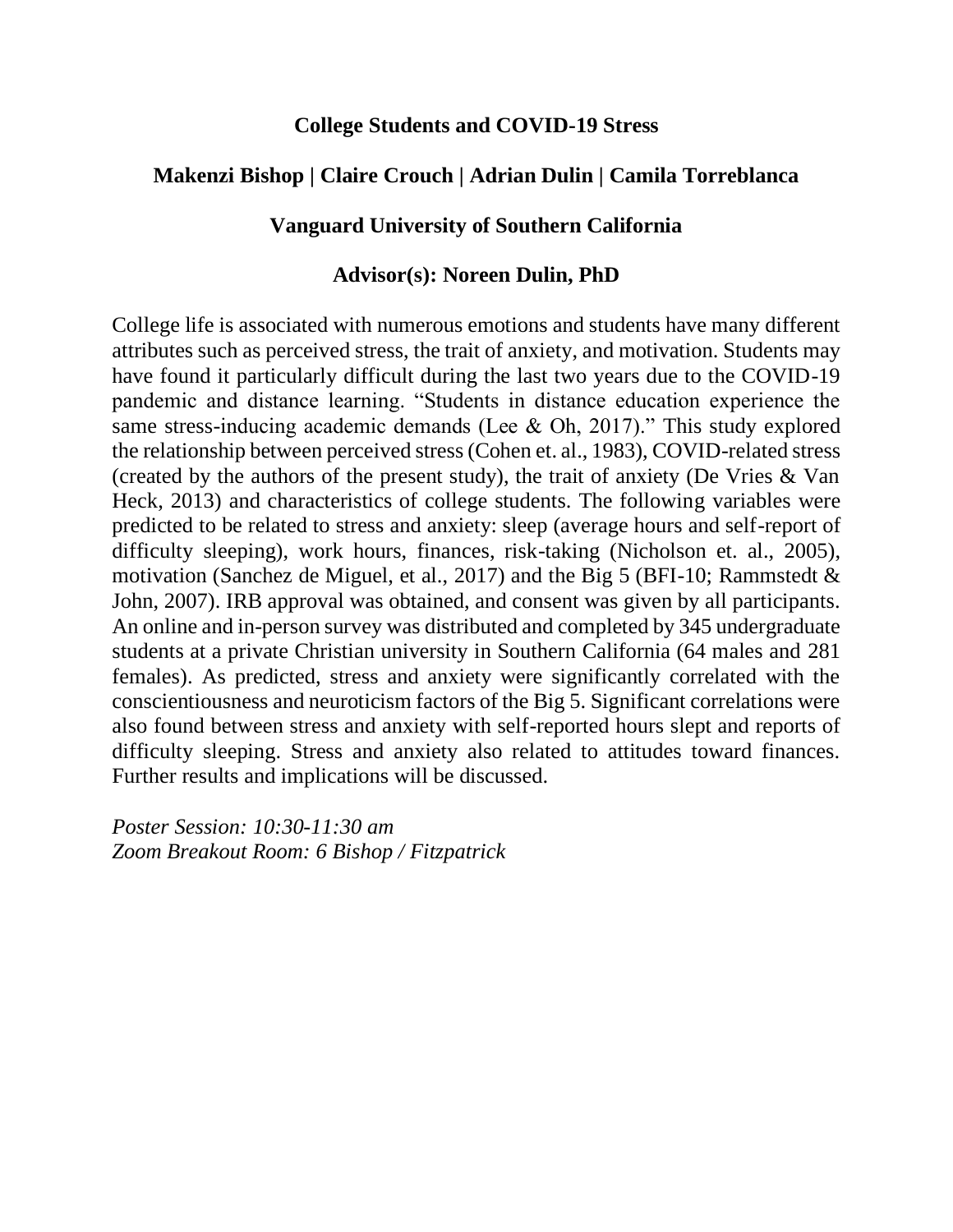## **The Effects of Eye Contact on Self-Disclosure and Trust**

# **Julia A. Fitzpatrick**

# **St. Mary's College of Maryland**

## **Advisor(s): Jennifer J. Tickle, PhD**

This study is an extension of the previous research that suggests that eye contact, even in online interactions, is critical to the establishment of the trust and selfdisclosure necessary for the therapeutic relationship. This study used a sample of college students to examine trust and self-disclosure after being exposed to either no, moderate, or high eye contact in a structured online interaction using a modified version of the Relationship Closeness Induction Task (RCIT; Sedikides et al., 1999). Participants then filled out a survey reporting trust in the interaction, self-disclosure in the interaction, general self-disclosure tendencies, and demographic information. Results found that there was a significant effect of eye contact on how comfortable participants felt overall, whether participants would want to interact with their interaction partner again, and how personal the researchers felt participants' answers were. Even though some analyses involving trust and self-disclosure did not yield significant results, the means were still in the hypothesized direction. The analyses were underpowered, so future research should examine these effects in a larger sample. Even after the pandemic, people may choose to conduct meetings or therapy online, so future researchers can use these findings from this study to further consider the effects that eye contact has in online interactions and to develop recommendations to facilitate more disclosure and trust in these environments.

*Poster Session: 10:30-11:30 am Zoom Breakout Room: 6 Bishop / Fitzpatrick*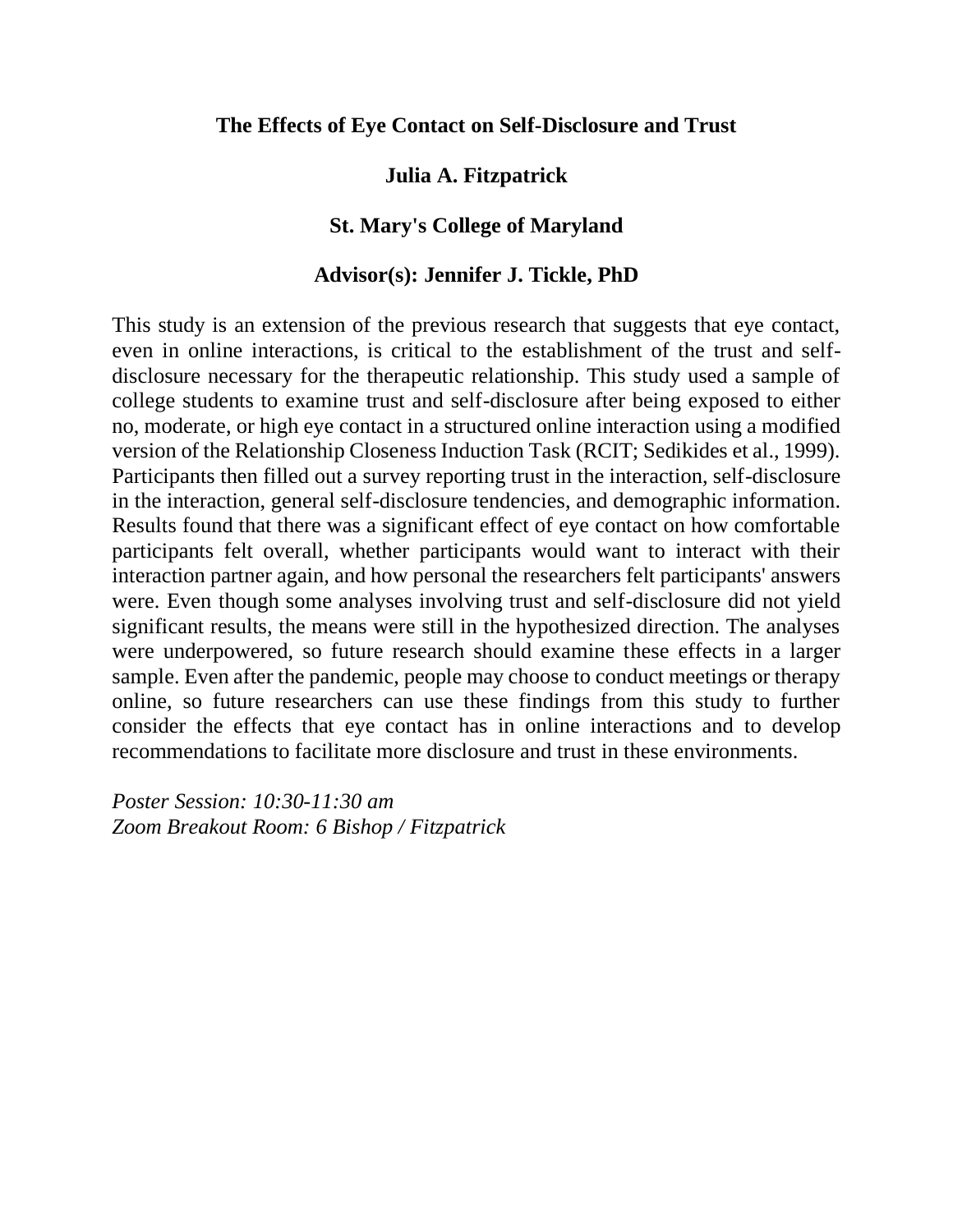# **The Power of Friendship: How Adolescent Friendship Quality Predicts Relative Power in Adult Romantic Relationships**

## **Margaret Brehm**

# **University of Virginia**

# **Advisor(s): Joseph P. Allen, PhD | Meghan Costello, MA**

Quality adolescent friendships are thought to prepare individuals for the demands of adult romantic relationships. However, the link between early friendships and relative power, a relationship outcome with mental health and relational implications, has not been examined. Using a longitudinal design, the present study seeks to understand the relationship between early adolescent friendship quality and relative power in romantic relationships in the mid-twenties. 184 teens were assessed on friendship quality between ages 13 and 15, and later surveyed on relative power in their romantic relationships between ages 24 and 26. As hypothesized, teens with lower friendship quality as reported by themselves and their close friends reported imbalanced relationships in the mid-twenties. Additionally, early friendship quality was found to moderate the relationship between later cognitive jealousy and relative power, in that friendship quality had more predictive power within highly jealous relationships. Finally, results indicated stronger effects for women within this trajectory, and gender implications are discussed. Findings suggest the importance of adolescent friendships for predicting power dynamics in adulthood, thus supporting the critical task of building high-quality friendships during the teenage years.

*Poster Session: 10:30-11:30 am Zoom Breakout Room: 7 Brehm / Smith*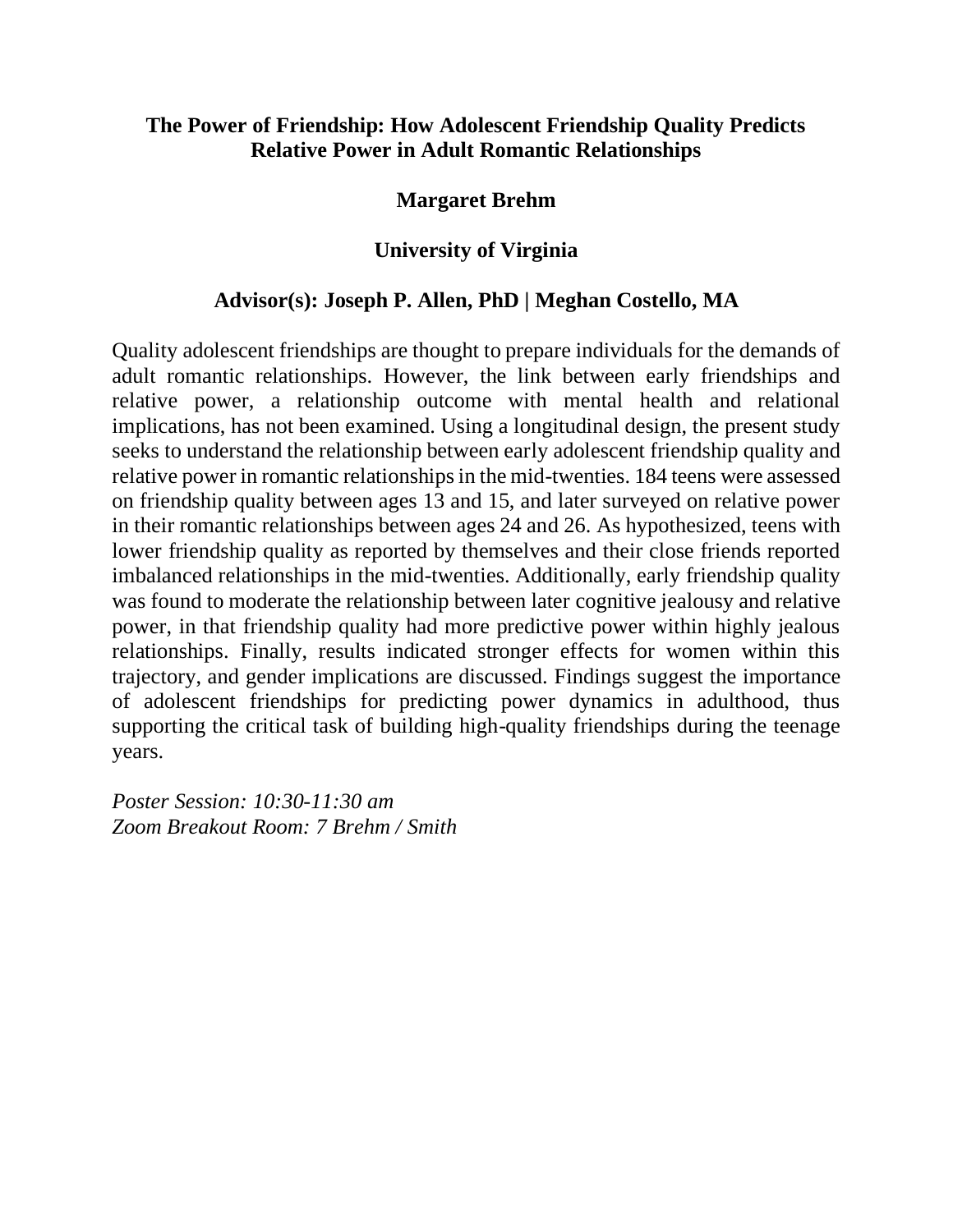# **The Long-Term Implications of Parental Emotional Support on Physical Health**

## **Karissa Smith**

## **University of Virginia**

### **Advisor(s): Joseph P. Allen, PhD | Corey Pettit, MA**

The support children receive from their parents undoubtedly has impacts on mental and physical health that last well into adulthood, but little research has investigated the importance of this emotional support to the adolescent. This present study investigated whether parental support received by the adolescent predicts physical health outcomes in their adult years. In a longitudinal sample  $(N=141)$ , participants were examined in advice-seeking interactions with their mothers at 13 years old, and later were measured during a health visit at age 29 for vagal tone. As hypothesized, higher parental emotional support that adolescents received in early adolescence predicted higher rates of vagal tone in adulthood ( $p < .01$ ). Also as hypothesized, attachment to peers in early adulthood partially mediated this relationship between parental support and the participant's health ( $p < .001$ ). This indicates that parental support also predicts friendship quality later in life which then goes on to predict vagal tone further in adulthood. These findings suggest that parents still play an impactful role in their adolescents' lives through relationship building and physical health outcomes.

*Poster Session: 10:30-11:30 am Zoom Breakout Room: 7 Brehm / Smith*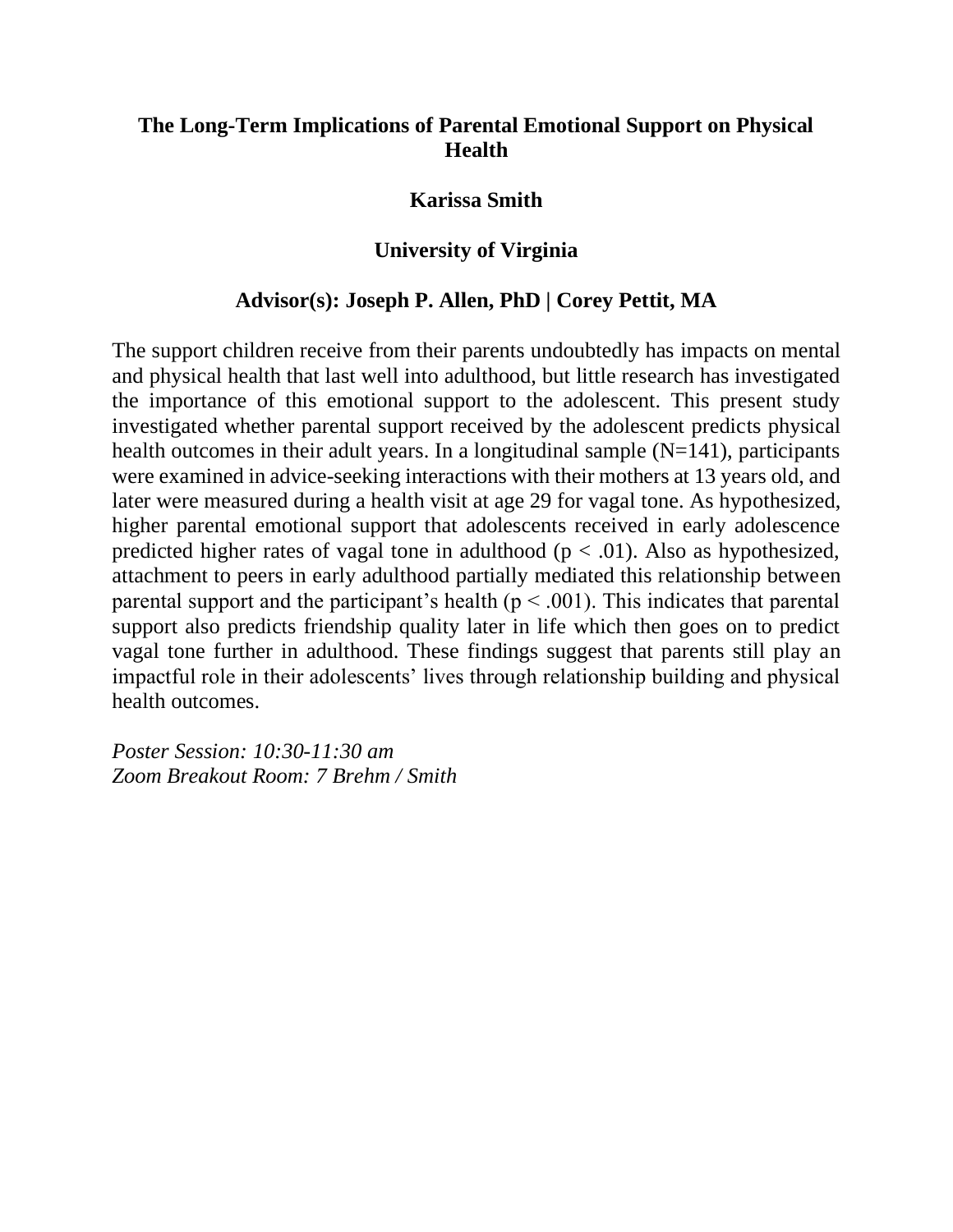# **Measuring Concentration Through its Key Skills: Self-regulation, Focus, and Executive Attention**

## **Rachel Lerner**

## **University of Virginia**

## **Advisor(s): Angeline Lillard, PhD**

Concentration is a skill that is acknowledged to be highly important for academic and professional success. Despite this consensus, concentration has been understudied in young children, particularly in naturalistic settings such as in preschool classrooms. This gap in the literature is in part due to the lack of a clear definition of concentration. This study attempts to close gaps in literature by measuring concentration through its three key skills- self-regulation, focus, and executive attention, which have often been studied independent of one another. We investigated how two measures– the Concentration Scale, and Children's Concentration and Empathy Scale (CCES) – differently capture the key skills that comprise concentration. The Concentration Scale uses observer ratings of children's concentration across a short working period in the classroom, and CCES uses teacher ratings of children's concentration as they have come to know children across the school year. We collected data from two Montessori classrooms ( $N = 24$ ;  $M = 4.63$ ) years; range  $= 3.07 - 6.27$  years; 11 males, 13 females). Contrary to my hypothesis, there were no significant differences between the key skills of self-regulation, focus, and executive attention as they were measured in the Concentration Scale and CCES. These results indicate that the Concentration Scale and CCES are both capturing concentration and its key skills similarly despite differences in the scales' methods. Future studies can use the Concentration Scale or CCES to measure the three key skills of concentration in preschoolers, and can select which method, observation or teacher questionnaire, best fits their study.

*Poster Session: 10:30-11:30 am Zoom Breakout Room: 8 Lerner / Q.Liu*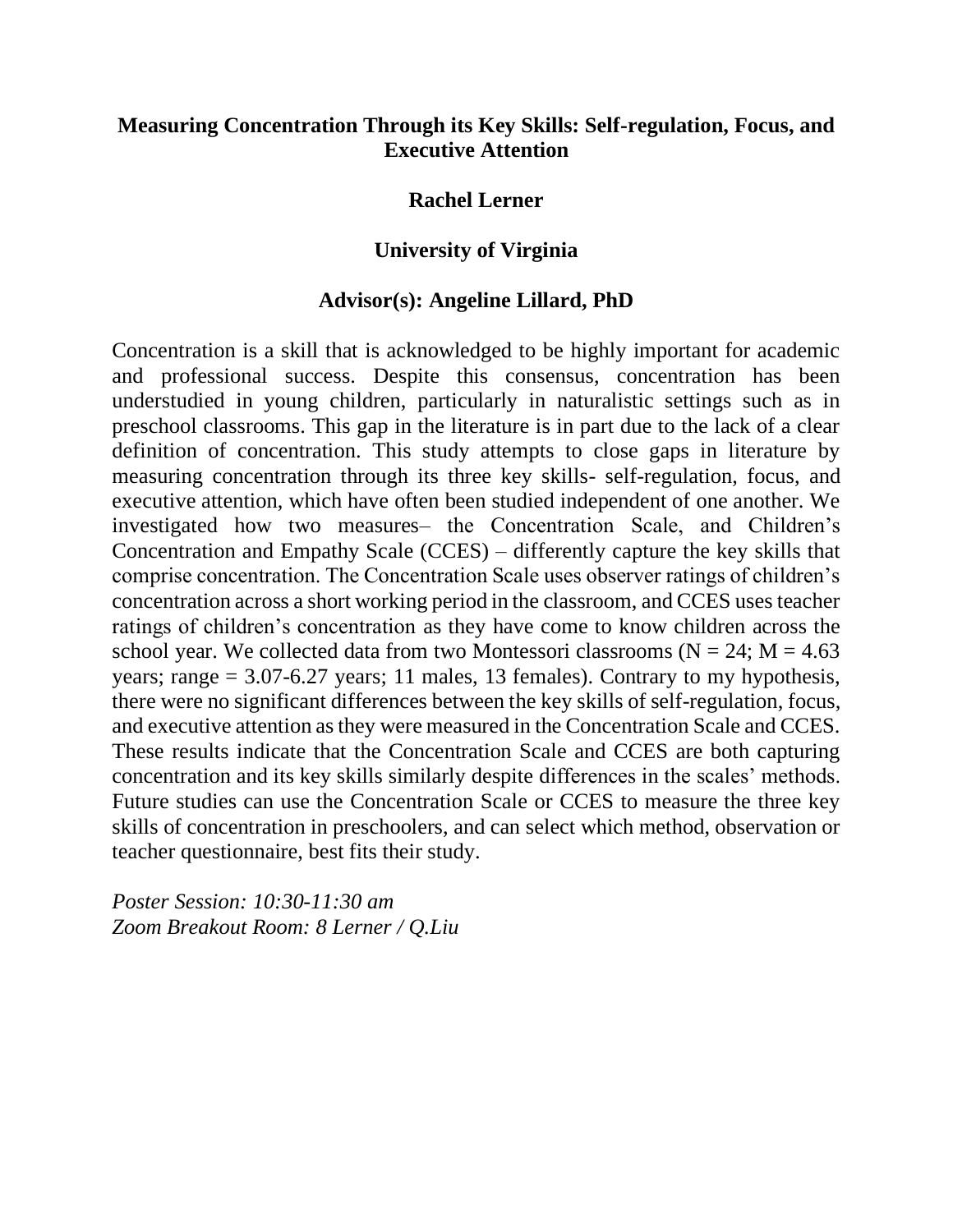# **Young Children's Interpretations of Prosocial Behavior and Their Relationship to Parental Interpretations of Prosocial Behavior**

## **Qianshu (Shirley) Liu**

## **University of Virginia**

## **Advisor(s): Amrisha Vaish, PhD | Stefen Beeler-Duden, MA**

Humans are social beings that rely heavily on our cooperative relationships which likely accounts for our success as a species (Tomasello, 2009). To form these relationships, however, we must identify individuals who promise to be reliable, beneficial partners. Given that information is limited about new potential partners, we must often rely on individuals' prior cooperative behaviors. Importantly, to make more accurate predictions about a cooperative partner, we must rely not only on the individuals' external actions but also on the intentions underlying those actions (Cushman, 2008; Falk & Fischbacher, 2006). Yet very little is known about the developmental trajectory of understanding prosocial agents' intentions. This study aims to describe children's preconceptions of others' prosocial intentions and how parents inform this understanding. In this study, two stories are read aloud to the children via Zoom. In these stories, prosocial agents help Louis(a) achieve a goal and share resources with Louis(a). While hearing about the characters, children answered questions about the benefactor's motivations, the recipient's emotional response, and the child's own evaluation of the benefactor's actions. Parents completed the Kärtner Socialization Goals Questionnaire, which describes the parent's cultural values (e.g., concern for others, equality, justice, etc.). The parents also completed a structured interview about their understanding of and responses to other's prosocial intentions. Children and parental responses will be categorized based on an inductive thematic analysis, a data-driven conceptual analysis of participant's responses. Using these categories, we will assess how age and culture influence the understanding of prosocial intentions.

*Poster Session: 10:30-11:30 am Zoom Breakout Room: 8 Lerner / Q.Liu*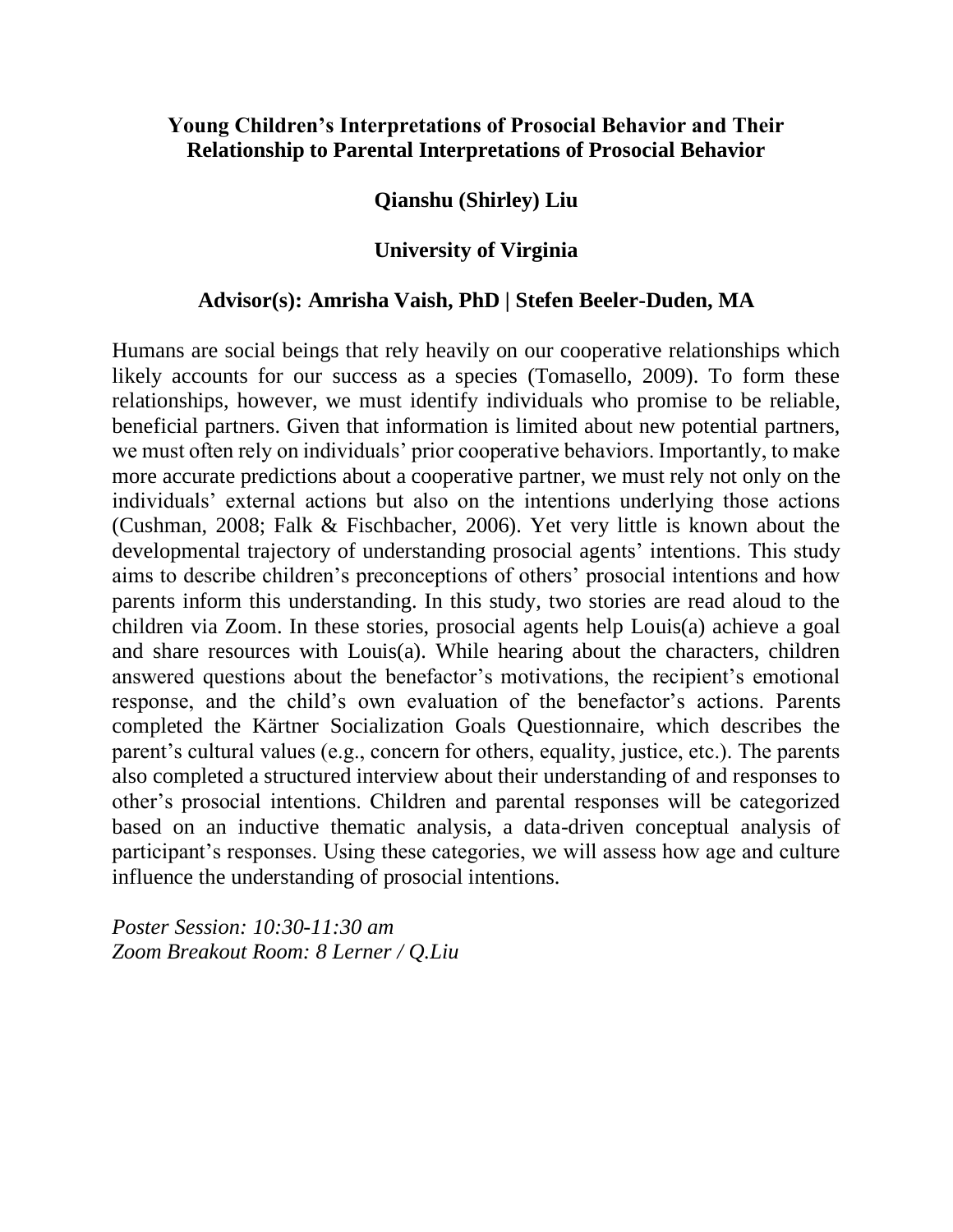## **The Effect of Social Resource Priming on Future Orientation**

## **Madeline Brence**

## **University of Virginia**

### **Advisor(s): Amrisha Vaish, PhD | Stefen Beeler-Duden, MA**

Humans' evolutionary success has been shaped by our propensity to form and maintain social relationships(1). The absence of these social resources (i.e., social support) is one of the strongest predictors of mortality $(2)$ . Considering these data, it is no surprise that the presence of social resources can greatly influence how we feel, act, and view the world(3). Numerous studies have demonstrated that those helped by a novel social partner (i.e., have access to new social resources) are more likely to donate money and volunteer more time, and less likely to cheat social partners(4- 8). However, little is known about the mechanism underlying the connection between social relationships and our resulting behaviors. One potential mechanism is that social resources increase future-oriented thinking and behaviors.

Using a between-groups design, participants were randomly assigned to either think of a close friend (High social resources condition) or an acquaintance (Low social resources condition). Participants rated the quality of these relationships through a series of measures. Then, participants completed a hypothetical temporal discounting task, which measures their future orientation by quantifying the extent that participants discount future rewards(9). Using an ANCOVA, we will analyze the effects of the social resource conditions and relationship quality on the rate of discounting. We predict that participants in the High social resource condition will demonstrate more future-oriented thinking by discounting future rewards less. This study will begin to elucidate the mechanisms underlying the influence of social resources on human behavior.

*Poster Session: 10:30-11:30 am Zoom Breakout Room: 9 Brence / Chu*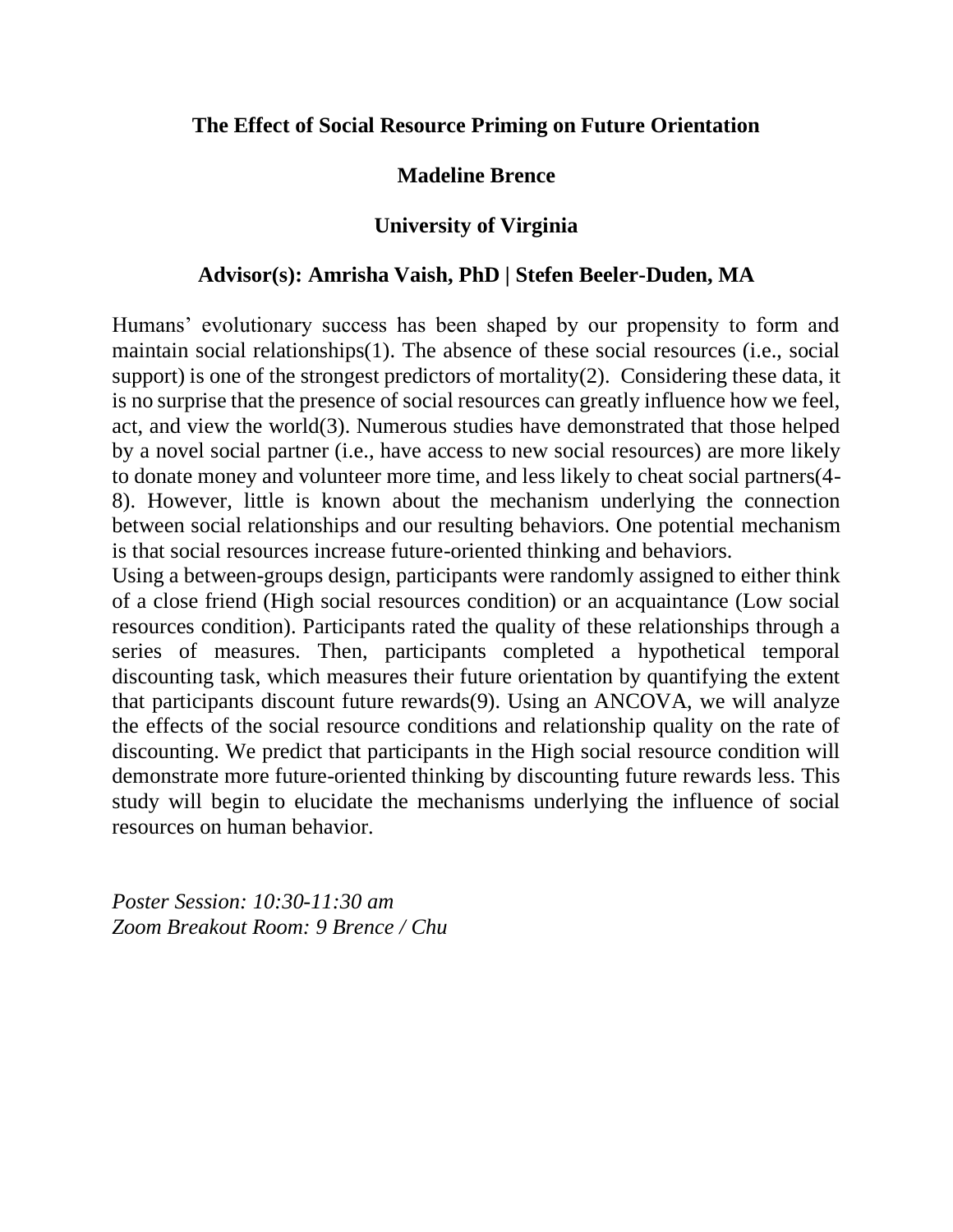# **Friendship qualities in female-female friendships: Differences from othergender and male-male friendships**

# **Kate Chu**

# **College of William and Mary**

## **Advisor(s): Janice L. Zeman, PhD**

Although friendships are increasingly important in adolescence (Allen et al., 2021), few studies have investigated other-gender friendships despite their increase in frequency. Participants were 201 students (Mage= 19.43 years, 58.7% girls, 56.7% White) who reported on 316 friendships. The Network Relationships Inventory (Buhrmester & Furman, 2008) was completed to assesses five positive and five negative features of friendships among female-female (f-f,  $n = 106$ ), male-male (mm,  $n = 73$ ), females reporting on male (f-m,  $n = 77$ ), and males reporting on female  $(m-f, n = 60)$ .

Two multivariate analyses of variance (MANOVA) were conducted by friendship type. The model for the positive qualities was significant,  $F(15, 850.65) = 4.10$ ,  $p <$ .001, Wilk's  $\lambda = 0.83$ , partial eta<sup> $\lambda$ </sup> = .06, with group effects found for all five scales. F-f friendships reported higher companionship than f-m and m-f friendships but were not significantly different from m-m friendships who were not different from other-gender friendships. For intimate disclosure and emotional support, f-f friendships were significantly higher than the other three friendship types that did not differ from each other. For closeness, f-f scores were significantly higher than all other group scores who did not differ from each other. For satisfaction, f-f reported significantly higher scores than for f-m friendships, but the other groups did not differ from each other or with f-f friendships. The MANOVA for negative friendship qualities was not significant. Discussion of the results focuses on how f-f friendships appear to be qualitatively different than m-m and other-gender friendships.

*Poster Session: 10:30-11:30 am Zoom Breakout Room: 9 Brence / Chu*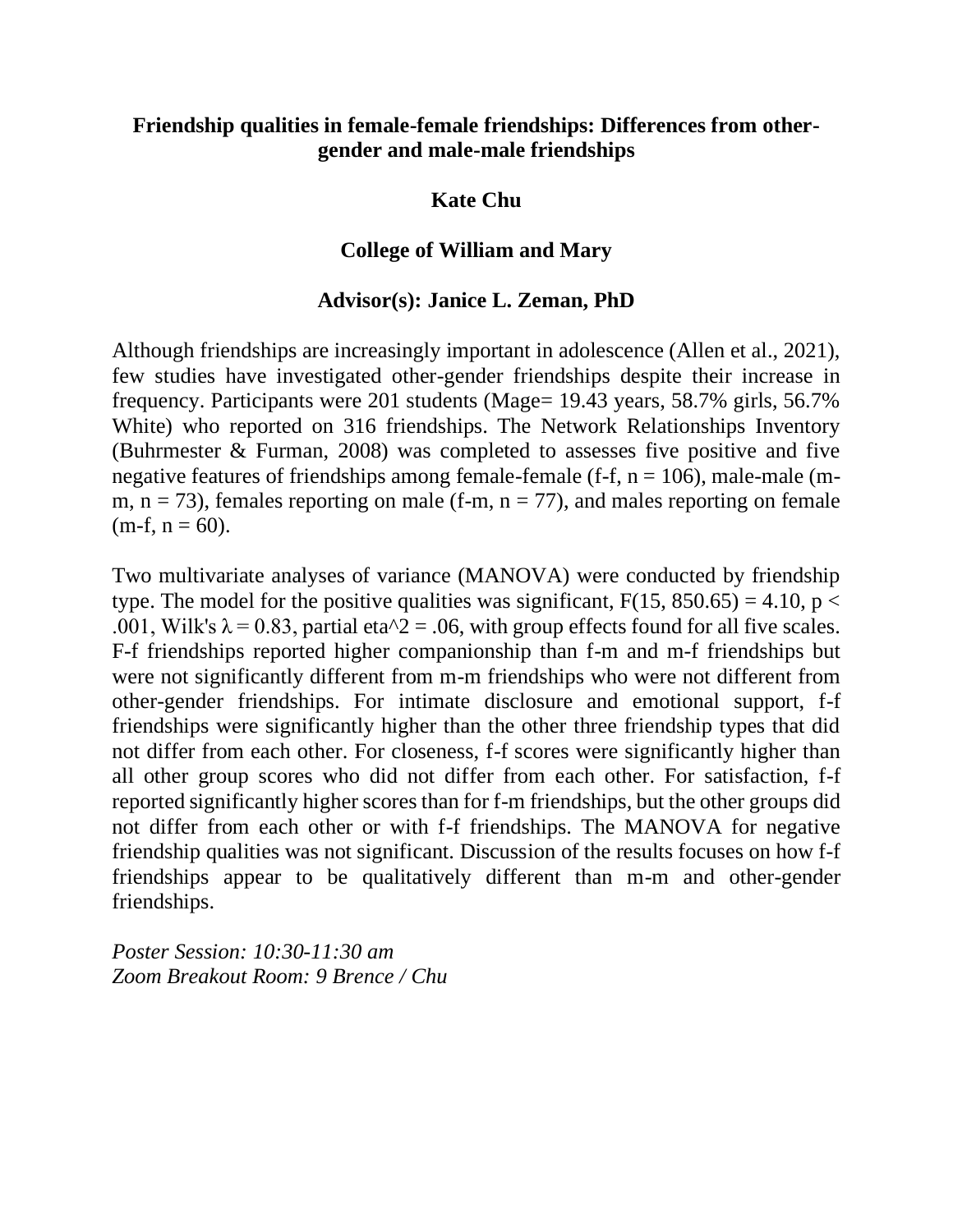## **Technology Use and Need Fulfillment in Older Adults**

# **Claire McDonald**

## **Roanoke College**

## **Advisor(s): Danielle Findley-Van Nostrand, PhD**

The global population is aging, necessitating increased support for older adults who face many challenges, including loneliness and social isolation. Current research establishes that loneliness in older adults is associated with negative physical and mental health impacts, such as increased risk for dementia, and that the use of information and communication technologies (ICT) can improve social connectivity, self-esteem, and sense of personal identity. Despite internet use increasing, there is still a technology divide and hesitance to accept ICT within older adults. However, mechanisms and outcomes of ICT use remain understudied. Through the lens of Self Determination Theory, this study examines whether specific forms of ICT use are associated with satisfaction of specific psychological needs of autonomy, relatedness, and competence. We hypothesize that the demonstrated decreased loneliness associated with ICT use is driven by psychological need satisfaction. Data collection is currently underway, with local sites providing care assisting with recruitment, as well as via Academic Prolific. Participants include part or full-time caregivers of aging individuals. Measures are based on existing, validated scales (of psychological need satisfaction, technology use, and loneliness), that have been modified to collect information from the perspective of a caregiver. This study also includes qualitative responses to questions regarding perceived benefits of technology use, to examine whether the psychological needs focused on here emerge as themes in caregiver perceptions. Data collection and analysis will be complete prior to the conference. Results are expected to have applied implications and contribute to the study of aging in place.

*Poster Session: 10:30-11:30 am Zoom Breakout Room: 10 McDonald / Powell*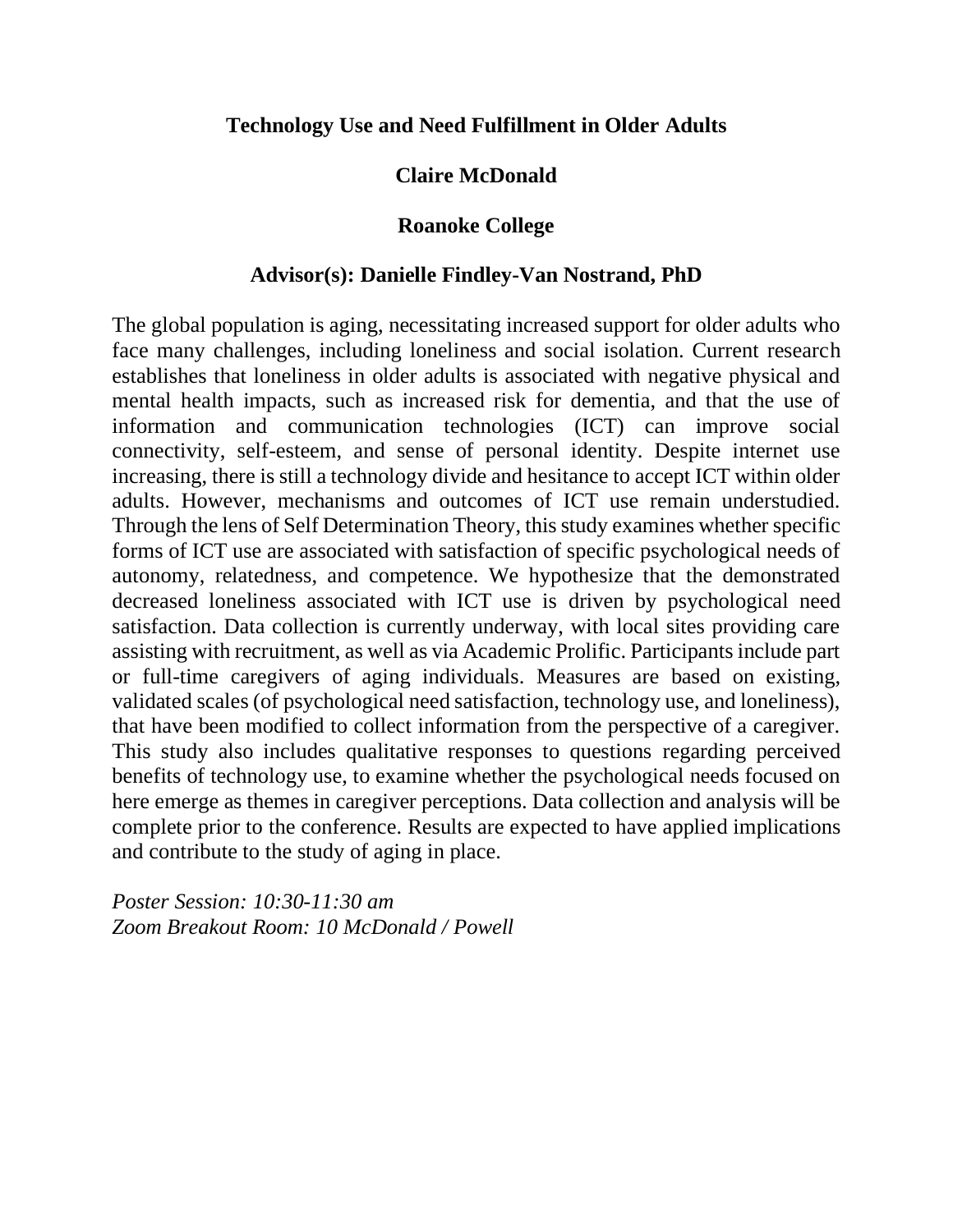# **With Friends Like These, Who Sees Enemies? Attachment, Hostile Attribution Bias, and Aggression in Emerging Adults.**

## **Caroline Powell**

## **Roanoke College**

## **Advisor(s): Danielle Findley-Van Nostrand, PhD**

This study examines associations between emerging adults' attachment in multiple relationship contexts (friends, parents, and romantic partners) in relation to social cognition and forms of aggression. Attachment Theory posits that emotional bonds form an internal working model of attachment that generalizes to inform an individual's view and expectation of new relationships and distrust of others, and insecurity in this model may result in aggressive behavior when confronted with threat. Stemming from Social Information Processing theory is the construct of hostile attribution bias, which suggests that some individuals may have biased cognition to make judgments of peers being intentionally harmful in ambiguous situations. Both attachment and hostile attribution bias have well-established relationships with aggressive behaviors. There has been some research connecting attachment, hostile attribution bias, and aggression, though consensus on how these are related is still unclear, much of this work takes place in children and adolescents, and most focuses only on overt forms of aggression. In this study, we were interested in emerging adults (age 18-25), who are more likely to employ relational rather than physical aggression. Participants included emerging adults, recruited via Academic Prolific (N=200, balanced by gender). Measures included the Relationship Structures Questionnaire (Fraley, 2006) to capture attachment, Word-Sentence Association Paradigm (Beard & Amir, 2009) to capture hostile attribution bias, and the Self-Report of Aggression and Social Behavior Measure (Morales & Crick, 1998) to capture aggressive behaviors. Data analysis will be complete by the presentation date. Results are expected to have meaningful practical and empirical implications.

*Poster Session: 10:30-11:30 am Zoom Breakout Room: 10 McDonald / Powell*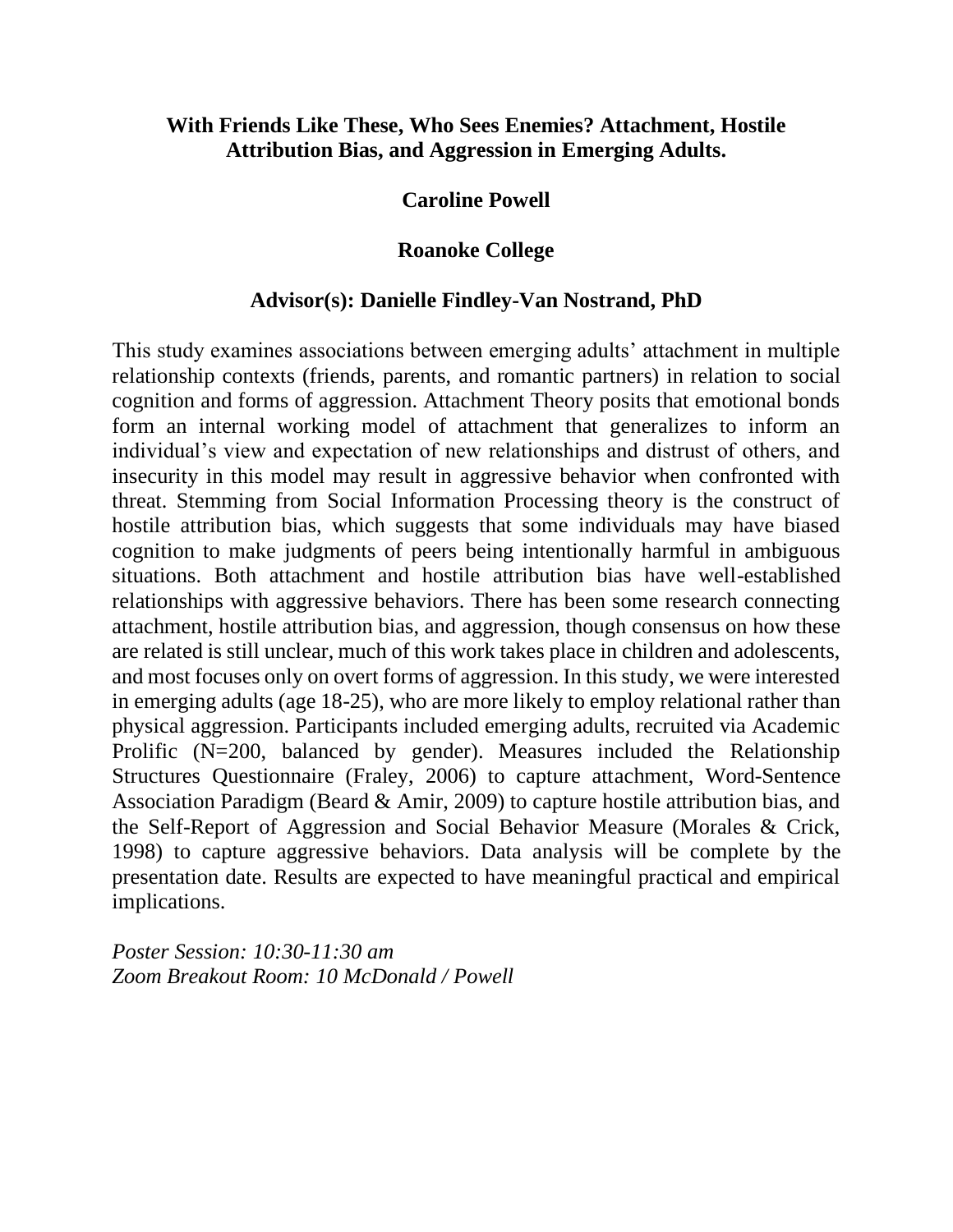## **Emerging Adults' Striving for Popularity & Relational Aggression: Associations with Narcissism/Perceptions of Parental Behaviors**

# **Kyra Baker**

# **Roanoke College**

# **Advisor(s): Danielle Findley-Van Nostrand, PhD**

In adolescents, popularity and popularity goals are mutually associated with relational aggression (gossiping, rumor spreading, exclusion) over time. In separate research, certain parenting tactics (e.g., low warmth, high control) are also correlated with relational aggression in children and adolescents, with emerging work also showing parenting matters for young adults' aggression. However, less is understood regarding the degree to which parenting might influence status-striving of emerging adults (18-25 years old) where popularity is only beginning to be studied. The current study examines emerging adults' parental influence on popularity goals/need for popularity and the attitudes (i.e., levels of acceptance) that emerging adults' have towards relational aggression. Specifically, perceptions of parents' warmth, control, and valuing of popularity are examined as predictors. Further, because of its established relevance to popularity-aggression dynamics, narcissism is also included as a predictor. Participants were recruited via Academic Prolific  $(N = 250)$ . Measures included several established self-report questionnaires, and a new measure created to capture parents' popularity striving (based on the self-report version of this scale). Preliminary analyses are underway and will be complete prior to presentation. Initial results suggest measures are reliable, with meaningful associations among the variables. Results are expected to increase understanding of emerging adults' social status dynamics and aggression.

*Poster Session: 10:30-11:30 am Zoom Breakout Room: 11 Baker / Campbell*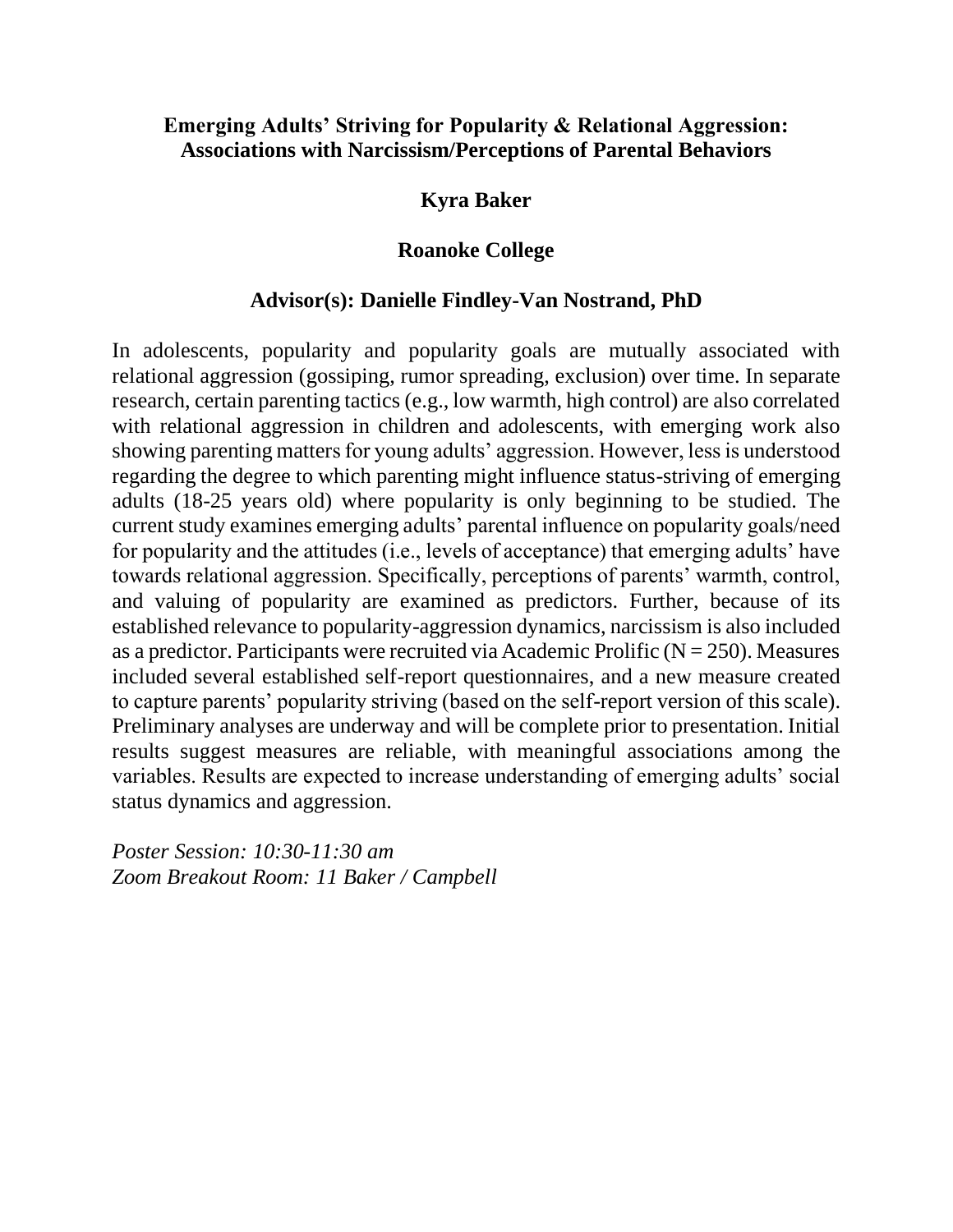# **Effects of Elicited Jealousy on Threatened Masculinity and Relational Aggression in Emerging Adult Men**

## **Benjamin Campbell**

# **Roanoke College**

## **Advisor(s): Danielle Findley-Van Nostrand, PhD**

This project is a two-study investigation of the effects of jealousy on threatened masculinity and relational aggression use in emerging adult men (Study 1, age 18- 25,  $N = 151$ ; Study 2,  $N = 163$ ). The project aimed to expand on previous literature of precarious manhood theory (Vandello et al., 2008) and jealousy (DeSteno et al., 2006), but examining relational aggression instead of overt forms of aggression. The goal of Study 1 was to see if friendship jealousy with a friendship dyad affected felt masculinity and relational aggression use. Study 2 aimed to expand on findings from Study 1, and investigate if there were also differences based on friend group size (i.e., friendship dyad vs friend group). A jealousy manipulation was created to elicit feelings of friendship jealousy on feelings of threatened masculinity and relational aggression. Results from Study 1 found that participants in the jealousy condition reported feeling less masculine, used more relational aggression towards their peer, and also felt several negative emotions (anger, distress, discomfort, threatened). Study 2 findings replicated those of Study 1, but also found that relational aggression was particularly high for those who felt jealousy within the context of a friendship group, rather than friendship dyad, and threatened masculinity mediated the effect of jealousy on relational aggression use. This project provides evidence that men feeling jealousy towards a friend, or group of friends, may result in an increased threat to their masculinity, and cause them to be more relationally aggressive towards their friend(s).

*Poster Session: 10:30-11:30 am Zoom Breakout Room: 11 Baker / Campbell*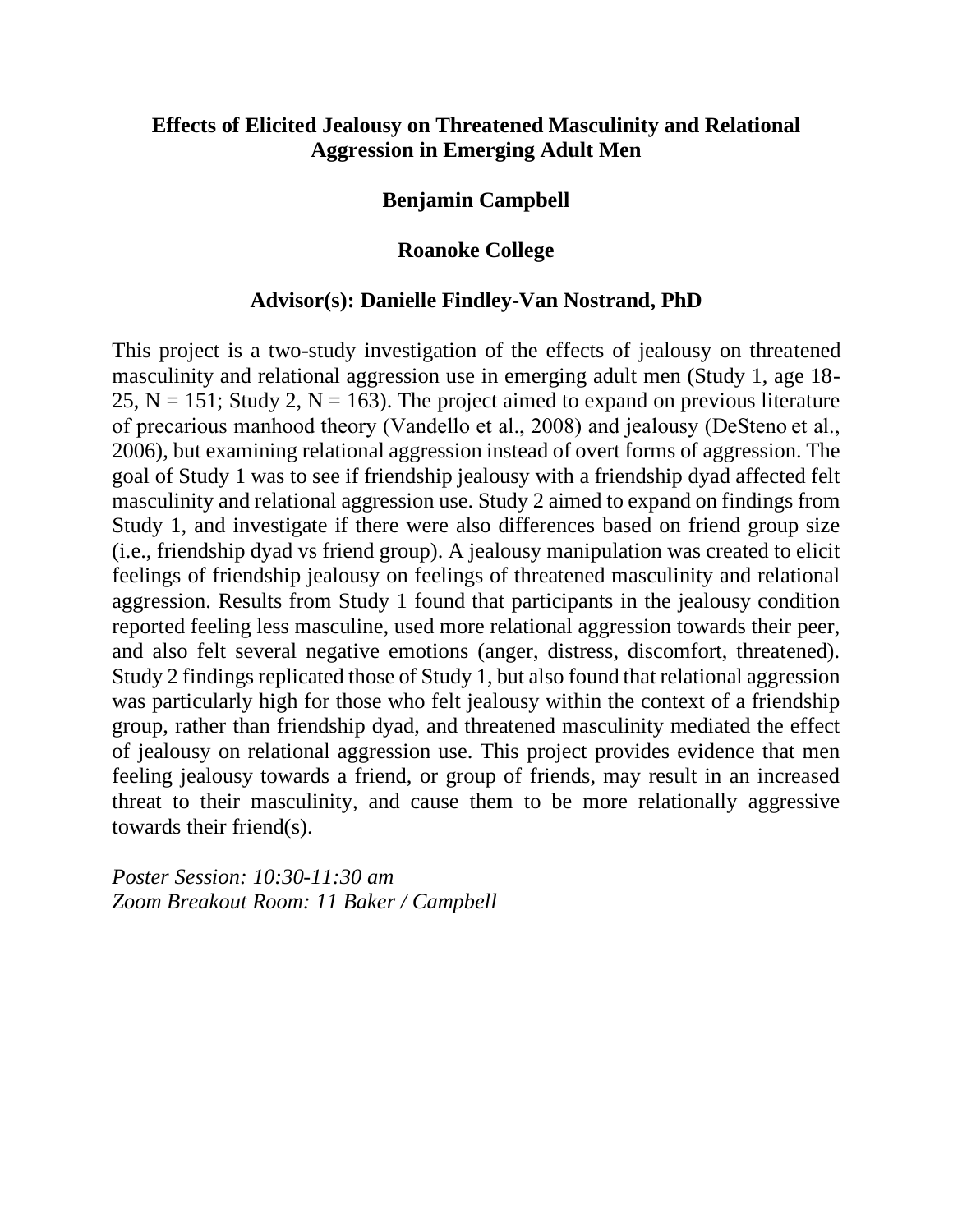## **American's Understanding of Economic Inequality Between Racial Groups**

# **Amanda Coughlin**

# **University of Virginia**

## **Advisor(s): Jazmin Brown-Iannuzzi, PhD | Stephanie McKee, MA**

Economic inequality in the United States has reached historically high levels. Past research has indicated that Americans are unaware of these alarmingly high levels of inequality, and this lack of awareness extends to race-based economic inequality as well. The present study seeks to examine how people understand inequality between racial groups at certain income percentiles, that is to what extent people understand the existence of inequality and at which income percentiles it is perceived. Using participants estimates of income by race at certain percentiles, we examined whether there were perceived income differences between racial groups at the 10th, 50th, and 90th percentiles. The results indicated that participants believed White individuals had higher incomes than Black individuals at all three income percentiles. However, when examining how accurate participants were in estimating income inequality, that is when anchoring on actual income levels, we find mixed effects. We discuss the implications of these findings on policy choices as well as voter support and patterns.

*Poster Session: 10:30-11:30 am Zoom Breakout Room: 12 Coughlin/ Parker/ Williams*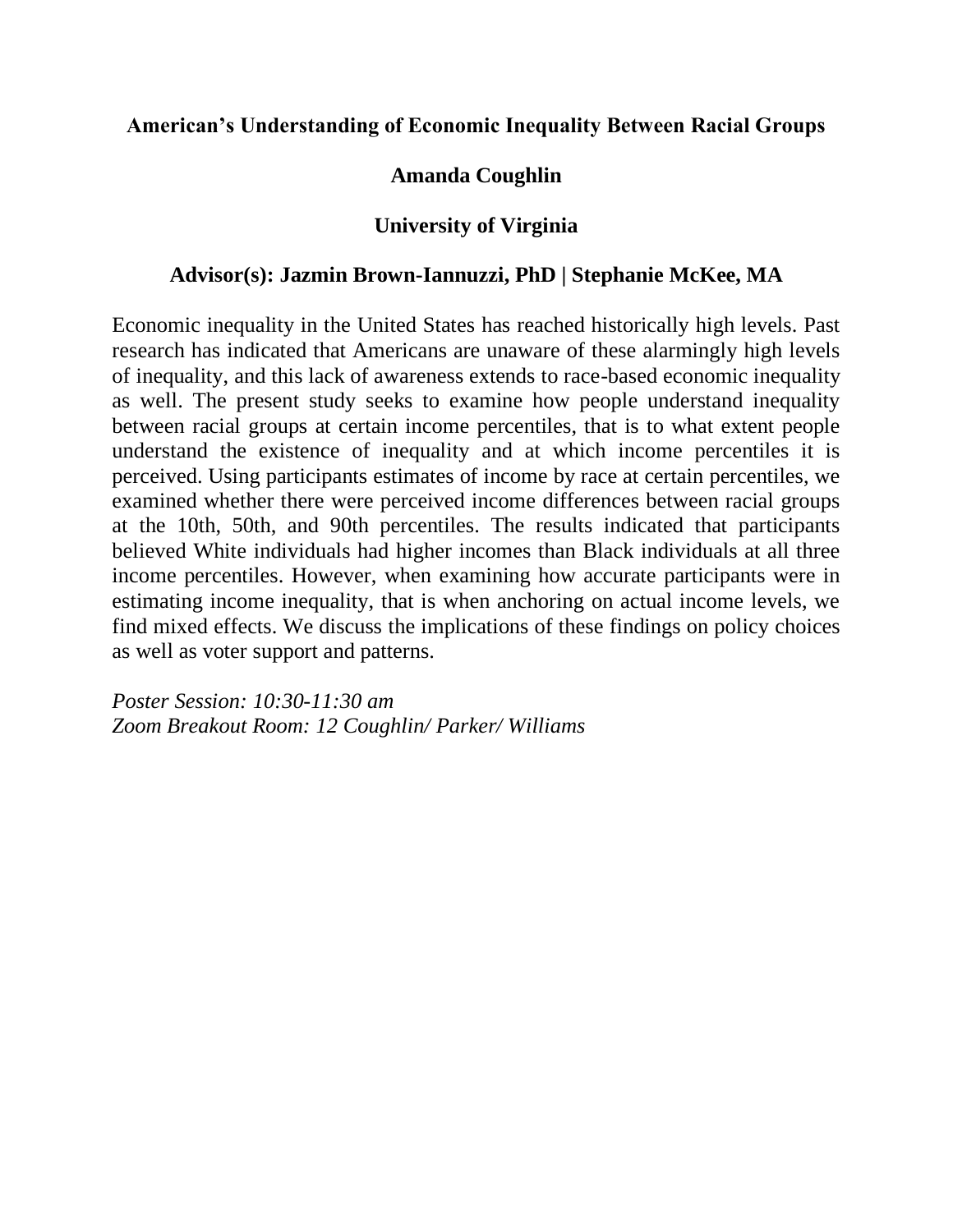# **Relational Victimization and Gender Identity as Predictors of Adjustment in Emerging Adults**

## **Ethan R. Parker**

## **Roanoke College**

## **Advisor(s): Danielle Findley-Van Nostrand, PhD**

This study aims to examine the role of gender and relational aggression and victimization in emerging adults' adjustment. Whereas men are more physically or directly aggressive, men and women show no consistent average level difference in relational aggression (despite the assumption that the latter reflects "female aggression"; Card et al., 2008). Precarious Manhood Theory suggests men's aggression can in part be explained by the nature of masculinity (Vandello et al., 2008), and that these experiences are related to adjustment issues. However, little work has demonstrated whether relational aggression and victimization in combination with gender identity processes (for instance, endorsement of masculine or feminine ideology, and contingency of self-worth on gender) uniquely contribute to adjustment in emerging adults. In this study, integrating theoretical perspectives on masculinity and on relational aggression, we hypothesized that men's adjustment outcomes stemming from relational victimization would be significantly more contingent on gender identity than women's. We sampled 173 emerging adults (M=24.7 years, SD=3.55 years, 50.6% male, 49.4% female) via Academic Prolific. Measures included existing and validated measures of conformity to masculine or feminine ideology, masculine contingency (also modified to capture feminine contingency), self-esteem, and engagement in and experiences of relational aggression. Preliminary analyses suggest scales are reliable, and that there are meaningful associations among the variables. Data analysis will be complete prior to presentation.

*Poster Session: 10:30-11:30 am Zoom Breakout Room: 12 Coughlin/ Parker/ Williams*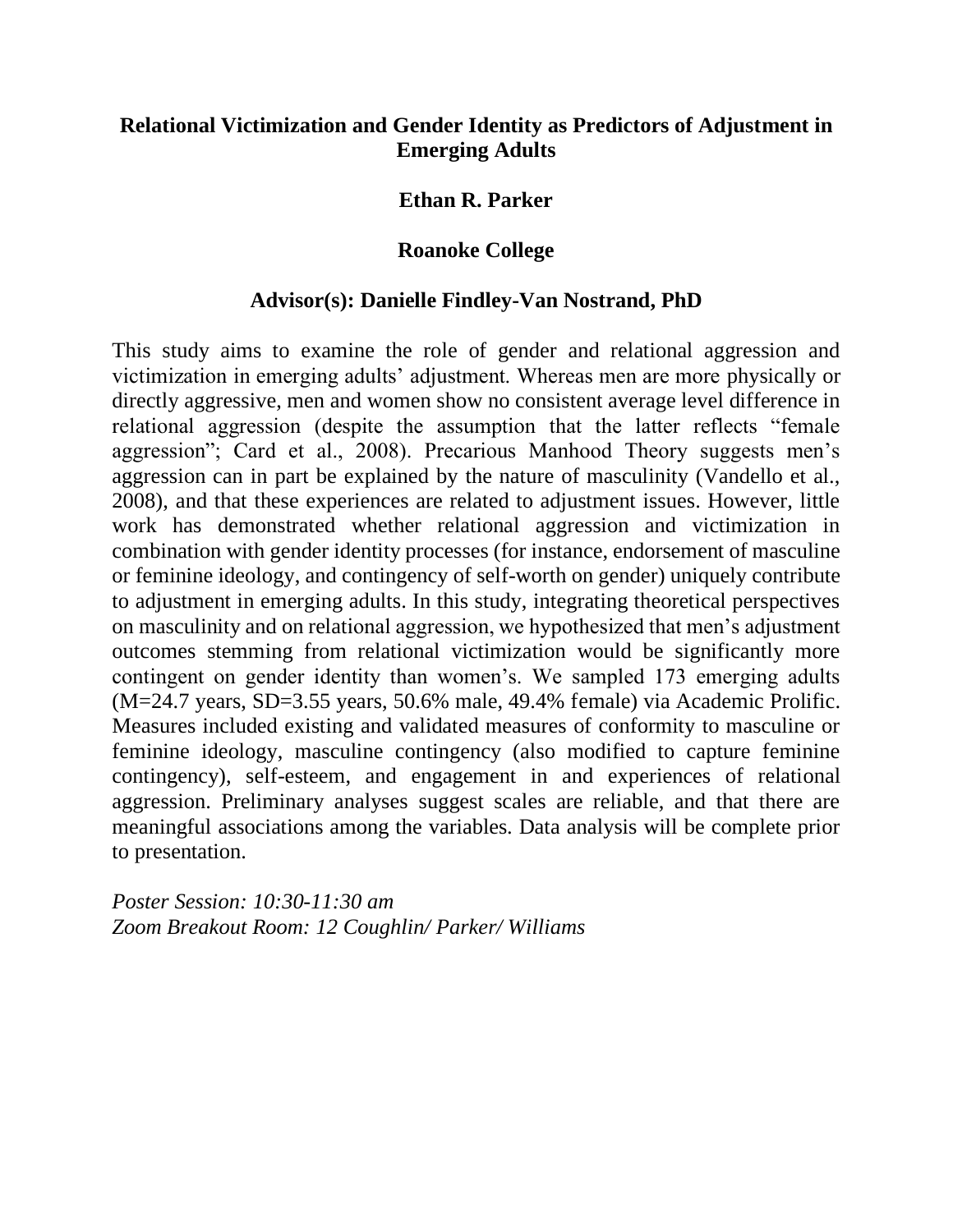# **Among white people, feelings of economic "inadequacy" predicts worse sleep quality over time**

## **Arthur Ryan Williams**

## **University of Virginia**

## **Advisor(s): Jazmin Brown-Iannuzzi, PhD | Nava Caluori, MA**

Economic inequality has reached historically high levels and affluence has been accumulated in the hands of a few wealthy white people (e.g., Jeff Besos, Bill Gates, Mark Zuckerberg). At the same time, poorer white individuals have felt like they are being "left behind" and ignored by their racial group and their government (Jardina, 2019). The current research investigates whether these feelings of being left behind have emotional and health consequences. Using longitudinal data across five time points (2 months), I investigated the relationship between feeling left behind, negative emotions, and sleep. Results ( $N = 393$ ) suggest that feeling lower status than one's racial group among white people predicts more negative emotions at subsequent time points and, in turn, worse sleep quality. This finding suggests that within-racial group comparisons for white people may lead to more extreme upward comparisons, feelings of being left behind, and in turn, have emotional and health consequences.

*Poster Session: 10:30-11:30 am Zoom Breakout Room: 12 Coughlin/ Parker/ Williams*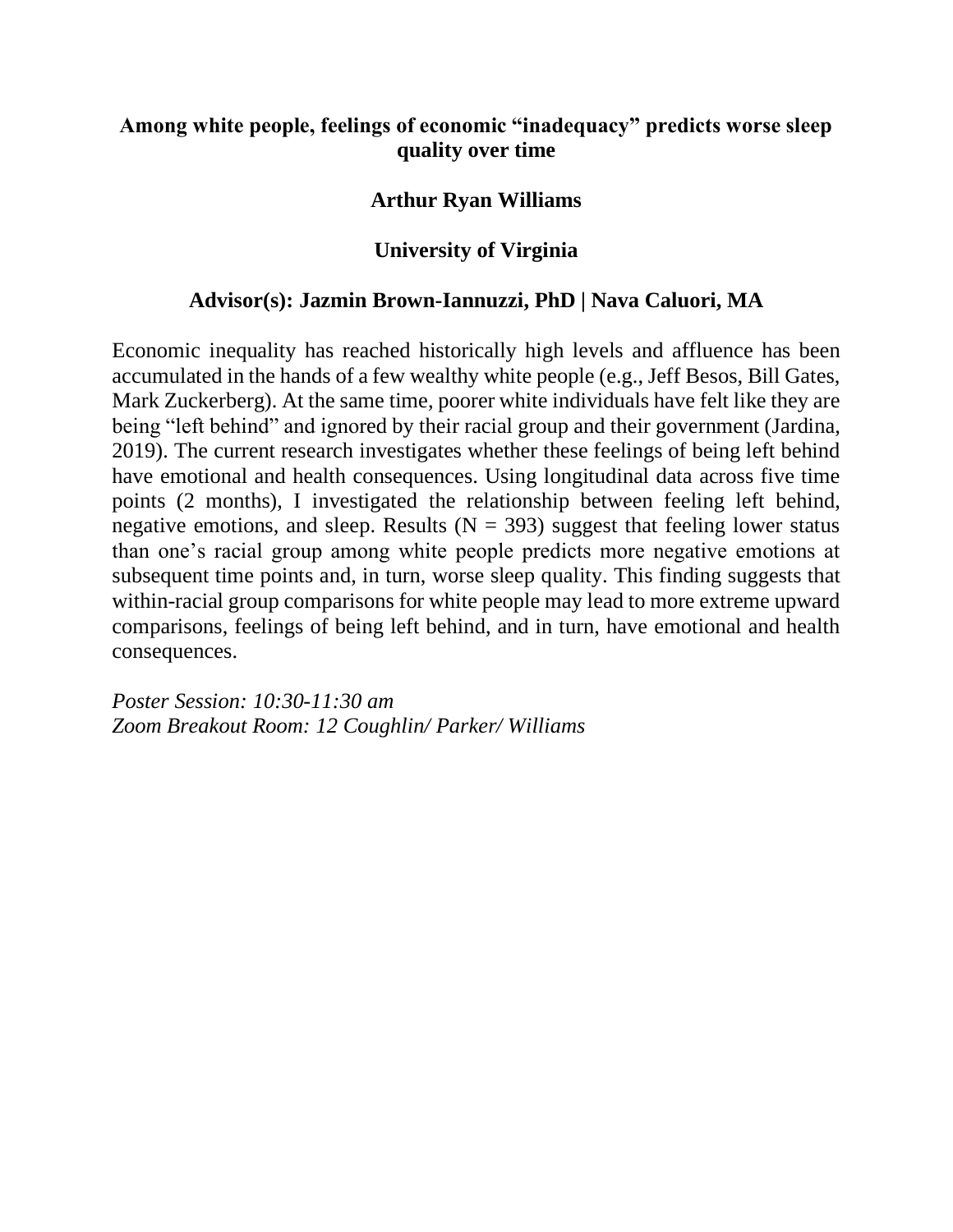# **The Role of Race, Gender, and Interest in Determining Friendships in Middle Childhood.**

# **Grace Hamilton Boudreau | Lily Webster | Madison Sumatra**

# **W&L University**

# **Advisor(s): Megan Fulcher, PhD**

This study investigated whether race, gender, or interest was the largest predicting factor in the formulation of children's friendships. Participants included children ages 5-10 (n=?) who completed a 10-minute study selecting the friend of a character with options of the same race, gender, or interest. The way children choose to make friends in the settings in which they are most commonly socialized is a crucial aspect of understanding development. Children become aware of their ingroup by as young as the age of five (Rogers and Meltzoff, 2016). Ingroup favoritism explains that they will often prefer to socialize with those of their ingroup. When choosing friends, kids prefer the same race and gender as themselves because of this ingroup favoritism. This study relies on theorical framework from Tajfel (1981) and Thibault & Kelly (1959) whose theories provide the basis of children's social identity. Data collection and analysis is underway and should be completed by early spring.

Keywords: friendship, race, gender, interest, middle-childhood

*Poster Session: 10:30-11:30 am Zoom Breakout Room: 13 Boudreau / Hill*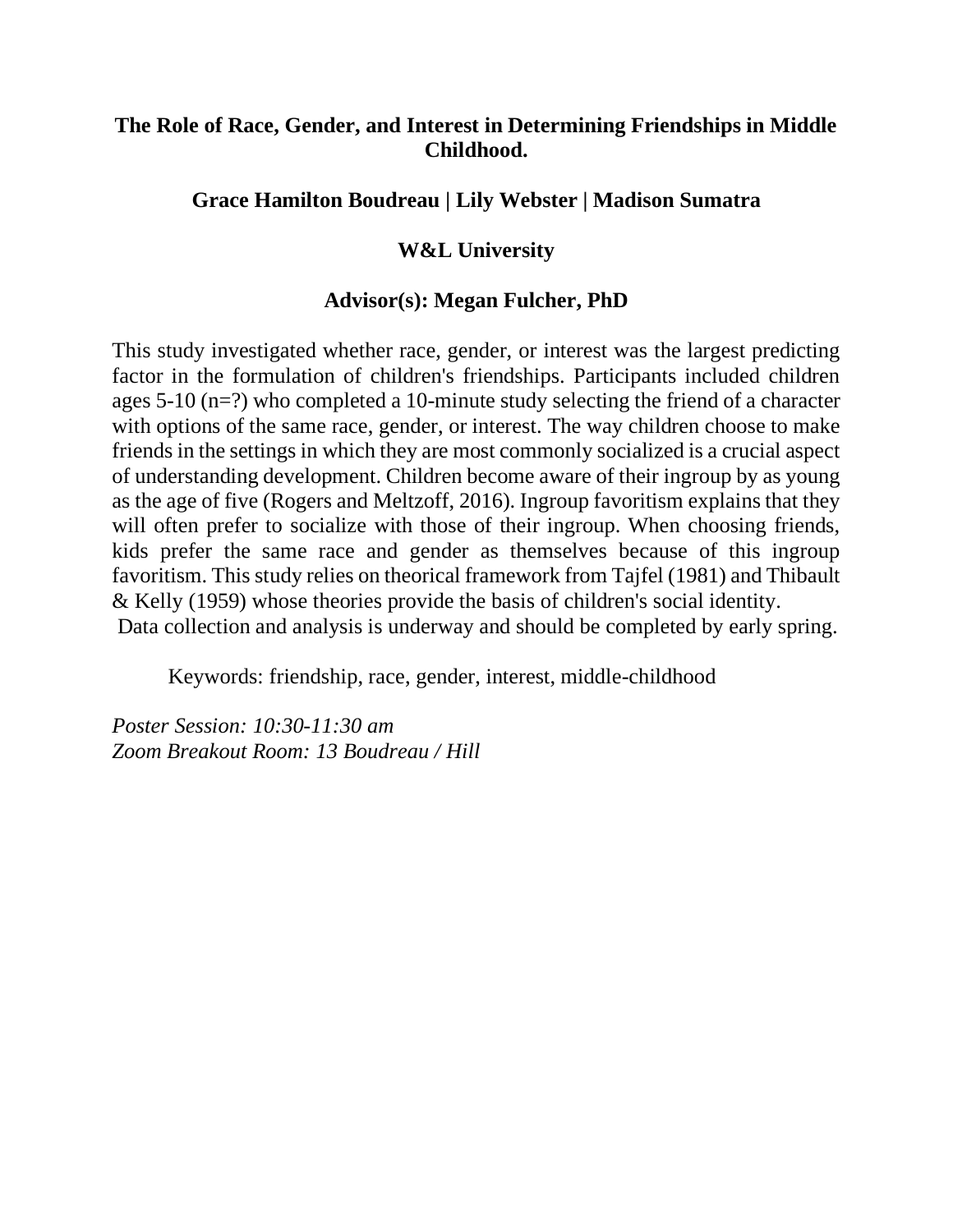# **Real Cowboys Are Gentle: Examining Gender Schema Flexibility Influencing Stereotypical and Counter-Stereotypical Careers**

## **Lindsey Hill | Parker Hawk**

## **W&L University**

## **Advisor(s): Megan Fulcher, PhD**

From as early as preschool, children begin forming career aspirations that align with their gender (Fulcher, 2011). By middle childhood, gender is the largest predictor of what occupation a child wants to go into. While existing studies in this field support this correlation between gender and future job aspirations, there are limited studies that explore how exposure to non-traditionally gendered professions affect career preferences. This study looks into how viewing jobs traditionally or nontraditionally associated with a child's gender influences their ranking of jobs for their future self. Participants, children ages 5- to 10- years old, were assigned to either a stereotypical or counter-stereotypical condition. While all participants viewed the same 14 professions, individualized for them based on their race and gender, the corresponding job descriptions differed in their language based on their condition. This paper argues that participants presented with counter-stereotypical job descriptions will be more flexible in their consideration of traditionally gendered professions. Conversely, participants presented with stereotypical job descriptions will be less flexible in their consideration of traditionally gendered professions.

*Poster Session: 10:30-11:30 am Zoom Breakout Room: 13 Boudreau / Hill*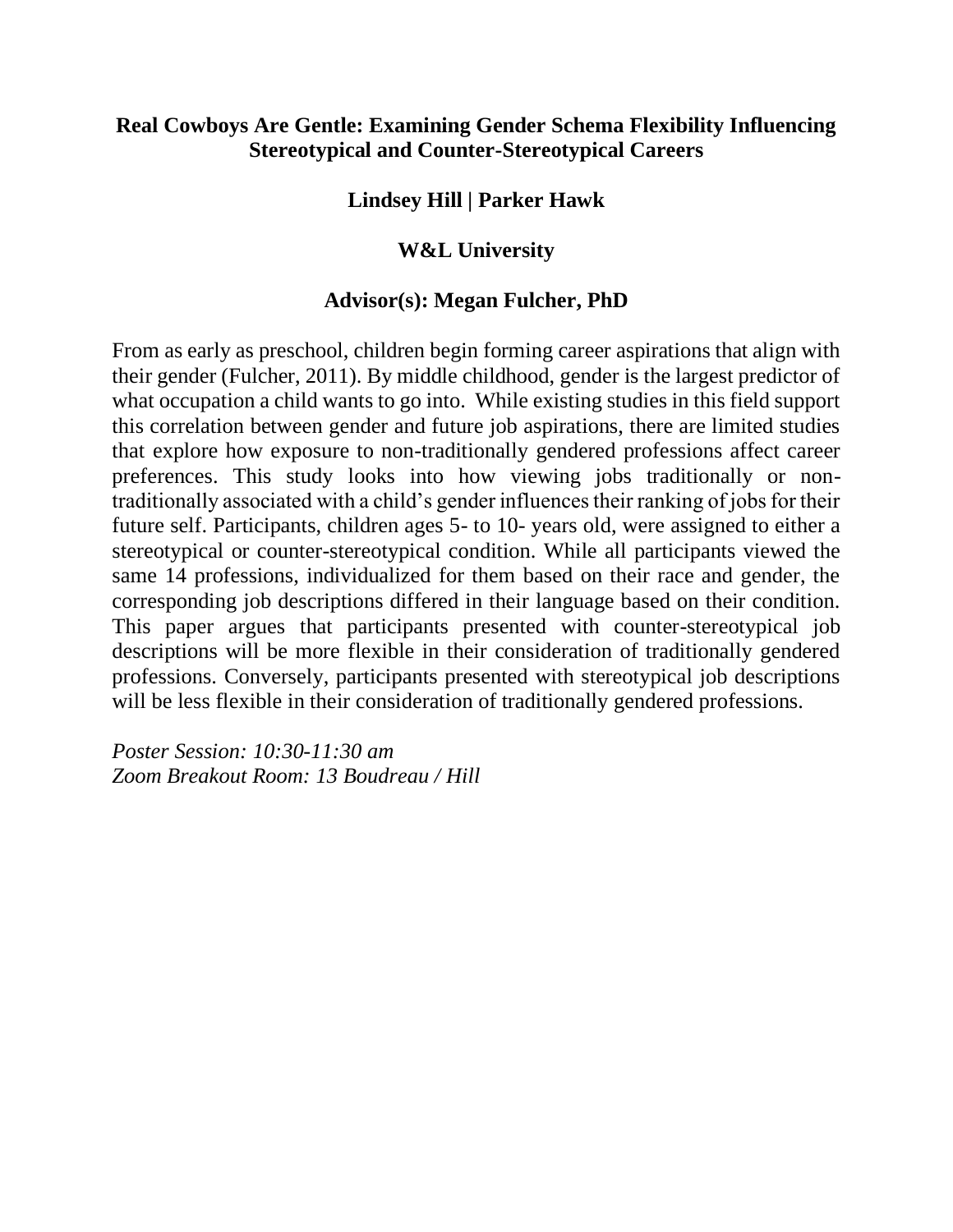# **Poster Session I 10:30 -11:30 AM** Presentations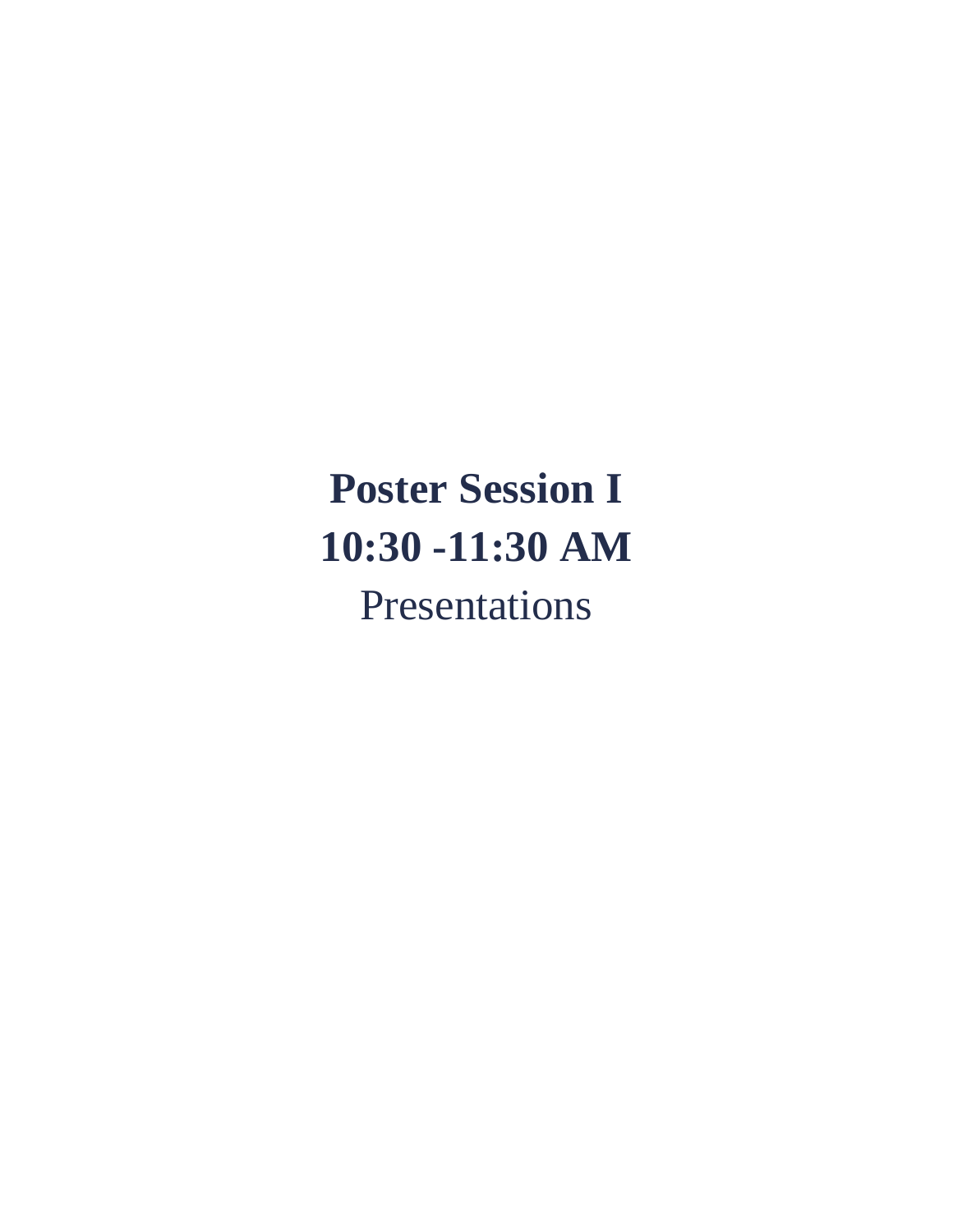# **Poster Session II**

# **Breakout Room Directory 12:30-1:30 PM**

| <b>Breakout Room</b>         | <b>School</b>                         | <b>Presenters</b>              | <b>Title</b>                                                                                                              |
|------------------------------|---------------------------------------|--------------------------------|---------------------------------------------------------------------------------------------------------------------------|
| 1 Barker / Patterson         | University of Hawaii                  | Max Barker                     | Mindful Media: A diachronic analysis of cognitive health in social media                                                  |
|                              | W&L University                        | Morgan Patterson               | Building Fairness in Children on the Autism Spectrum                                                                      |
| 2 Leventhal / McGuinn        | University of Virginia                | Emily Leventhal                | Qualitative Interviews to Inform a Mobile Anxiety Intervention for a<br><b>University Community</b>                       |
|                              | University of Virginia                | <b>Bailey McGuinn</b>          | Detecting emotion in young adult suicide attempt survivors' text<br>messages with family, friends, and significant others |
| 3 Clore / Lee                | University of Virginia                | Georgia L. Clore               | Associations Between ADHD and Helping Behavior in Children and<br>Adults: Exploring the Role of Context                   |
|                              | University of Virginia                | Justine Lee                    | The Effect of Psychoeducation on College Students' Mental Health                                                          |
| 4 Adotey / Honig             | W&L University                        | Chelsea Adotey                 | The relationship between sleep health and habituation of the<br>cardiovascular response to mental stress                  |
|                              | W&L University                        | David Honig                    | The Relationship between Mental Stress and Cardiac Timing in<br>Individuals with Anxiety Symptoms                         |
| 5 Howard / Ponnapalli        | University of Virginia                | Haley Howard                   | The Relationship Between Childhood Attachment and Adolescent<br>Depression                                                |
|                              | University of Virginia                | Medha Ponnapalli               | Correlation Between Birthweight of Twins and their Physical and<br><b>Cognitive Development</b>                           |
| <b>6 Ananth / Rollins</b>    | New York University                   | Srinidhi Ananth                | Primary Caregivers' Barriers to Participating in Research                                                                 |
|                              | University of Virginia                | Hannah Rollins                 | Evaluation of Character Building Framework: EL Education: Do Students<br>Respect the Differences of Their Peers?          |
| 7 Spinelli                   | Saint Mary's College of<br>California | Maria Gabriela<br>Spinelli     | Political Orientation Influences Perceptions of Others During COVID-19:<br>An Application of Moral Foundations Theory     |
| 8 Brown / Gu                 | W&L University                        | Javaneh Brown                  | Racial Differences Among Undergraduate Help-Seeking Behaviors and<br>Attitudes Toward On-Campus Mental Health Services    |
|                              | New York University                   | Janet Gu                       | Understanding the Perception of Racial/Ethnic Joking in Young Adults                                                      |
| 9 Ha / Melly                 | University of Virginia                | Tiffany S. Ha                  | Perceived Differences Affect Institutional Belonging More Than Actual<br><b>Differences</b>                               |
|                              | University of Virginia                | Sophie Melly                   | Assumed Confidentiality in Self-Disclosure                                                                                |
| 10 Byeon/ Monroe-Mohajerin   | University of Virginia                | SooYun Byeon                   | The Effect of Recipient Race on 4- and 5-Year-Old Children's Sharing<br><b>Behaviors</b>                                  |
|                              | University of Virginia                | Madison M Monroe-<br>Mohajerin | Assessing the Impact of an Infant Sleep Schedule on Neural Noise and<br>Cognitive Milestone Emergence                     |
| 11 Albuquerque/ Ross/ Seitov | University of Virginia                | Marina Albuquerque             | Specialization and Its Discontent: Job Specialization Decreases Curiosity<br>and Psychological Richness                   |
|                              | University of Virginia                | Arsen Seitov                   | Why Meeting New People is Good: Effects of Social Network Expansion<br>on Psychological Richness                          |
|                              | University of Virginia                | William Ross                   | Examining Liking and Respect Gaps in Intergroup and Same-Group<br>Interactions                                            |
| 12 Canning / G.Liu           | University of Virginia                | Anna Canning                   | Exploring the Effect of Different Emotional Conversation Topics on<br>Nonverbal Synchrony                                 |
|                              | University of Virginia                | Gina Liu                       | Differences in Emotive Language using IRT modeling and Sentiment<br>Analysis                                              |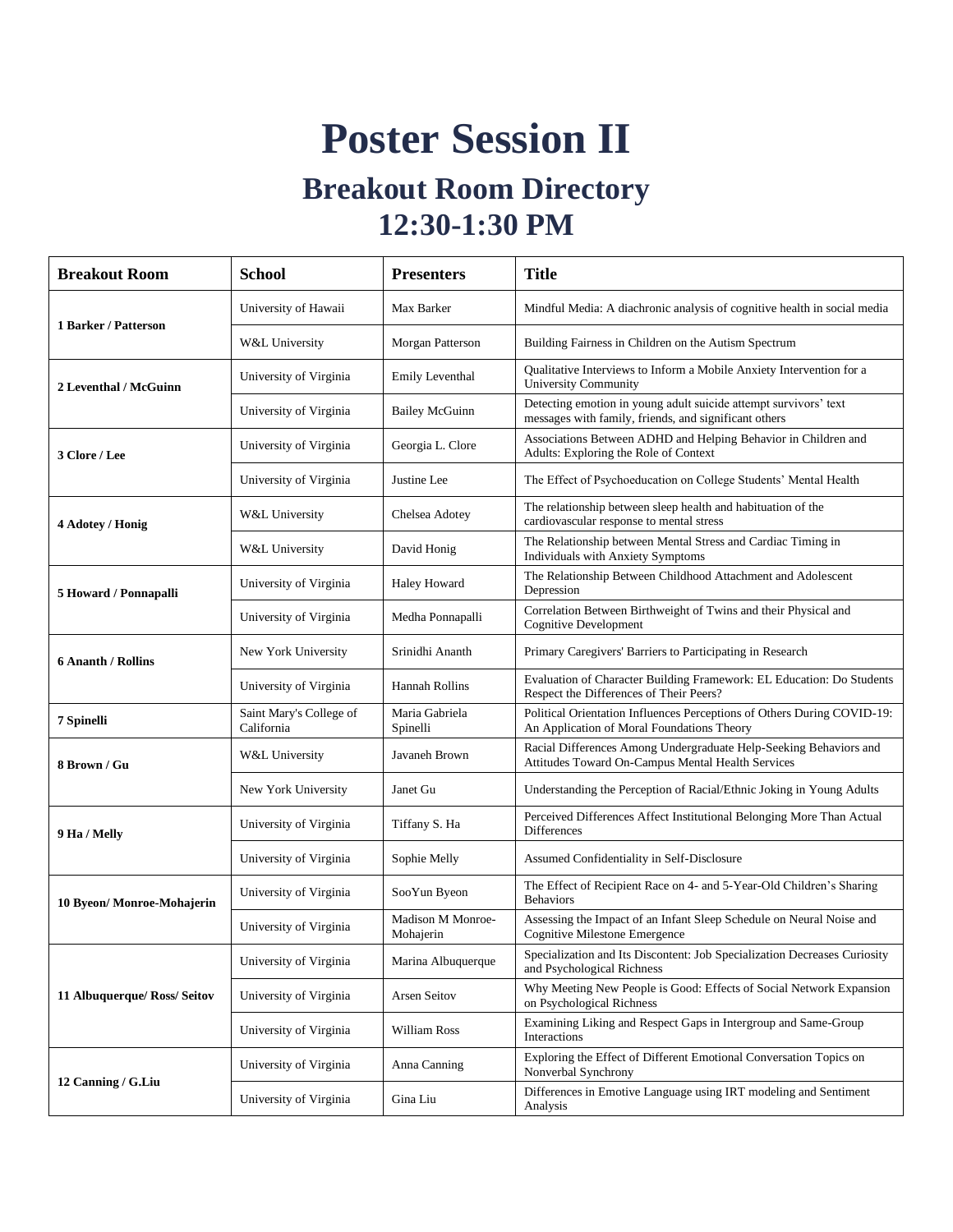**Poster Session II 12:30-1:30 PM** Presentations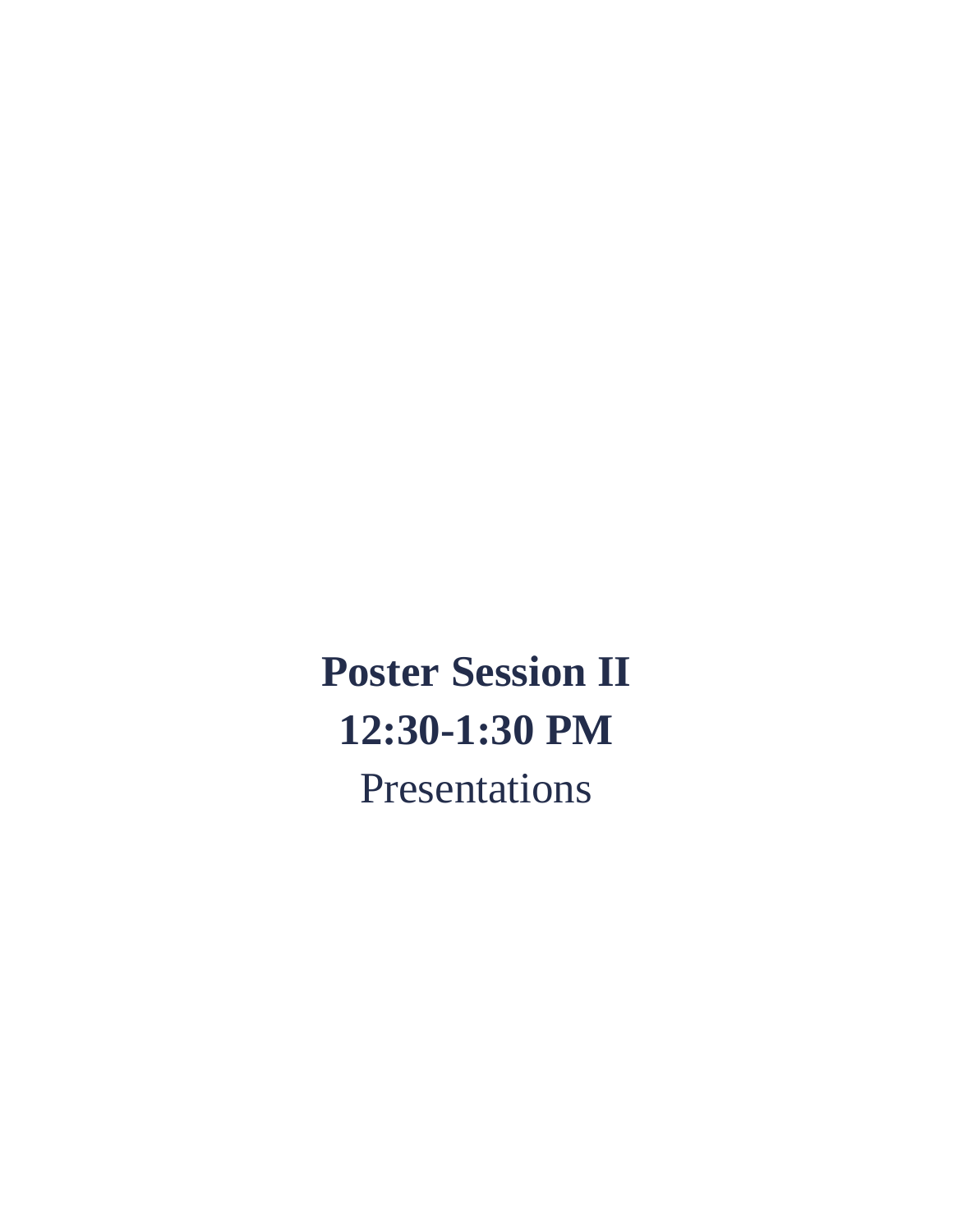# **Mindful Media: A diachronic analysis of cognitive health in social media**

# **Max Barker**

# **University of Hawaii**

# **Advisor(s): Maegen Walker, PhD**

With nearly a million deaths in the United States since 2020, according to Johns Hopkins University, the COVID-19 pandemic has been the most severe public health crisis in over a century. The effects of the pandemic have been felt far beyond the realm of physical health. Recent studies, such as those by the CDC and the Kaiser Family Foundation, have shown that mental health has also been significantly impacted, with rates of depression, anxiety, and substance use all increasing dramatically.

In response to the mental health crisis caused by the pandemic, there appear to be increasing efforts to promote mental health awareness. This study attempts to systematically investigate the effects of the pandemic on mental health awareness by looking at the prevalence of the topic in social media posts. Specifically, it looks at the Instagram posts of seven celebrities who promote mental health both before and during the pandemic to assess whether there are quantifiable shifts in the frequency of mental health awareness posts.

Initial results suggest a modest increase in the promotion of mental health awareness during the pandemic. For the seven celebrities under consideration, the frequency of social media posts highlighting mental health issues demonstrably increased from before the pandemic in 2019 to the middle of the pandemic in 2021. While the pandemic has undoubtedly had profoundly negative effects across society, the apparent increase in promoting mental health awareness may serve as a silver lining if we are able to capture and continue this trend in the future.

*Poster Session: 12:30-1:30 pm Zoom Breakout Room: 1Barker / Patterson*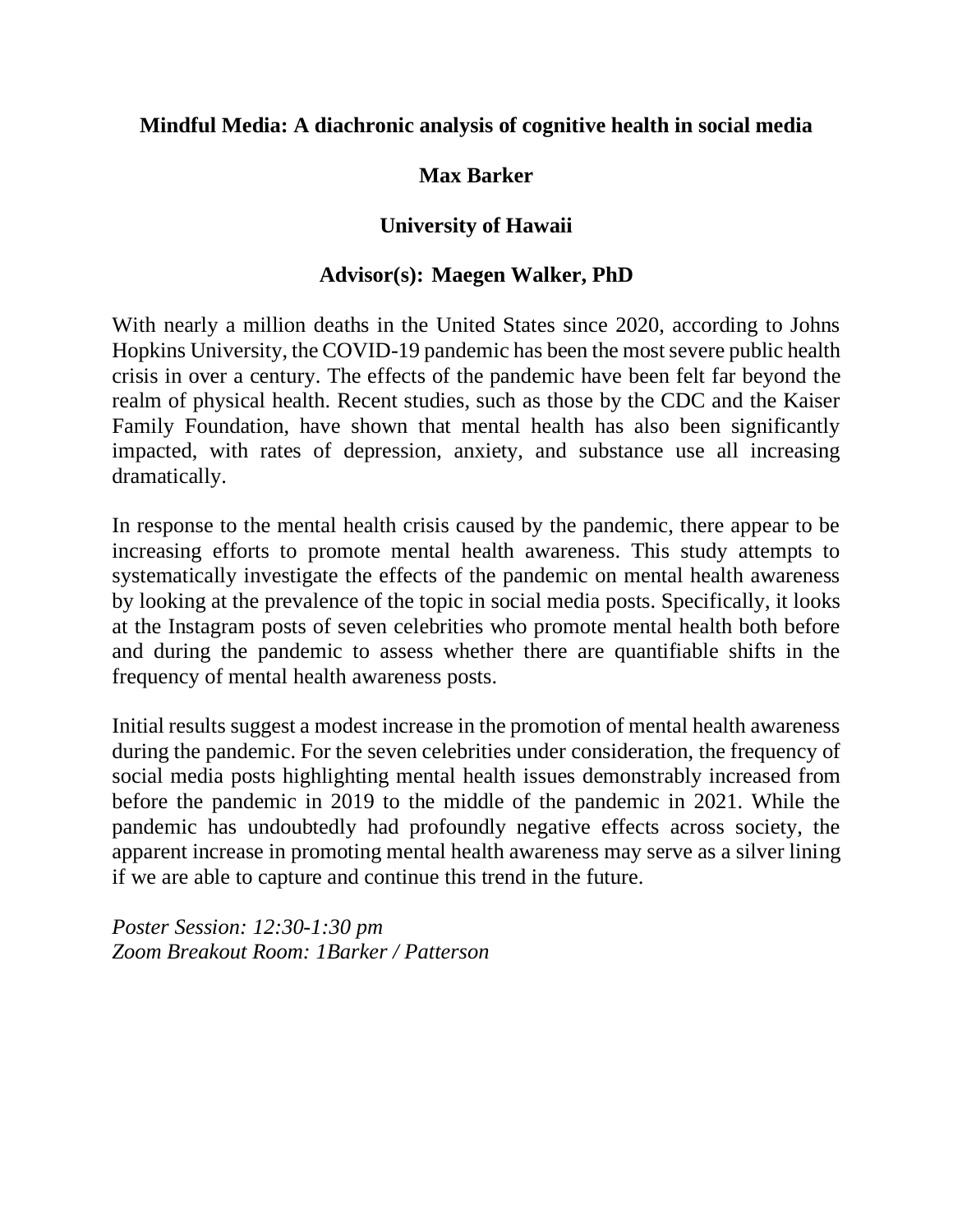## **Building Fairness in Children on the Autism Spectrum**

## **Morgan Patterson | Alex Imre**

## **W&L University**

## **Advisor(s): Megan Fulcher, PhD**

Neurotypical children learn about fairness through observation and imitation of chosen models' acts of fairness and social reciprocity. However, children with autism do not pay as much attention to the behavior of other individuals and therefore do not learn about social behaviors, such as fairness and social reciprocity, in the same fashion that their neurotypical peers do. Preschool-level children with and without autism will be repeatedly exposed to social stories and puppet interactions that explicitly model acts of fairness and social reciprocity. It is hypothesized that this intervention will both increase instances of fair behavior and decrease instances of unfair behavior in both groups, however, it is also hypothesized that the intervention will result in a larger effect within the autism group compared to the neurotypical group. After data has been collected, the average percentage of fair and unfair behaviors exhibited during the pre-assessment period as well as the average percentage of fair and unfair behaviors exhibited during the post-assessment period will be calculated for each individual child. These two values will be compared using a paired sample t-test that will establish whether there is a significant difference between the two values. The average difference in fair and unfair behaviors in the pre-assessment and post-assessment periods for the autism group will then be compared against that of the neurotypical group using a two-sample ttest that will establish whether there is a significant difference in the effect of the intervention between the two groups.

Keywords: autism spectrum disorder, fairness, social reciprocity, intervention, puppet

*Poster Session: 12:30-1:30 pm Zoom Breakout Room: 1 Barker / Patterson*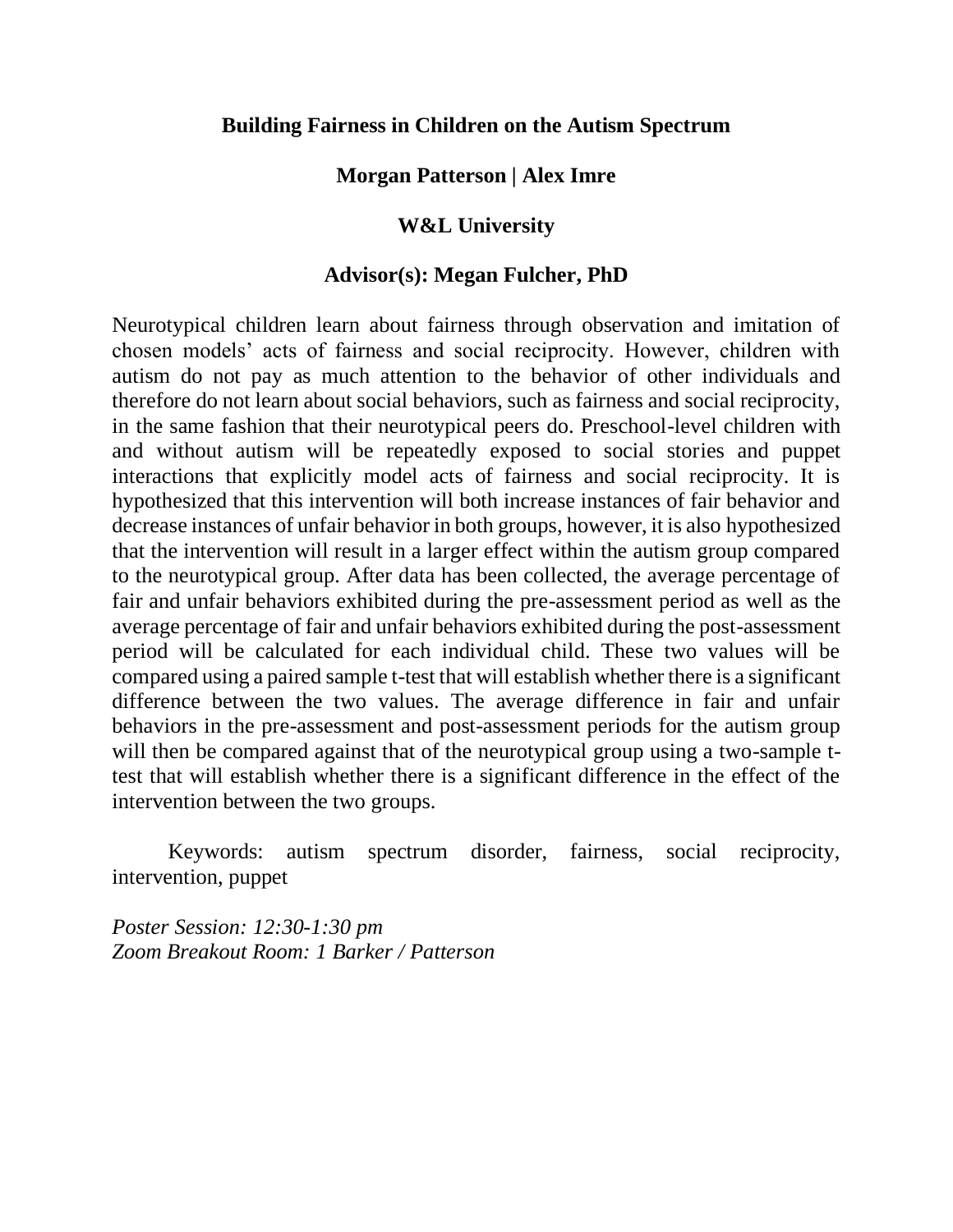# **Qualitative Interviews to Inform a Mobile Anxiety Intervention for a University Community**

## **Emily Leventhal**

## **University of Virginia**

## **Advisor(s): Bethany Teachman, PhD**

Mental health concerns are increasingly prevalent among university populations. Mobile health (mHealth) interventions offer low-cost care to a large population without requiring in-person treatment, making them excellent candidates for addressing this crisis. MindTrails is an existing intervention that uses Cognitive Bias Modification for Interpretations (CBM-I) to change anxious thinking patterns. Here, we describe the analysis of qualitative interviews used to inform the development of Hoos Think Calmly (HTC), a mobile adaptation of MindTrails tailored to reduce anxiety among undergraduates, graduate students, faculty, and staff in a university setting. The aim of this paper was to explore the preferences, experiences, and opinions of university members to inform the design and implementation of HTC and identify features of mHealth interventions that university members value. We conducted semi-structured interviews with N=24 leaders of diverse student groups, clinicians with expertise in university populations, and potential users. The themes identified in the interviews were Satisfaction and Reward, Accessibility, Rationale, Personalization, Time and Number of Sessions, and Customization of Reminders. This study demonstrates the feasibility and importance of including stakeholders in the development and adaptation of mHealth interventions. The planned 6-week pilot study will further assess user satisfaction with the application and identify remaining elements that may improve user experience.

*Poster Session: 12:30-1:30 pm Zoom Breakout Room: 2 Leventhal / McGuinn*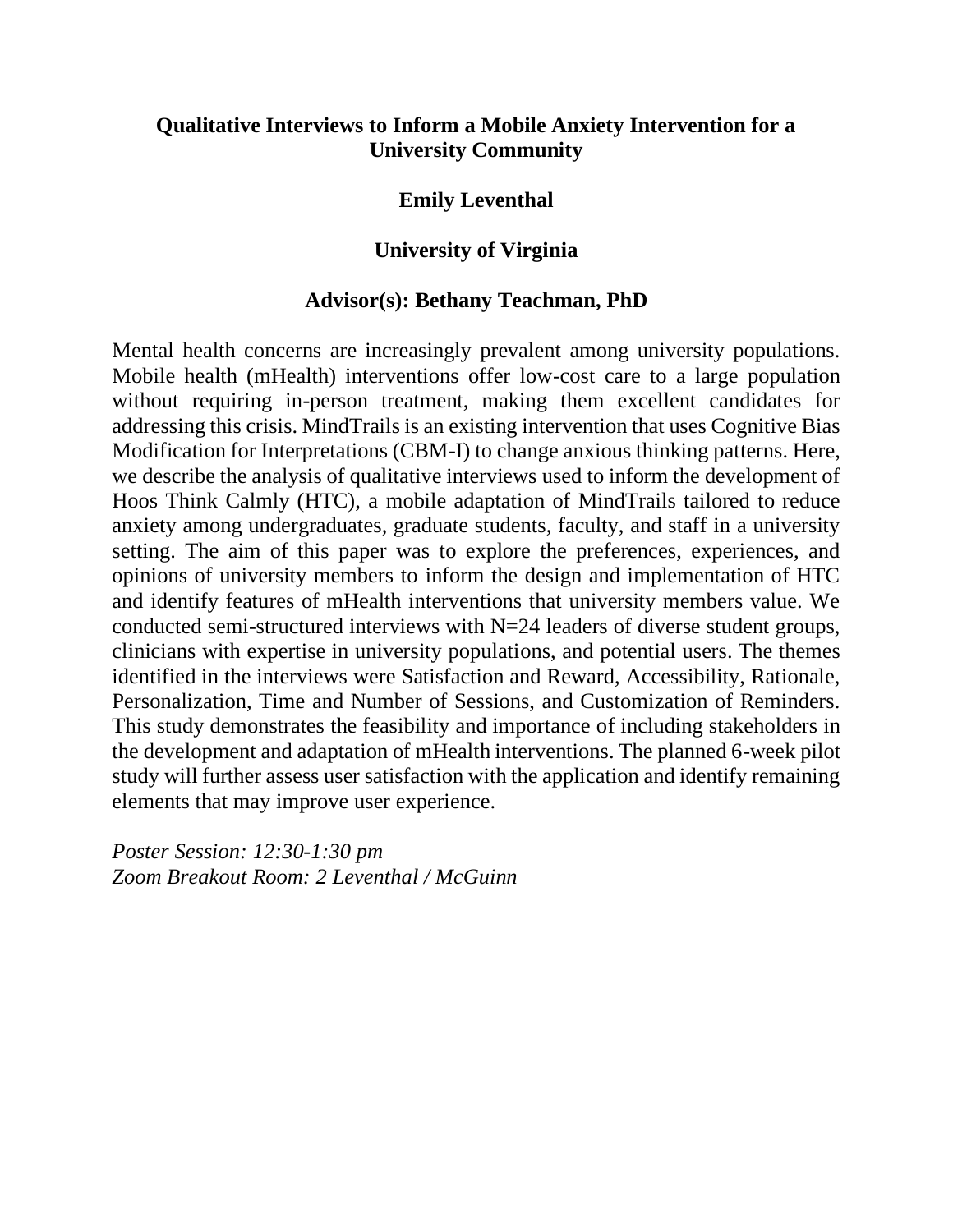## **Detecting emotion in young adult suicide attempt survivors' text messages with family, friends, and significant others**

## **Bailey McGuinn**

## **University of Virginia**

## **Advisor(s): Bethany Teachman, PhD | Ilana Ladis, MA**

Strong interpersonal relationships are crucial for young adults' socio-emotional functioning and can buffer against adverse mental health outcomes. The present study examined how the emotional tone of young adult suicide attempt survivors' personal text messages vary based on the relationship partner (i.e., family members, friends, or significant others). Understanding to whom young adults communicate emotionally is valuable in that it may reflect which relationships are characterized by a greater level of emotional intimacy and disclosure. It was hypothesized that young adults would exchange more text messages containing words classified as negative emotion, anxiety, and sadness with friends and significant others, relative to family. Participants were young adults ( $N = 26$ ; M age = 20.89; SD age = 2.53) with a history of non-lethal suicide attempt(s). Linguistic Inquiry Word Count (LIWC) was used to label the text messages ( $N = 414,032$ ). Multilevel models were run to test all hypotheses. As hypothesized, the likelihood of a text containing negative emotion, anxiety, or sadness-related words was greater when participants were texting friends (ORs  $> 1.66$ ; ps  $< .001$ ) and significant others (ORs  $> 1.60$ ; ps < .001), compared to when they were texting family members. This study is the first, to our knowledge, to provide objective evidence that young adults communicate more negative emotions with peers, relative to family members, in the context of personal text messages. These findings underscore the need to consider peer relationship communication when conceptualizing risk for suicide or other mental health difficulties.

*Poster Session: 12:30-1:30 pm Zoom Breakout Room: 2 Leventhal / McGuinn*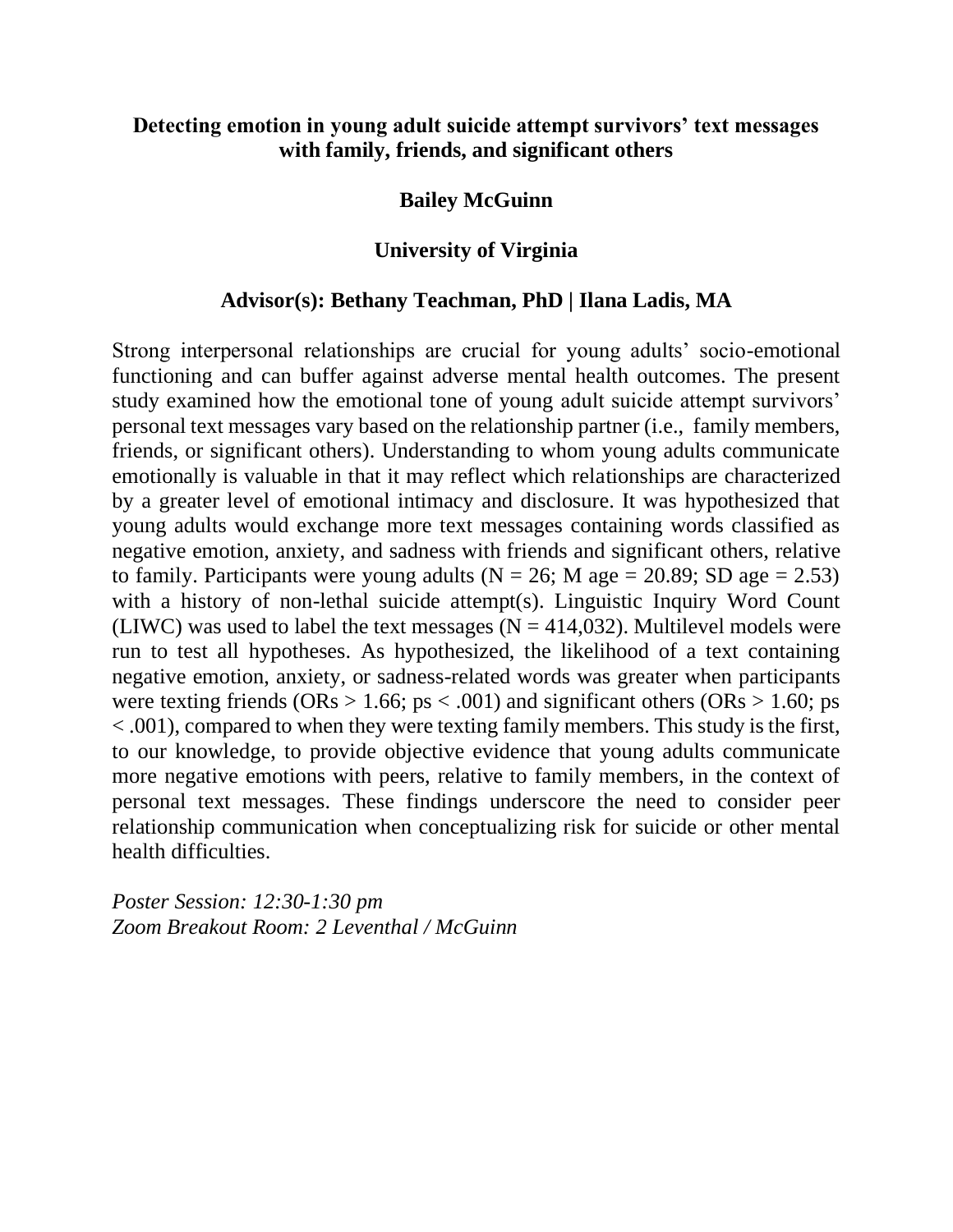# **Associations Between ADHD and Helping Behavior in Children and Adults: Exploring the Role of Context**

## **Georgia L. Clore**

## **University of Virginia**

## **Advisor(s): Jessica Stern, PhD**

Attention-Deficit/Hyperactivity Disorder (ADHD) involves difficulties in maintaining attention and/or the presence of hyperactive-impulsive behavior in everyday life. ADHD may disturb individuals' ability to successfully navigate their social world and may specifically impact one's ability to engage in helping behavior in situations where attending to others' needs is costly. In two experiments, I investigate whether ADHD is related to helping behavior in children and young adults while manipulating situational costs to determine if the link between ADHD and helping differs in low- vs. high-cost contexts. In Study 1, 33 children (aged 4- 8 years) played a game with an experimenter where the experimenter dropped game pieces either before the game began (low-cost condition) or in the middle of the child's turn (high-cost condition); children's helping behavior in response to the experimenter was recorded. Parents reported on ADHD symptoms exhibited by their child. In Study 2, 394 undergraduate students (aged 17 and older) completed questionnaires assessing ADHD symptoms and helping attitudes, and then read a vignette wherein an individual needed help in either a low-cost or high-cost scenario. Participants' helping was coded from their written responses to the vignettes. ADHD was unrelated to helping behavior in both children and adults. In Study 2, adults showed significantly less helping in situations involving higher cost. ADHD symptoms did not interact with low- or high-cost contexts to predict helping behavior in either study. Findings shed light on the role of ADHD in predicting helping behavior in different contexts and provide a better understanding of the developmental components of ADHD and prosocial behavior.

Keywords: helping, ADHD, child development, prosocial behavior, context

*Poster Session: 12:30-1:30 pm Zoom Breakout Room: 3 Clore / Lee*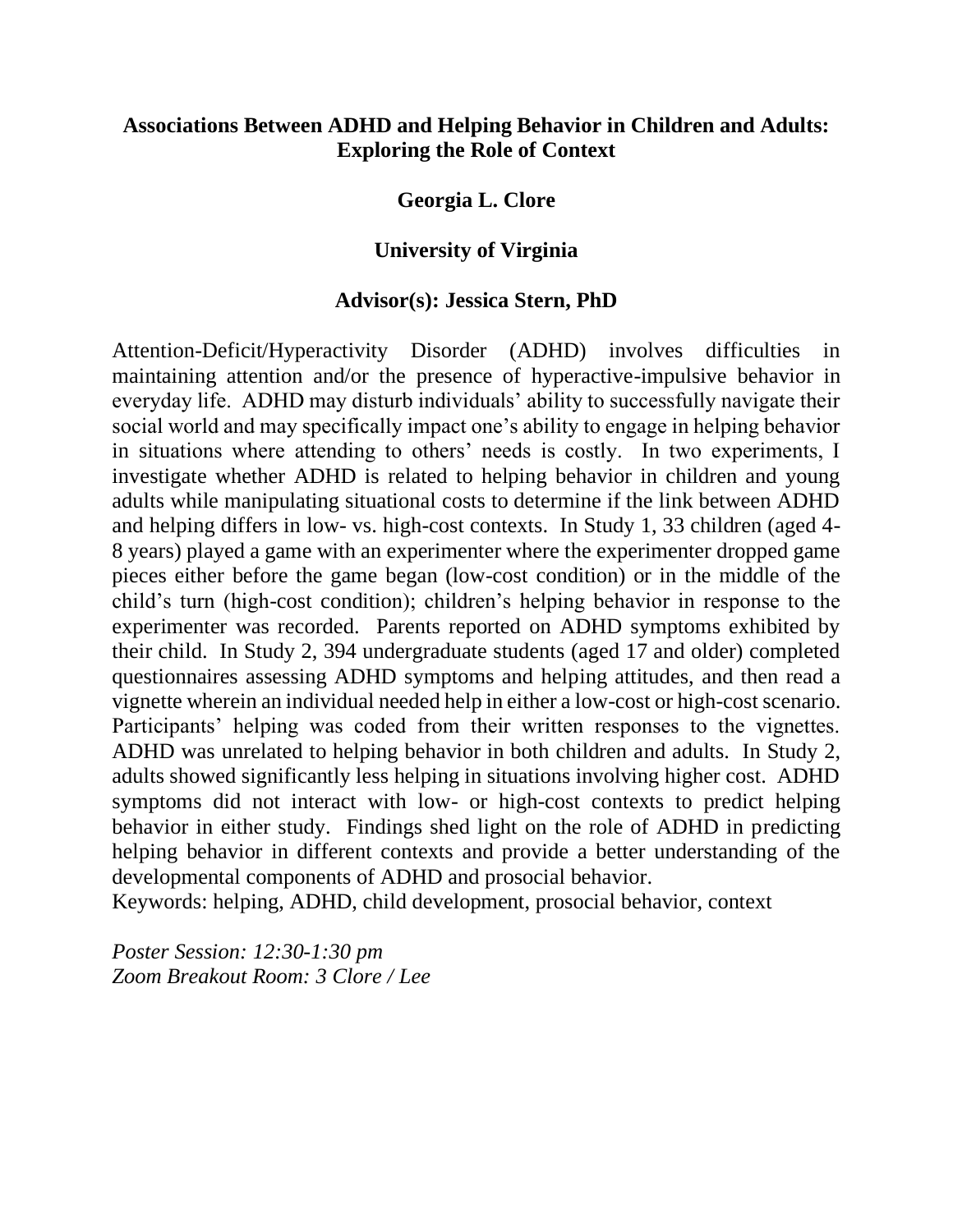## **The Effect of Psychoeducation on College Students' Mental Health**

## **Justine Lee**

## **University of Virginia**

## **Advisor(s): Jessica Stern, PhD | Shannon Savell, MA**

Mental health problems in college students have been exacerbated by isolation, remote learning, and uncertainty about the future during COVID-19. Students who have not previously dealt with mental health concerns are now finding themselves struggling, with no idea how to reach out for support. The present study tests a potential scalable intervention to improve students' mental health. This intervention was specifically targeted towards the population of college students living through the pandemic to teach them about using clinical psychology principles in everyday life to reduce levels of stress and anxiety. Rates of psychological distress (e.g., perceived ability to cope, feeling overwhelmed by difficulties in life, academic distress, feeling depressed) were measured through Qualtrics surveys at the beginning, middle, and end of the intervention. In a sample of racially and ethnically diverse undergraduates from a highly selective research university (N=66), we found that at a follow-up assessment, students in the intervention group had lower levels of academic distress and more positive perceptions regarding reaching out for mental health support than students in the control group. We also found that both students in the intervention and control group had clinically elevated depressive symptoms, which points to the need for greater mental health support on college campuses. Teaching students about mental health in an academic setting may be one way to decrease levels of stress and stigma related to mental illness at highly competitive institutions.

*Poster Session: 12:30-1:30 pm Zoom Breakout Room: 3 Clore / Lee*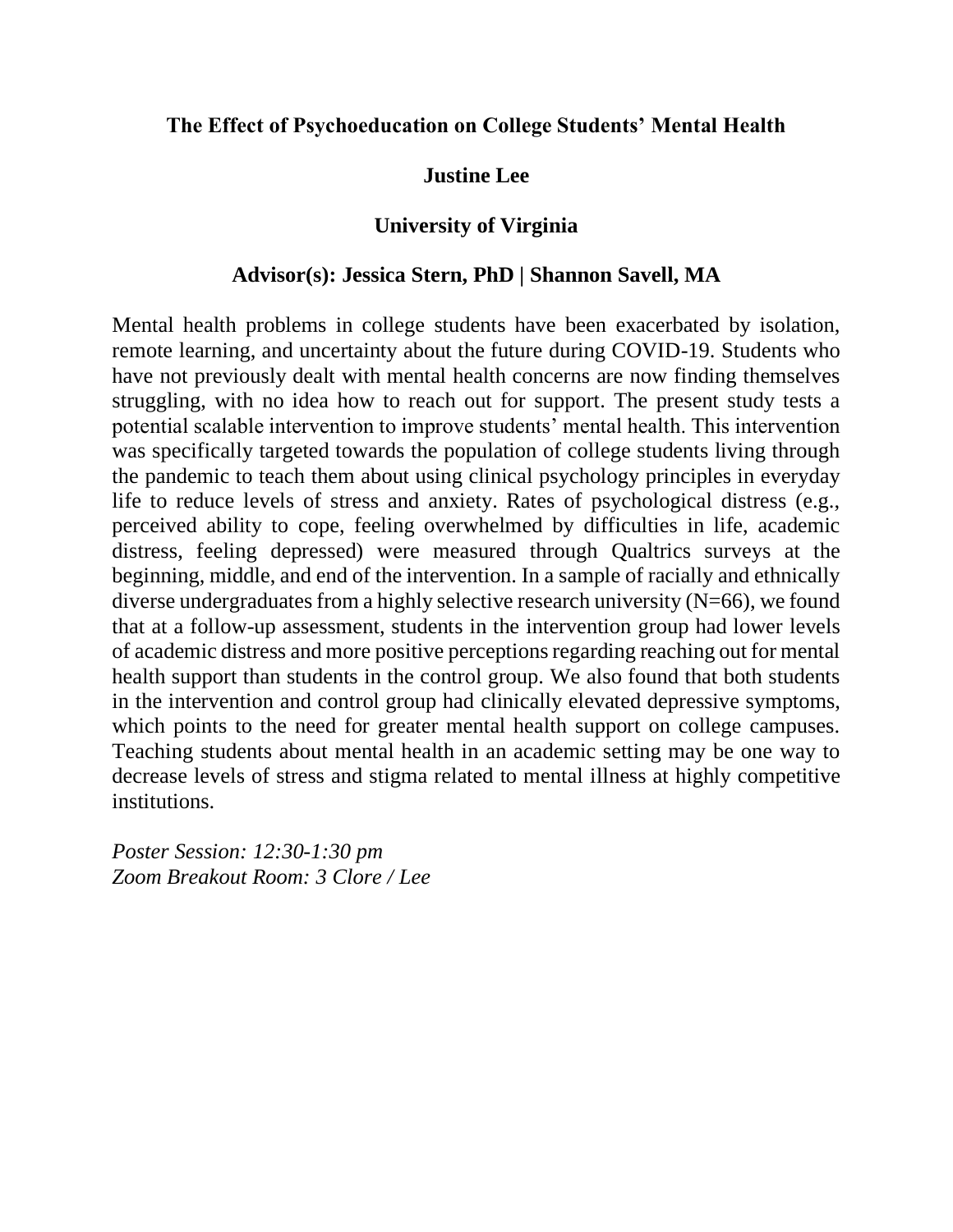# **The relationship between sleep health and habituation of the cardiovascular response to mental stress**

# **Chelsea Adotey | David Honig | Sophia Roche | Tiwaniya Tyler | Logan Robinson**

## **W&L University**

## **Advisor(s): Ryan Brindle, PhD**

Sleep is an essential biological function that aids in the maintenance of mental and physical well-being. Poor sleep health (e.g., duration, quality, etc.) is a major public health concern. While research has examined the relationship between sleep and cardiovascular stress reactivity, less is known about the relationship between sleep health and habituation of the cardiovascular stress response. Habituation is an adaptive response to repeated stress, in which reactivity decreases over time as a result of repeated exposure. It was hypothesized that individuals with greater sleep health would exhibit more habituation to repeated mental stress. Participants  $(N=102, M=20.85$  years, 70.5% female) completed a sleep health questionnaire that measured aspects of sleep including duration, timing, regularity, satisfaction, efficiency, and alertness. Heart rate (HR), systolic (SBP), and diastolic (DBP) blood pressure were recorded during two sequential 9min socially evaluative mental arithmetic stress tasks in a single laboratory session. HR, F(3,279)=101.91,p<.001, SBP, F(3,174)=21.70,p<.001, and DBP, F(3,174)=6.22,p<.001, each significantly increased in response to both stress tasks and significant habituation was observed in response to the second stress exposure. However, sleep health did not significantly predict habituation of the cardiovascular stress response (all p >.074). Self-reported sleep health does not have a significant impact on habituation of the cardiovascular stress response.

*Poster Session: 12:30-1:30 pm Zoom Breakout Room: 4 Adotey / Honig*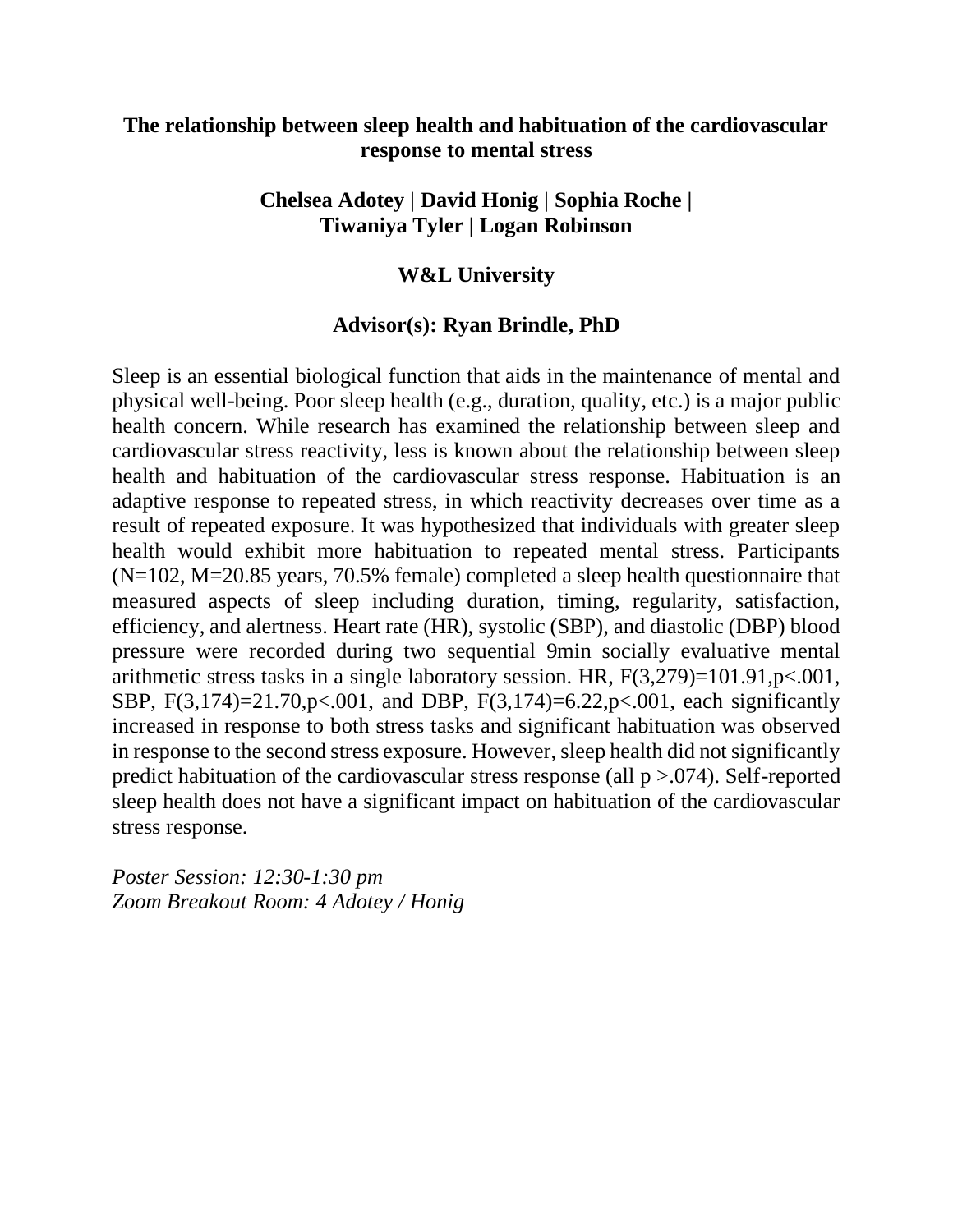# **The Relationship between Mental Stress and Cardiac Timing in Individuals with Anxiety Symptoms**

# **David Honig | Chelsea Adotey | Tiwaniya Tyler | Logan Robinson | Sofia Roche**

## **W&L University**

## **Advisor(s): Ryan Brindle, PhD**

Anxiety is characterized as a physiological state that occurs in response to a perception of threat. Recent research has shown that perceptions of threat are enhanced during cardiac systole, as opposed to diastole. The current study hypothesized that individuals with anxiety symptoms would experience a greater increase in time spent in systole from a baseline to stress than individuals without anxiety symptoms. Participants completed the Hospital Anxiety and Depression Scale (HADS) after being attached to electrocardiography (ECG) for heart rate (HR) monitoring. Participants completed a baseline period and socially evaluative mental, arithmetic stress phase while HR was measured continuously. Time spent in systole and diastole was derived from the EKG signal. Results showed there was a statistically significant increase in the mean total time spent in systole from baseline (159.56 (22.45)s) to stress (181.73 (26.01)s), F(3, 255),  $p < 0.001$ . However, no correlation was shown between increased time spent in systole during stress and anxiety ( $r = 0.338$ ,  $p = 0.286$ ). These findings confirm that the body reacts to stress by spending an increased amount of time in systole.

*Poster Session: 12:30-1:30 pm Zoom Breakout Room: 4 Adotey / Honig*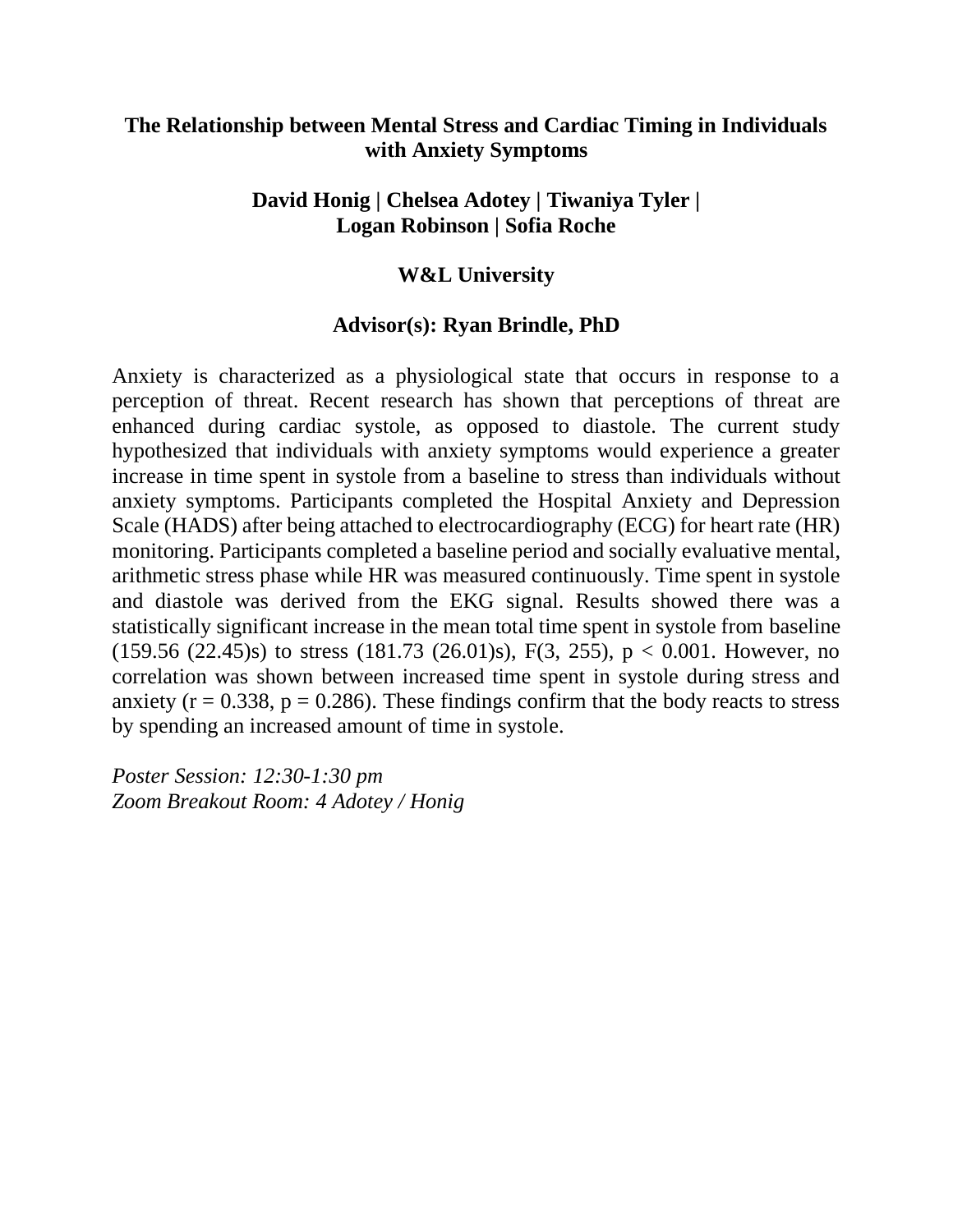## **The Relationship Between Childhood Attachment and Adolescent Depression**

# **Haley Howard**

# **University of Virginia**

## **Advisor(s): Eric Turkheimer, PhD**

The quality of attachment to a primary caregiver has emotional and behavioral implications throughout the lifespan. In particular, previous research has found secure attachment to be a factor that promotes resilience, while insecure attachment may be a risk factor. The present study aimed to investigate whether children who received an insecure attachment rating during early childhood would score higher during adolescence on the CESD, a measure of depression. Data on participants in the Louisville Twin Study who received both a modified version of the strange situation as well as the PNBQ (N=150) was analyzed. CESD scores were extracted from corresponding questions on the PNBQ. Contrary to our hypothesis, insecurely attached adolescents did not differ significantly from securely attached adolescents with regards to CESD scores.

*Poster Session: 12:30-1:30 pm Zoom Breakout Room: 5 Howard / Ponnapalli*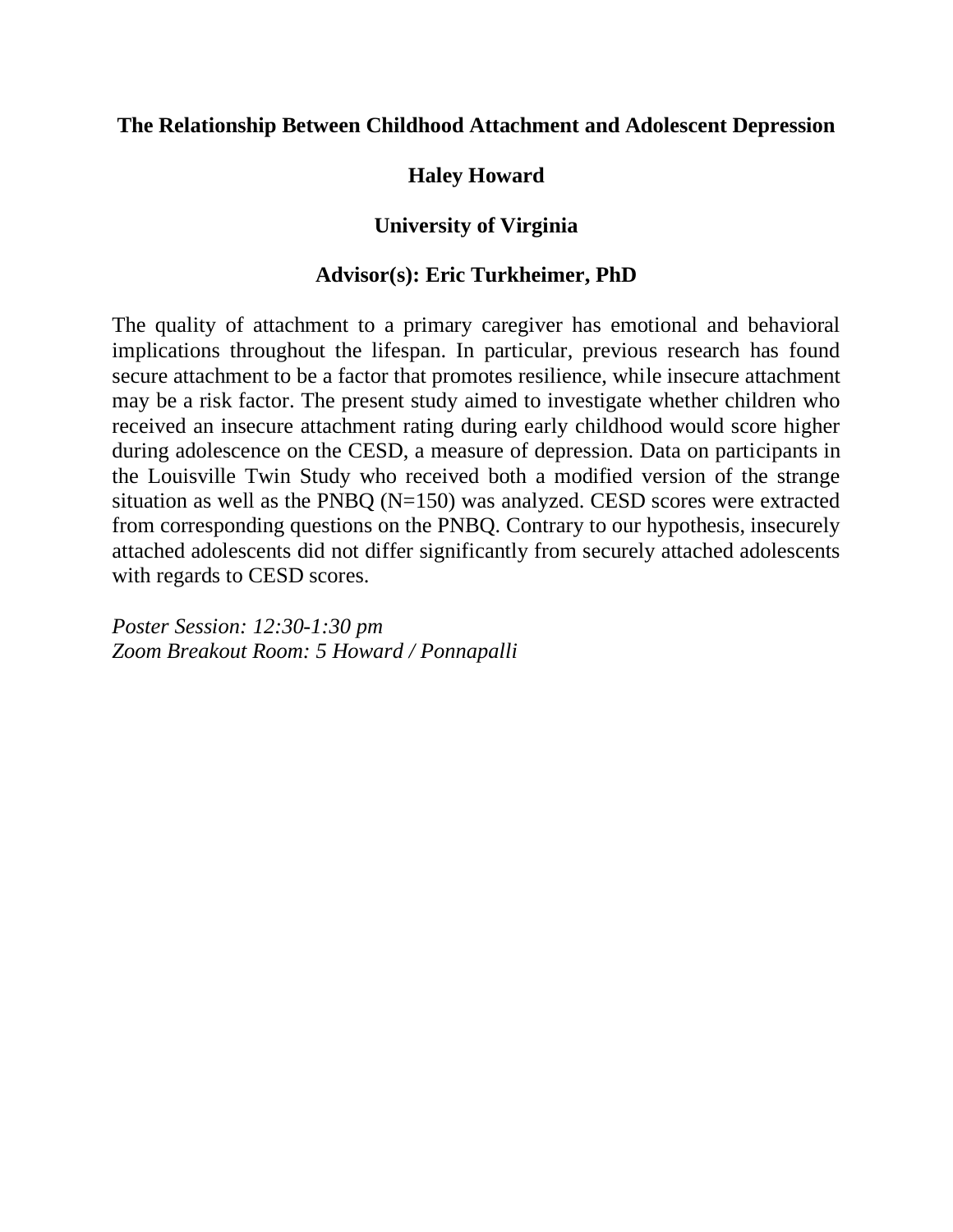# **Correlation Between Birthweight of Twins and their Physical and Cognitive Development**

## **Medha Ponnapalli**

# **University of Virginia**

## **Advisor(s): Eric Turkheimer, PhD**

In past literature, twins typically have lower birthweights compared to population means and these birthweights lead to cognitive deficits and slower physical development. These deficits can also be correlated to differences in socioeconomic status and gender. However, most twins are able to catch up to population means in a few years. Regression models were fitted using data from the Louisville Twin Study, involving 51.51% female and 48.49% male, predominantly white twins. These models predicted cognitive ability and physical growth using Bayley Motor Development and Bayley Mental Development scores from weights of twins at 6 to 24 months of age. Analyses include within and between pair differences to study the genetic versus environmental factors that influence twin development. When controlling for socioeconomic status, gestational age, and maternal age, the results suggested that birthweight predicts cognitive development for up to 2 years. Within pair associations were not significant but between pair differences were significant, suggesting that there is a strong genetic component that affects physical and cognitive development, and their subsequent catch up growth, of twins.

*Poster Session: 12:30-1:30 pm Zoom Breakout Room: 5 Howard / Ponnapalli*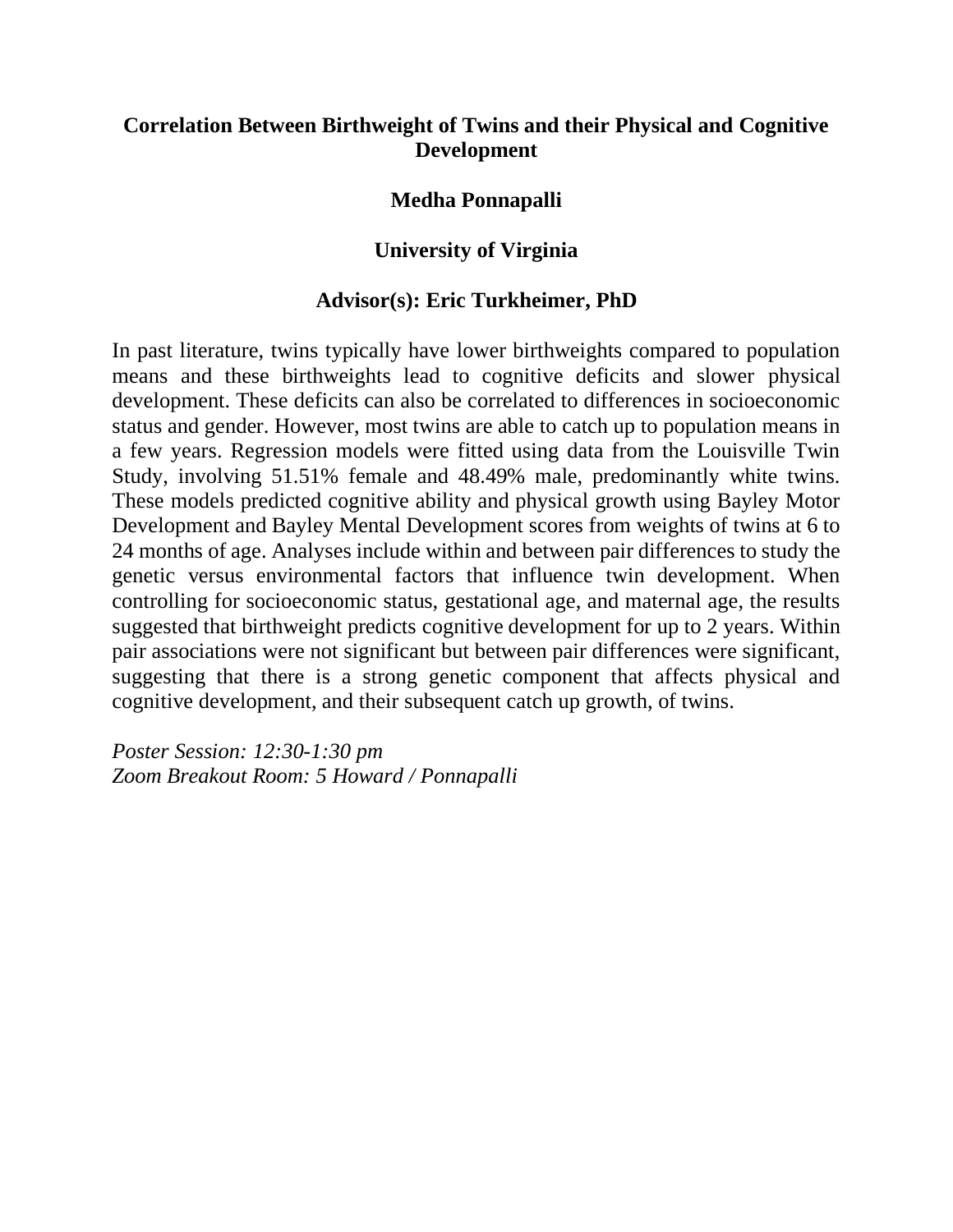# **Primary Caregivers' Barriers to Participating in Research**

# **Srinidhi Ananth | Lisa Abe**

# **New York University**

# **Advisor(s): Natalie Brito, PhD**

In developmental and neuroscience research, many studies are designed to understand disparities of, and differences in, child outcomes among children across different socioeconomic classes. To carry out these studies, researchers must successfully recruit subjects from varying backgrounds. However, a common challenge faced by researchers is recruiting and retaining participants from lower resourced and minority populations. This results in developmental and neuroscience research to be heavily dominated by white, educated, industrialized, rich and democratic (WEIRD) populations. There are several barriers that prevent people from lower socioeconomic backgrounds from participating in research studies that have not been adequately addressed. Examples of these barriers include lack of financial support, child care, transportation, and knowledge regarding the study, and therefore, a hesitance to partake in it. Additionally, the emergence of the COVID-19 pandemic has disproportionately affected lower resourced minorities, presenting new barriers to participating in remote research studies which have not been studied over the past year.

Thus, our research question asks what the most prevalent barriers, exacerbated by COVID-19, that primary caregivers' face when participating in research studies. Due to the many limitations that are not addressed by studies, this project is designed to understand the multitude of barriers that primary caregivers of infants or young children encounter when engaging in research studies. We anticipate that generating data regarding the most prevalent barriers caregivers encounter will help us design a future study to uncover efficient solutions that mitigate these barriers, and promote inclusivity and accessibility among New York City residents.

*Poster Session: 12:30-1:30 pm Zoom Breakout Room: 6 Ananth / Rollins*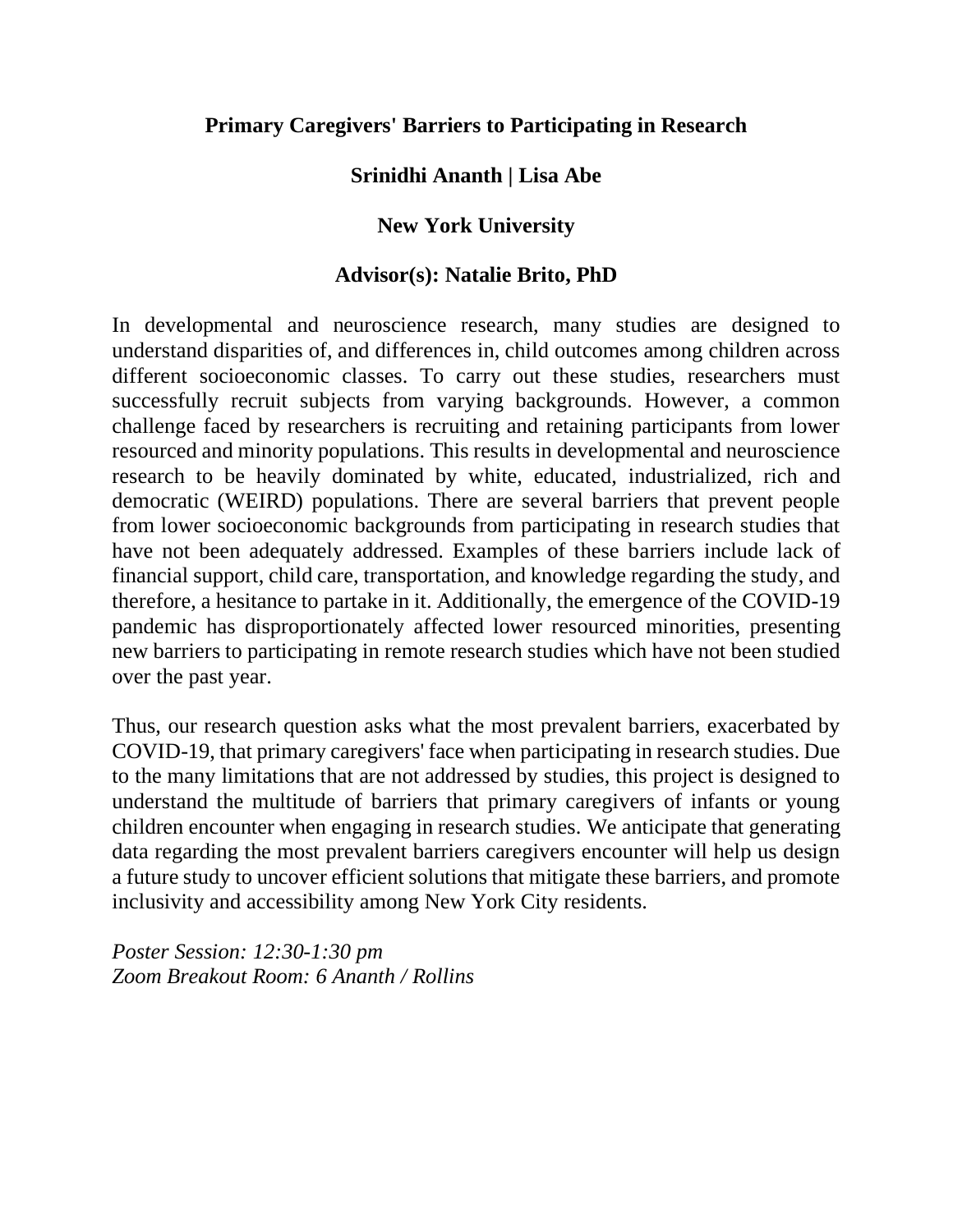# **Evaluation of Character Building Framework: EL Education: Do Students Respect the Differences of Their Peers?**

## **Hannah Rollins**

## **University of Virginia**

### **Advisor(s): Sara Rimm-Kaufman, PhD**

Positive peer culture in schools has been shown to affect the well-being and academic achievement of students. Students of color are especially impacted by the peer culture of schools due to the persistent normalization of white culture in the United States public school system. However, little research exists on how students view and define peer culture, especially in regard to peers respecting each other's differences. Since many schools have recently implemented models or frameworks that focus on creating a positive peer culture, we conducted a qualitative study with the aim to get more insight into how students define peer respect. Using data from 31 sixth grade student participants across six schools (With Peer Culture Frame = 3, Without Peer Culture Frame  $= 3$ ) we then used Charmaz's constructivist grounded theory to thematically code. Coding indicated that the majority of students (n=20) did feel respected for their differences by their peers. However, their explanation for why varied greatly. A small majority indicated that they feel respected if their peers didn't acknowledge their differences while other students indicated that respecting differences was just a rule they had to follow. These findings suggest that this population of students viewed differences in a negative light and not acknowledging them was a way to respect their peers. These findings are concurrent with the acknowledged trend of "colorblindness" in the United States school system.

*Poster Session: 12:30-1:30 pm Zoom Breakout Room: 6 Ananth / Rollins*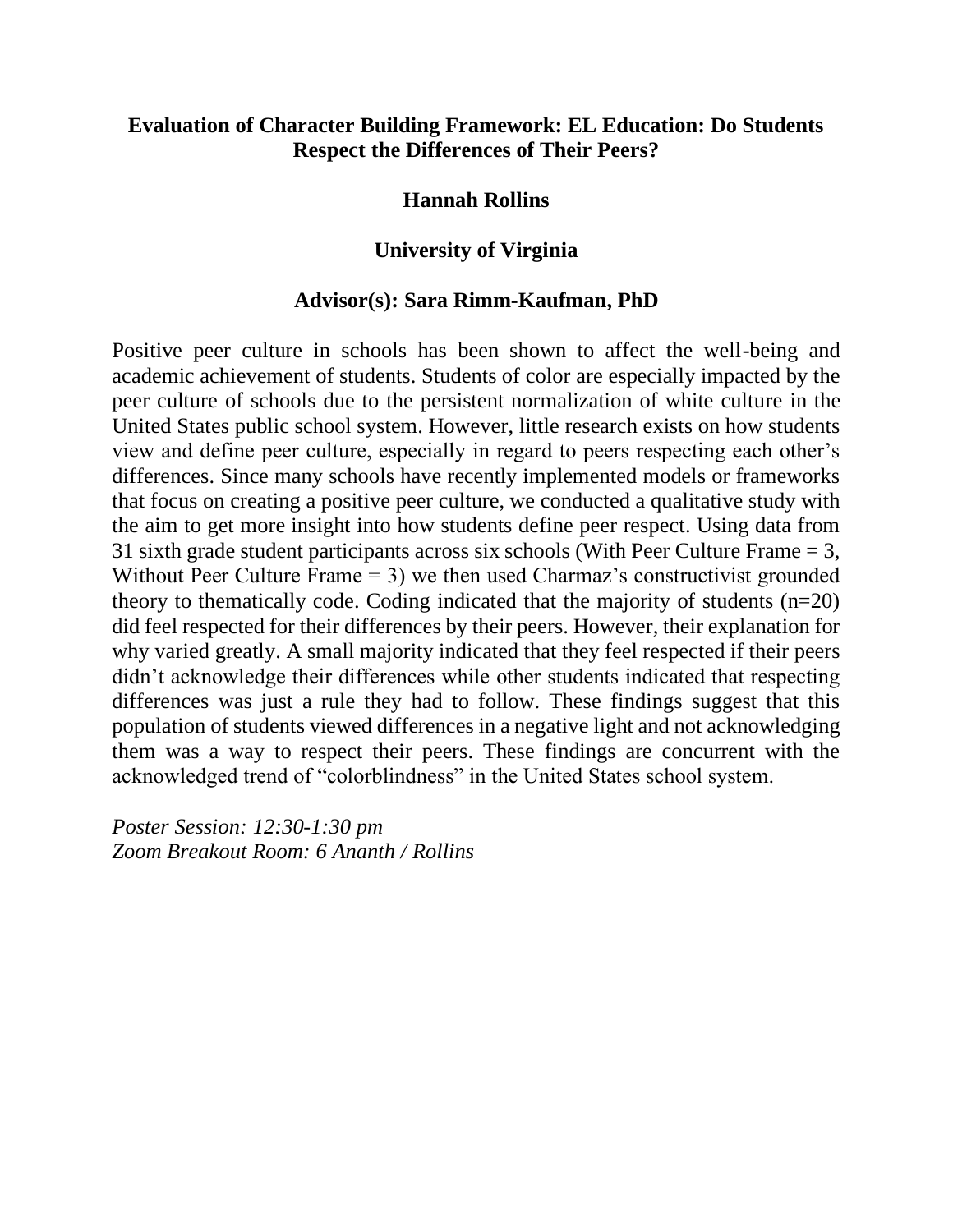# **Political Orientation Influences Perceptions of Others During COVID-19: An Application of Moral Foundations Theory**

# **Maria Gabriela Spinelli | Isabella Bethke | Rose Degenshein | Ashley M Hernandez**

# **Saint Mary's College of California**

# **Advisor(s): Paul Zarnoth, PhD**

State governments mandated stay-at-home (SAH) policies in 2020 to prevent the spread of COVID-19. This research used Moral Foundations Theory (Graham et al., 2018) to explore how individuals perceive others based on SAH opinions and political orientation. 101 students completed the Moral Foundations Questionnaire (MFQ). They read a fictional scenario about a Democratic or Republican governor who either created or removed a SAH policy. Then participants filled out the MFQ as they expected the governor would, evaluated the governor using a modified Reysen Likeability Scale, and stated their own opinions regarding SAH policies and political views.

We hypothesized participants would perceive the moral system of a politician to be similar to their own if their political orientations align. We wondered what makes individuals like a politician and believe the politician has a moral system similar to their own: similarity in opinions about SAH policies or political orientation.

We found that if the politician had a political orientation similar to participants, then the participants liked them more ( $\beta = .313$ ,  $p < .001$ ). Moreover, liking a politician was strongly correlated with participants assuming the politician had similar moral values to their own ( $\beta = 354$ ,  $p < .001$ ). However, we found that a governor and participant's opinions on SAH policies did not significantly impact perceptions of moral similarity ( $\beta = .168$ ,  $p > .05$ ). These results suggest political labels, instead of specific policy stances, have a significant impact on how we perceive and form opinions on politicians' morality.

*Poster Session: 12:30-1:30 pm Zoom Breakout Room: 7 Spinelli*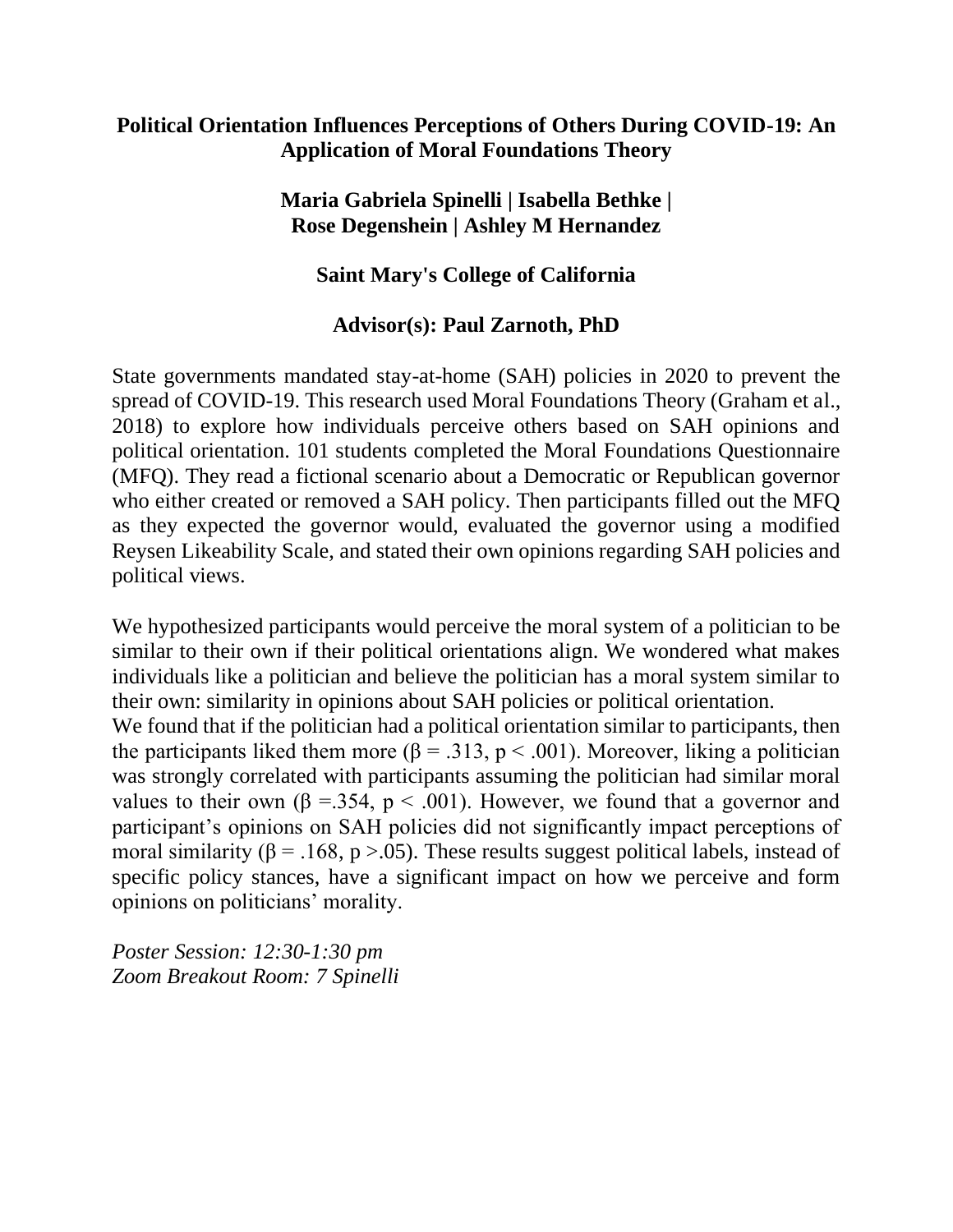# **Racial Differences Among Undergraduate Help-Seeking Behaviors and Attitudes Toward On-Campus Mental Health Services**

# **Javaneh Brown | Katana Evans | Kate Harris**

# **W&L University**

# **Advisor(s): Megan Fulcher, PhD**

U.S. college students underutilize professional mental health services due to a number of factors, including perceived stigma for seeking help and hesitancy of its effectiveness. Self-stigma and perceived stigmatization from others surrounding mental health issues for racial and ethnic minority (REM) students, including Black, African American, Asian American, and Latine/a/o American, significantly compound psychological distress, especially at Predominately White Institutions (PWIs). The current study used a mixed method between-subjects research design to compare undergraduate students' help-seeking attitudes and behaviors between student racial groups (REM x White) regarding university counseling at a PWI in the Southeast U.S. through an anonymous online survey and focus groups. REM students were predicted to report differences in university-provided mental health service utilization and perceived effectiveness compared to their White counterparts. Student responses  $(N = 169)$  were collected using an online Qualtrics survey on individual counseling experiences and sociodemographic variables (class year, race, ethnicity, gender, cultural beliefs, self-identification as a racial minority). Survey participants were recruited to participate in mini focus groups (4-6 students) to collect qualitative data discussing factors promoting or hindering help-seeking behaviors and attitudes and the role of racial and ethnic identity. Results from the current study may be used to improve university counseling services at this particular PWI.

*Poster Session: 12:30-1:30 pm Zoom Breakout Room: 8 Brown / Gu*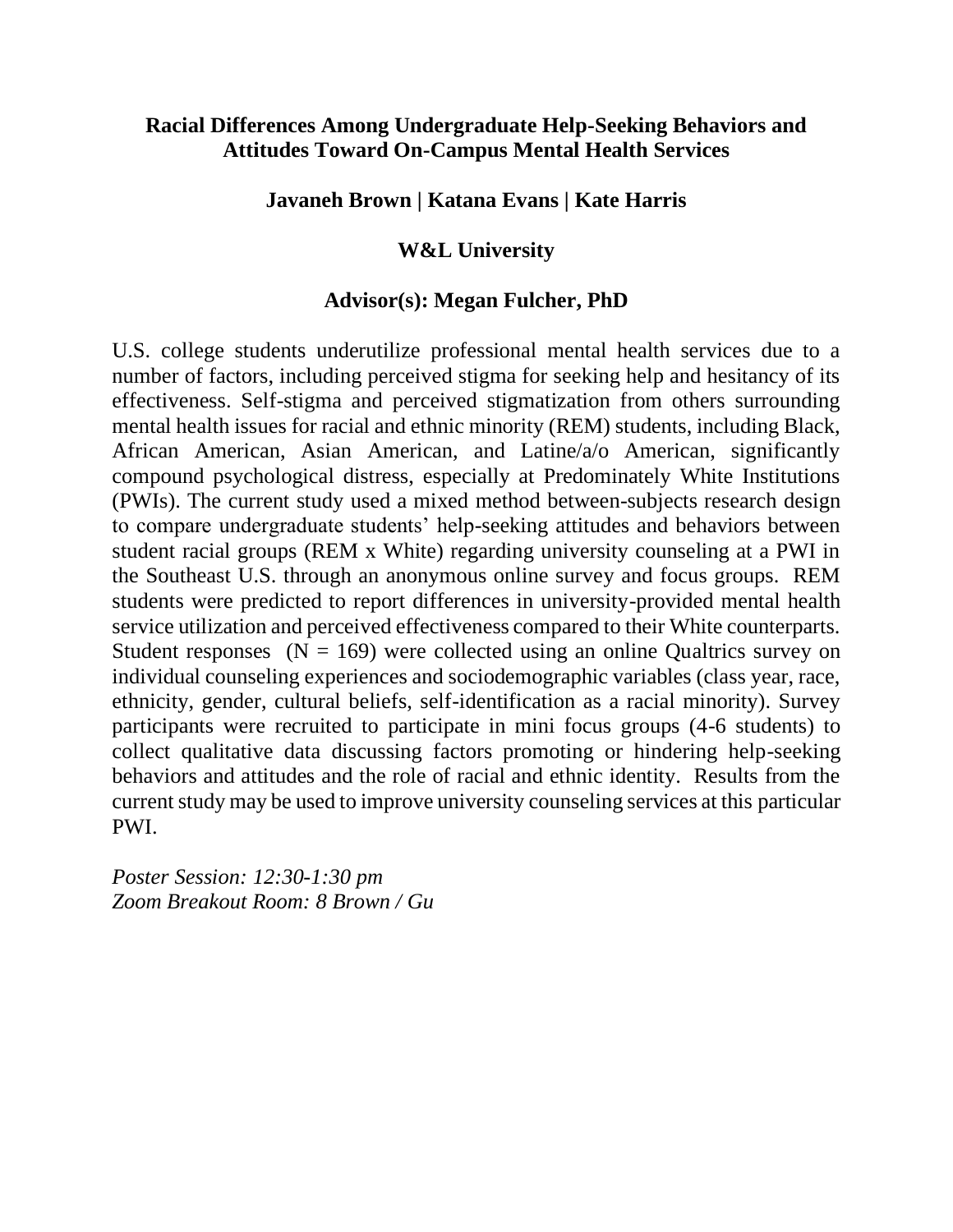## **Understanding the Perception of Racial/Ethnic Joking in Young Adults**

## **Janet Gu**

## **New York University**

### **Advisor(s): Selcuk R. Sirin, PhD**

As a response to the recent rise in racial hate crimes, political movements such as "Stop AAPI hate" and "Black lives matter" have urged more public attention to subtle forms of racial discrimination such as racial/ethnic joking. Racial/ethnic joking is a form of intentional humorous disparagement that builds on one's ethnically/racially unique traits. Despite its high prevalence in the daily lives of racial/ethnic minorities, research on racial/ethnic joking is scant. Therefore, the aim of this study is to understand how young adults of racial/ethnic minorities perceive racial/ethnic joking. 15 NYU undergraduate students (Asian, Black & Latinx) were recruited to participate in three racially stratified focus groups that asked about their experiences and perceptions on racial/ethnic joking. Thematic analyses using grounded theory approach (Strauss & Corbin, 1994) indicate that the perception of their experiences vary by contextual factors (e.g., race, intention, proximity). There are also mixed results on the purpose of racial/ethnic joking, including resisting and perpetuating against White dominant ideology, reclaiming racial/ethnic identity, raising racial awareness and using jokes as a protective mechanism. Furthermore, some themes also indicate negative mental health outcomes in relation to being targeted long term for racial/ethnic jokes, such as dual-consciousness, emotional detachment and feelings of invalidation regarding self perceived racial/ethnic identity. Results and future directions will be discussed on how racial/ethnic joking could help minority youth learn about and develop their racial identities.

*Poster Session: 12:30-1:30 pm Zoom Breakout Room: 8 Brown / Gu*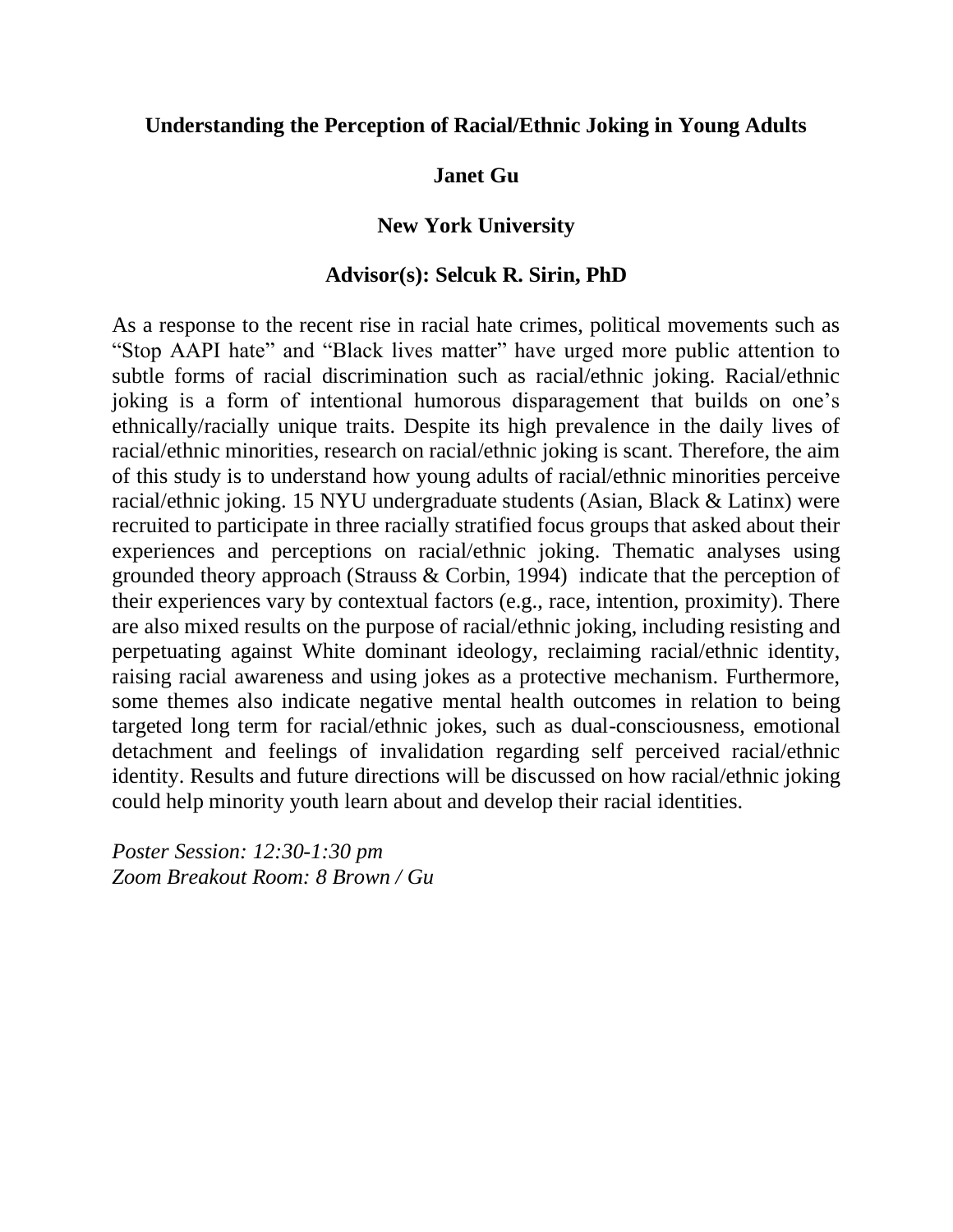# **Perceived Differences Affect Institutional Belonging More Than Actual Differences**

## **Tiffany S. Ha | Sareena Chadha**

# **University of Virginia**

## **Advisor(s): Adrienne Wood, PhD**

Undergraduate students often feel incongruous in university life and question if they belong. Institutional belonging measures if students feel they belong at their academic institution. Previous research on institutional belonging found ties to academic retention, grade point averages, perceived stress, and life satisfaction. However, there is little understanding on how student's endorsements of social norms that are specific to their institution may impact institutional belonging, or if a student's perceived difference matters when compared to actual difference. Students  $(N = 1017)$  reported how much they and a hypothetical "average student" endorsed university-specific social norms and subscribed to various values. Participants also reported their own Primal World Beliefs, which reveal their interpretation of the world's overall character, and sense of institutional belonging. While actual normbased, general values, and Primal World Belief similarities had no statistically significant effect on institutional belonging, perceived norm-based and general value similarities had statistically significant effects on institutional belonging. In other words, feeling different from your perceived average matters more to institutional belonging than actually being different. Additionally, this study conducted exploratory analyses of how demographic information may impact these similarity variables, and performed post-hoc tests to explore group differences within the demographic groups of interest.

*Poster Session: 12:30-1:30 pm Zoom Breakout Room: 9 Ha / Melly*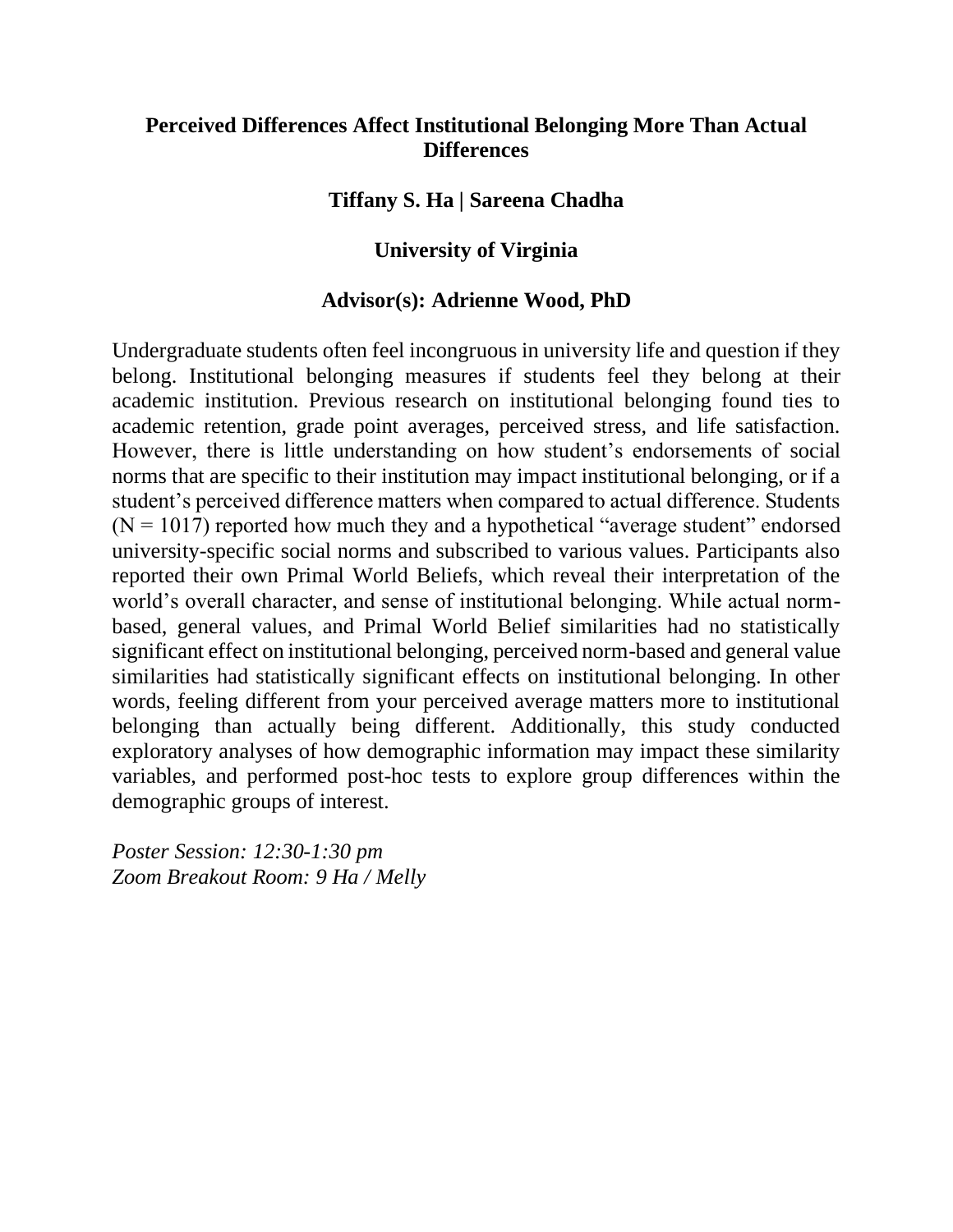## **Assumed Confidentiality in Self-Disclosure**

## **Sophie Melly**

## **University of Virginia**

## **Advisor(s): Adrienne Wood, PhD | Shelly Tsang, MA**

When one person is sharing personal or emotionally intense information with another, do the sharer and the listener agree on if the information should be kept private, or if it's acceptable for the listener to pass it on? Research has documented the prevalence of secondary sharing after discussions with close others. However, studies have not yet investigated if sharers' expectations of confidentiality are violated during this secondary passing on of information. We used survey methods to assess if there is a difference between sharer and listener ideas of confidentiality for the same hypothetical situations. We hypothesized that sharers would find the information to be more confidential than listeners would, and that listeners would pass the information on to more people than sharers anticipated. Participants (N=386) were randomly assigned to either the sharer or the listener condition, and read through 20 vignettes with slight language differences depending on their role (ex: "Your friend tells you they are upset about…" vs. "You tell your friend you are upset about…"). After reading through each scenario, participants answered questions gauging participants' opinions on whether the listener would pass the information on and on the confidentiality of each hypothetical scenario. Contrary to our hypothesis, the results indicate that sharers find the information less confidential than listeners do, that sharers find it more acceptable for listeners to pass on the information than listeners think, and that sharers anticipate the information being passed on to more people than listeners anticipate.

*Poster Session: 12:30-1:30 pm Zoom Breakout Room: 9 Ha / Melly*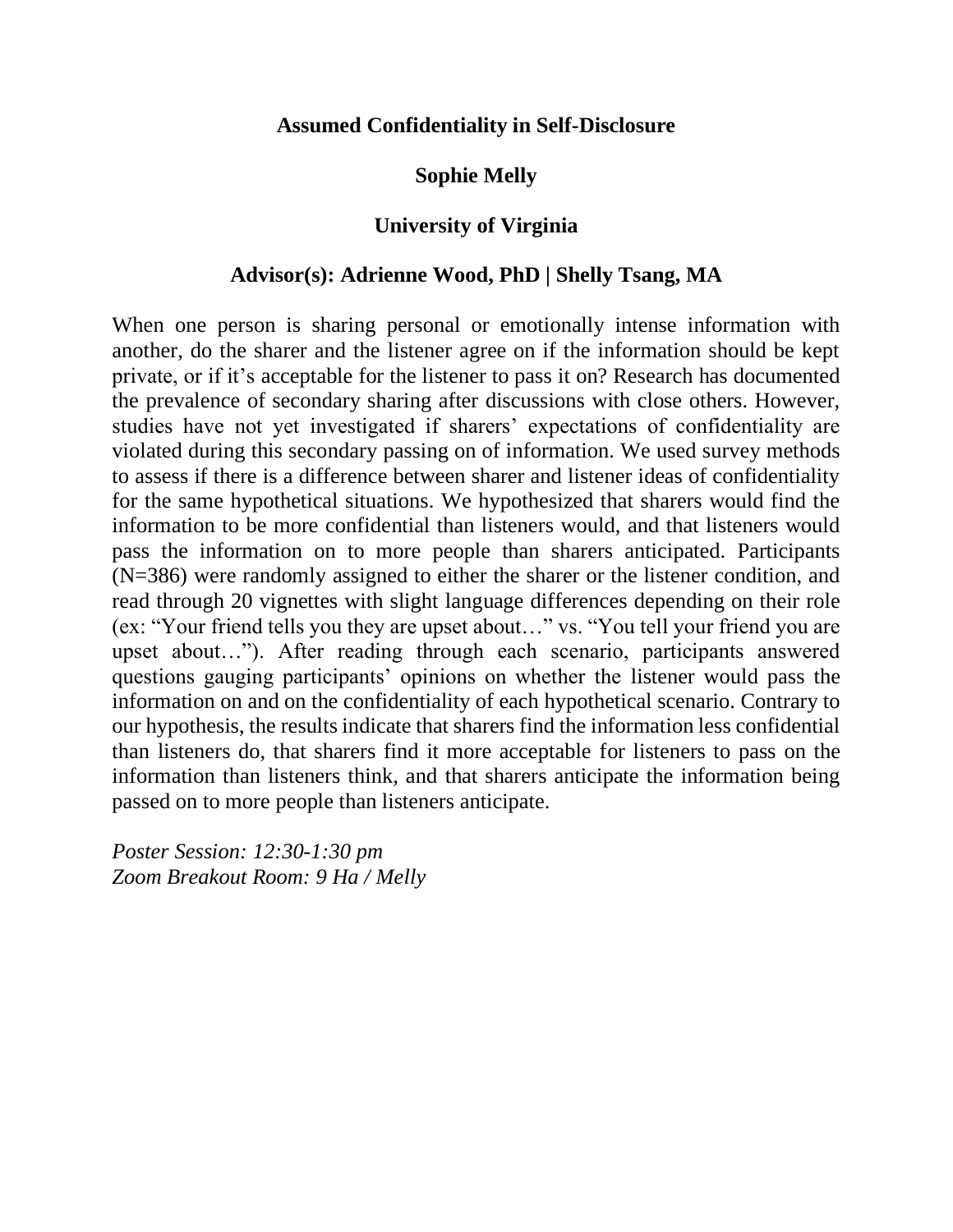# **The Effect of Recipient Race on 4- and 5-Year-Old Children's Sharing Behaviors**

## **SooYun Byeon**

### **University of Virginia**

#### **Advisor(s): Tobias Grossmann, PhD**

Humans are extremely cooperative beings and act in ways that benefit others from a young age. Across development, children become better at sharing resources with others, valuing equal distributions, and prefer outcomes that favor "ingroup" members. By age 5, children prefer sharing with a same-race recipient more than an other-race recipient. However, little research has been done to explore non-White children's sharing preferences with same-and other-race recipients, as well as the effect of racial diversity and socialization in their everyday environments. Since the social construct of race produces unique experiences for different social groups, and since increased exposure to other-race individuals alters how we perceive faces and can even reduce implicit bias, we conducted an online study. All child participants completed a dictator game, where they were asked to divide three balloons between two hypothetical recipients of varying races/ethnicities (Asian, White, Black, and Hispanic). Parents of the child participants were asked to complete questionnaires that measured the amount of cultural socialization in the household, exposure to different-race others, and parent opinions of prejudice in America. This study provides insights into the development of cooperation during early childhood, how it is affected by the social category of race, and how it may be further modulated by our context and personal experience. Identifying potential predictors of the development of racial bias in children's prosocial behaviors, such as exposure to diversity and socialization from caregivers, has implications for aiding the advancement of social justice and equity.

*Poster Session: 12:30-1:30 pm Zoom Breakout Room: 10 Byeon/ Monroe-Mohajerin*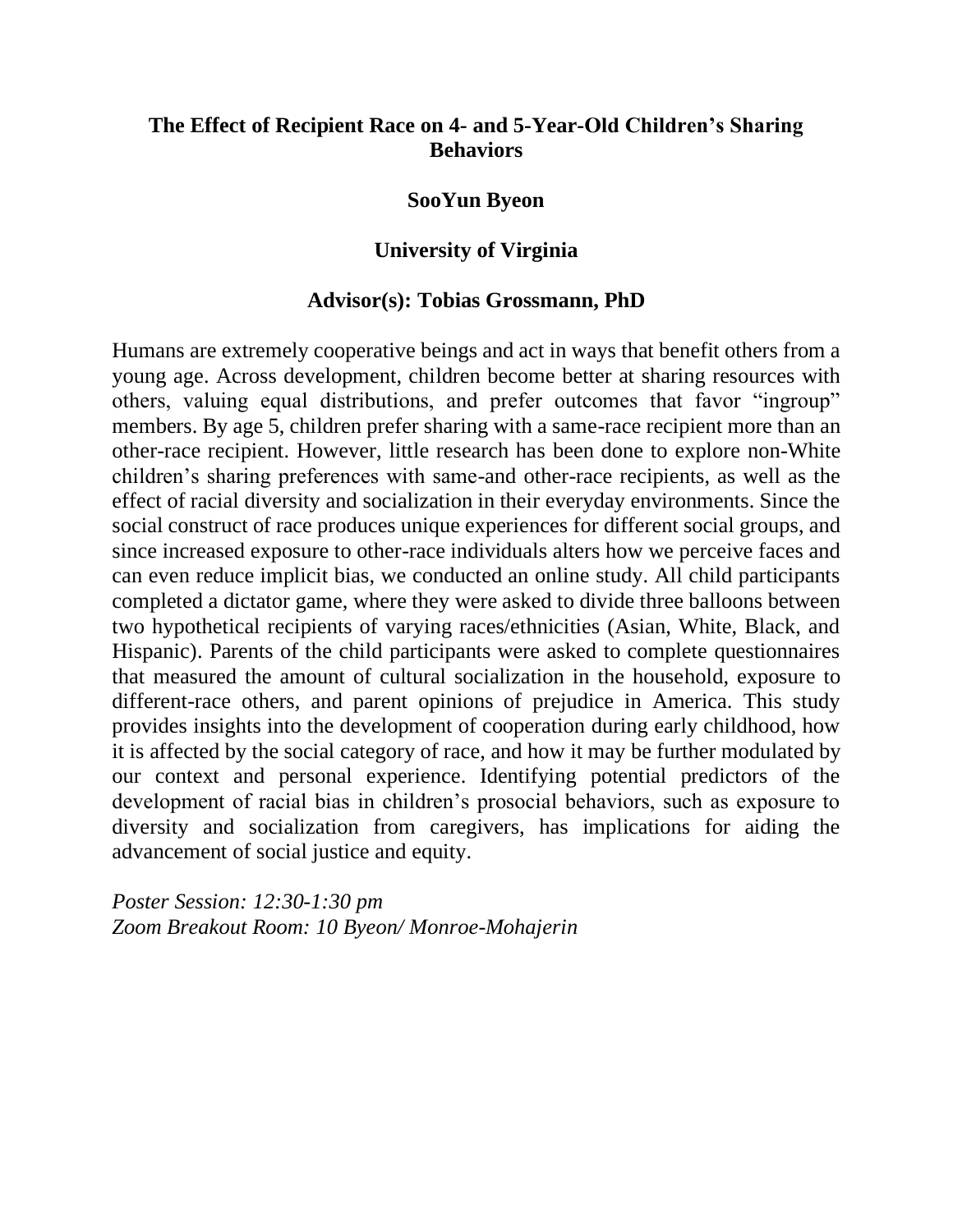# **Assessing the Impact of an Infant Sleep Schedule on Neural Noise and Cognitive Milestone Emergence**

# **Madison M Monroe-Mohajerin**

# **University of Virginia**

# **Advisor(s): Meghan Puglia, PhD**

Implementing sleep schedules for infants has declined in popularity, but research has yet to assess the implications of infant variable sleep on cognitive development and brain activity. Impairments in cognitive function are related to high levels of neural variability, and mothers with increased behavioral unpredictability have infants with poorer cognitive outcomes (González-Villar et al. 2017; Davis et al. 2017). This suggests a lack of sleep schedule may lead to poorer infant cognitive performance through an increase in infant neural variability.

This research aims to determine if the lack of regular sleep schedules in the first 4 months of life is associated with neural variability and the emergence of cognitive milestones in early development. Babies that do not have an established sleep schedule are expected to have a higher level of neural variability than babies that do have a sleep schedule, and a delay in cognitive milestone emergence.

Participants were 122 four-month-old infants. Using parental reports, 41 participants reported no established sleep schedule, and 81 reported an established sleep schedule. Infant milestones were assessed via the Infant Developmental Checklist, and neural variability was computed as multiscale entropy in the delta frequency band during awake EEG.

This study aims to identify and describe a quantifiable biomarker related to sleep and cognitive development. Understanding sleep schedule impact on cognitive and developmental outcomes can lead to the development of sleep interventions to promote healthy infant development.

*Poster Session: 12:30-1:30 pm Zoom Breakout Room: 10 Byeon/ Monroe-Mohajerin*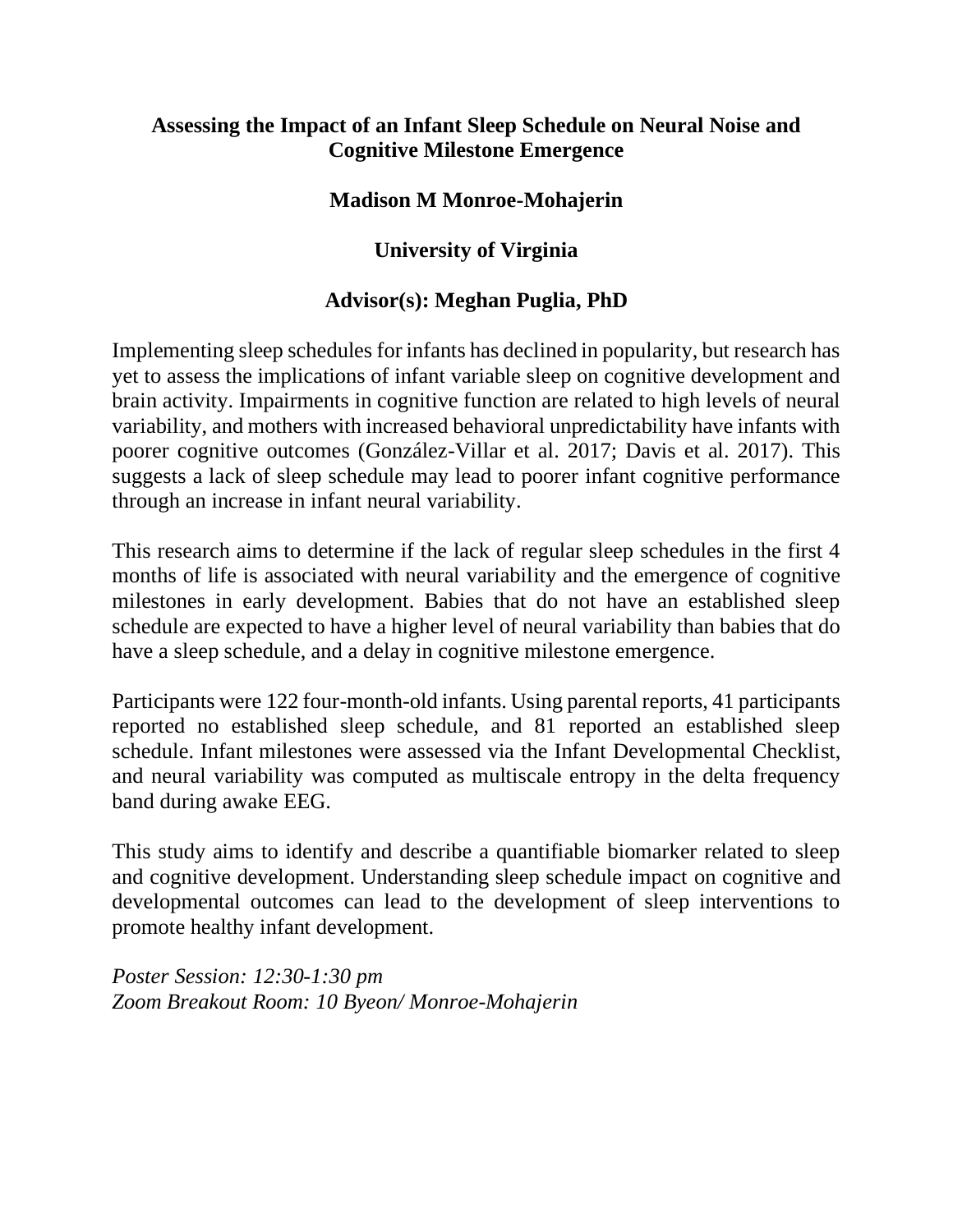# **Specialization and Its Discontent: Job Specialization Decreases Curiosity and Psychological Richness**

## **Marina Albuquerque**

# **University of Virginia**

## **Advisor(s): Shigehiro Oishi, PhD**

What are the psychological consequences of division of labor (DOL) – the separation of tasks to specialize individuals? We examined how specializing individual tasks (i.e., DOL) influences psychological richness and curiosity. Psychological richness is an aspect of well-being, characterized by experiencing interest, curiosity, and surprises from engaging in novel and complex experiences. To test the causal effects of DOL on richness and curiosity, we used two different experimental paradigms. In Study 1A and 1B, we used a scenario paradigm where UVa students were led to imagine a future job with either a high or low DOL. Dependent variables were different: Study 1A directly measured psychological richness; Study 1B used a test of curiosity where participants could choose to wait for the answer to trivia questions. In Study 2A and 2B, we used a virtual-task paradigm where participants worked in a virtual motorcycle building simulation. Participants either assembled only wheels (high DOL) or the entire motorcycle (low DOL). Dependent variables were the same questionnaire on richness and - curiosity test. For all studies, we hypothesized that participants in the specialized condition would report less psychological richness and curiosity than those in the job non-specialization condition. Bayesian independent samples t-tests showed that the obtained results were far more consistent with our hypothesis than the alternative hypothesis (Study 1A: BF10 = 432.34; Study 1B: BF10 = 6.37; Study 2A: BF10 = 2.78; Study 2B:  $BF10 = 2.19$ ). These findings show that high DOL may decrease individuals' experiences of psychological richness.

*Poster Session: 12:30-1:30 pm Zoom Breakout Room: 11 Albuquerque/ Ross / Seitov*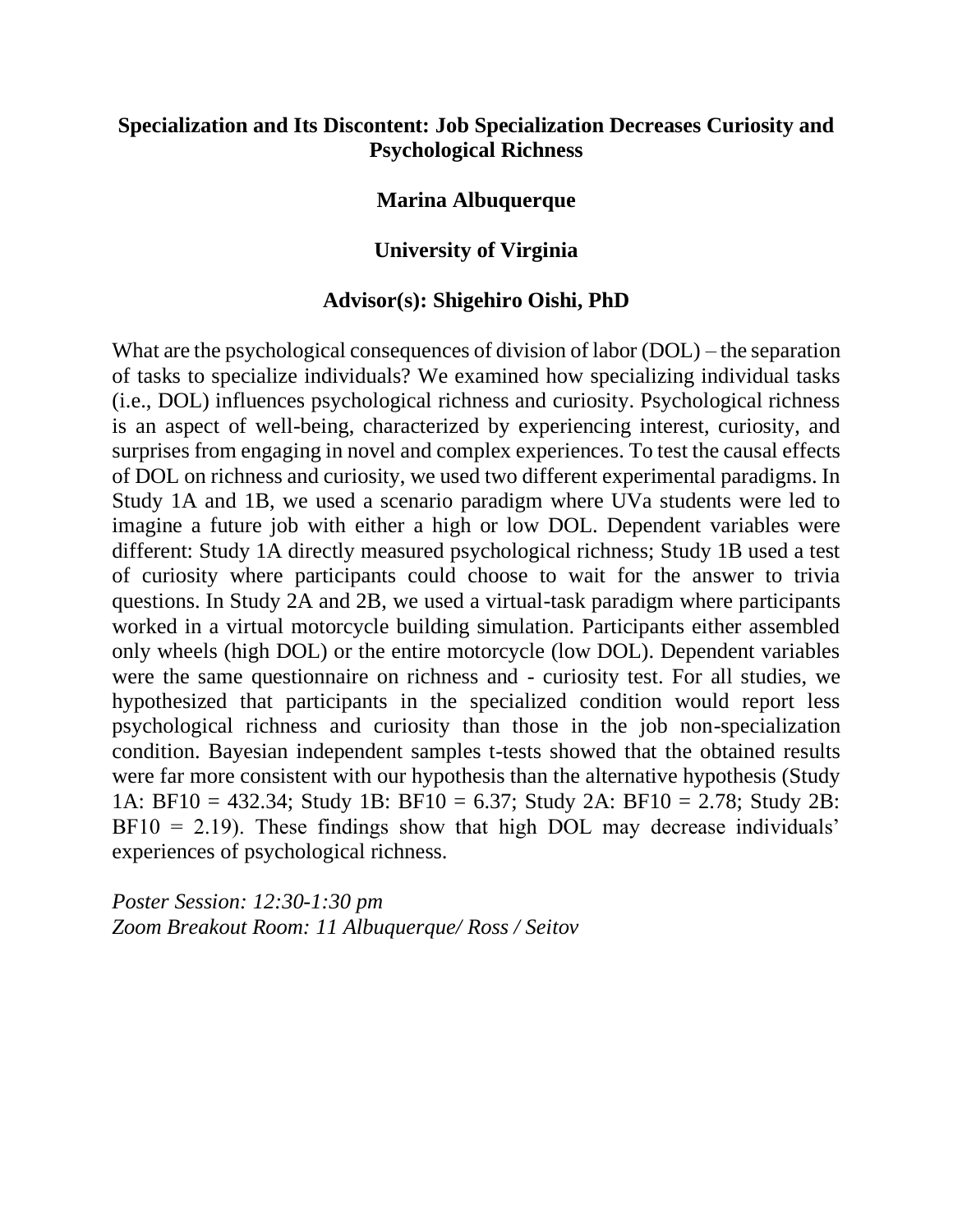# **Examining Liking and Respect Gaps in Intergroup and Same-Group Interactions**

### **William Ross**

## **University of Virginia**

## **Advisor(s): Sophie Trawalter, PhD | Teju Ogungbadero, BA**

Previous work finds that people systematically underestimate how much conversation partners like them following a conversation. This is known as the liking gap. We examine whether the liking gap is larger for intergroup rather than samegroup interactions, and we explore whether a similar gap exists for respect; that is, whether people systematically underestimate how much conversation partners respect them following a conversation and whether this gap is also larger for intergroup rather than same-group interactions. Participants had one-on-one conversations over Zoom for 5-20 minutes. They then answered questions about how much they liked and respected their conversation partner, and how much they thought their conversation partner liked and respected them. Of note, some participants had same-group interactions and others had intergroup interactions, across lines of gender, race, social class, and/or political affiliation. Results revealed that participants systematically underestimated how much their partner liked and respected them. In other words, they experienced liking and respect gaps. These gaps, however, were not moderated by interaction type (same-group or intergroup) and/or participants' social identities. Furthermore, exploratory analyses revealed that participants' liking and respect gaps were negatively correlated to partners' liking and respect gaps. These findings are important because they suggest that liking and respect gaps might be functional; these gaps might motivate people to behave in friendly and respectful ways that, in turn, alleviate liking and respect-related concerns for one's conversation partners.

*Poster Session: 12:30-1:30 pm Zoom Breakout Room: 11 Albuquerque/ Ross / Seitov*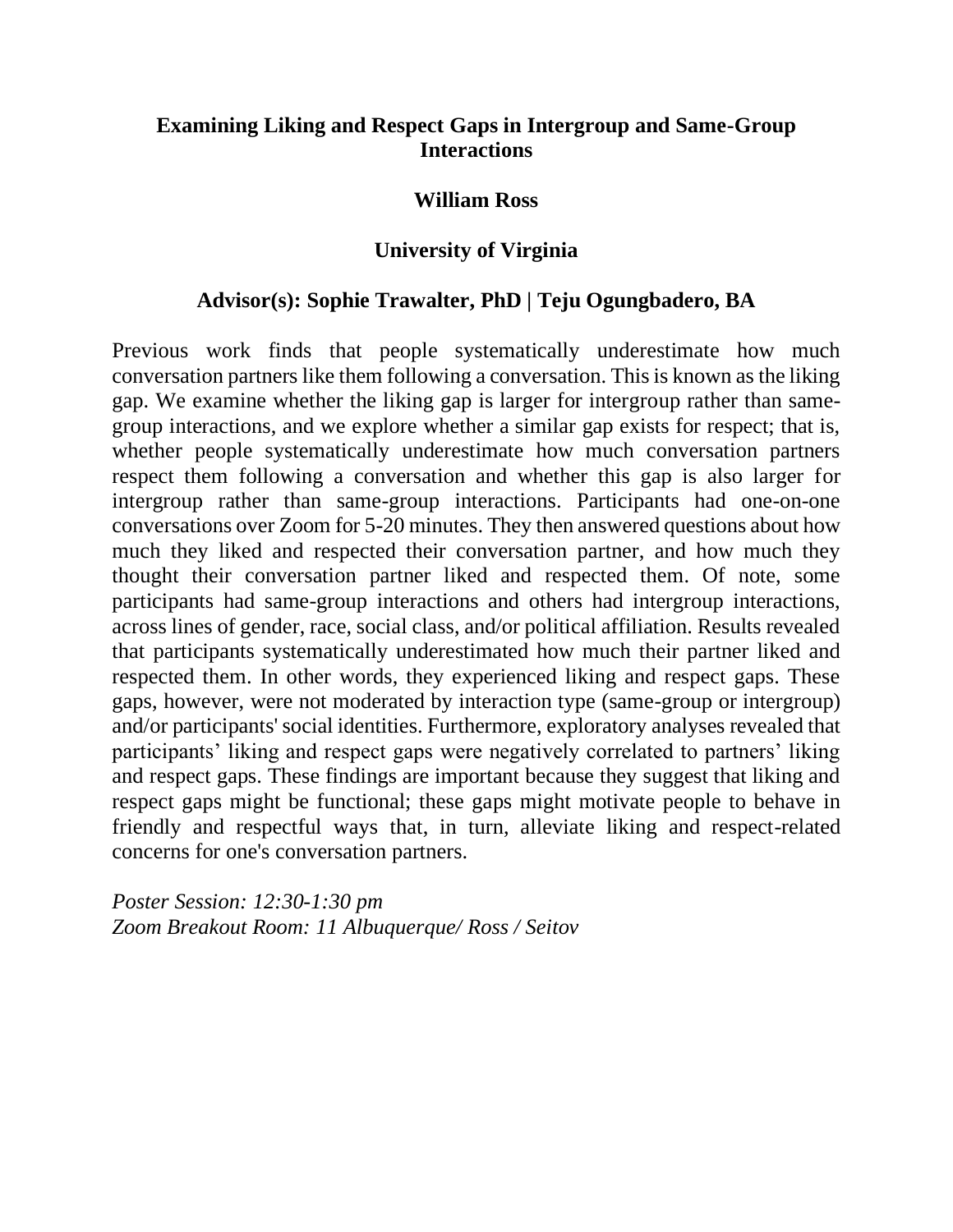# **Why Meeting New People is Good: Effects of Social Network Expansion on Psychological Richness**

## **Arsen Seitov**

# **University of Virginia**

## **Advisor(s): Shigehiro Oishi, PhD | Youngjae Cha, BA**

Who contributes to a good life, new encounters or old friends? Psychological richness is a newly proposed aspect of a good life, characterized by a variety of novel and exciting experiences. Through previous studies focused on the benefits of a stable social network on a happy and meaningful life, the current study examined the causal effects of social network expansion on psychological richness in everyday life. 295 UVa students were randomly assigned to one of three conditions: (1) expansion condition, (2) reconnection condition, (3) control condition. Over the 2 week period, participants in the expansion condition were asked to meet new people every day. Participants in the reconnection condition were asked to reconnect with old friends from high school or middle school that they have lost touch with. All participants were asked to fill out a daily diary survey and completed pre- and posttest questionnaires on well-being and psychological richness. Participants who expanded their social networks reported higher levels of psychological richness during the 2-week period compared to participants that reconnected with old friends. We also found that social network expansion resulted in higher satisfaction with life compared to reconnection with old friends. We further discuss the robustness of the results and their implications. This study explored expansion of social networks as one of the possible causes of a psychologically rich life.

*Poster Session: 12:30-1:30 pm Zoom Breakout Room: 11 Albuquerque/ Ross / Seitov*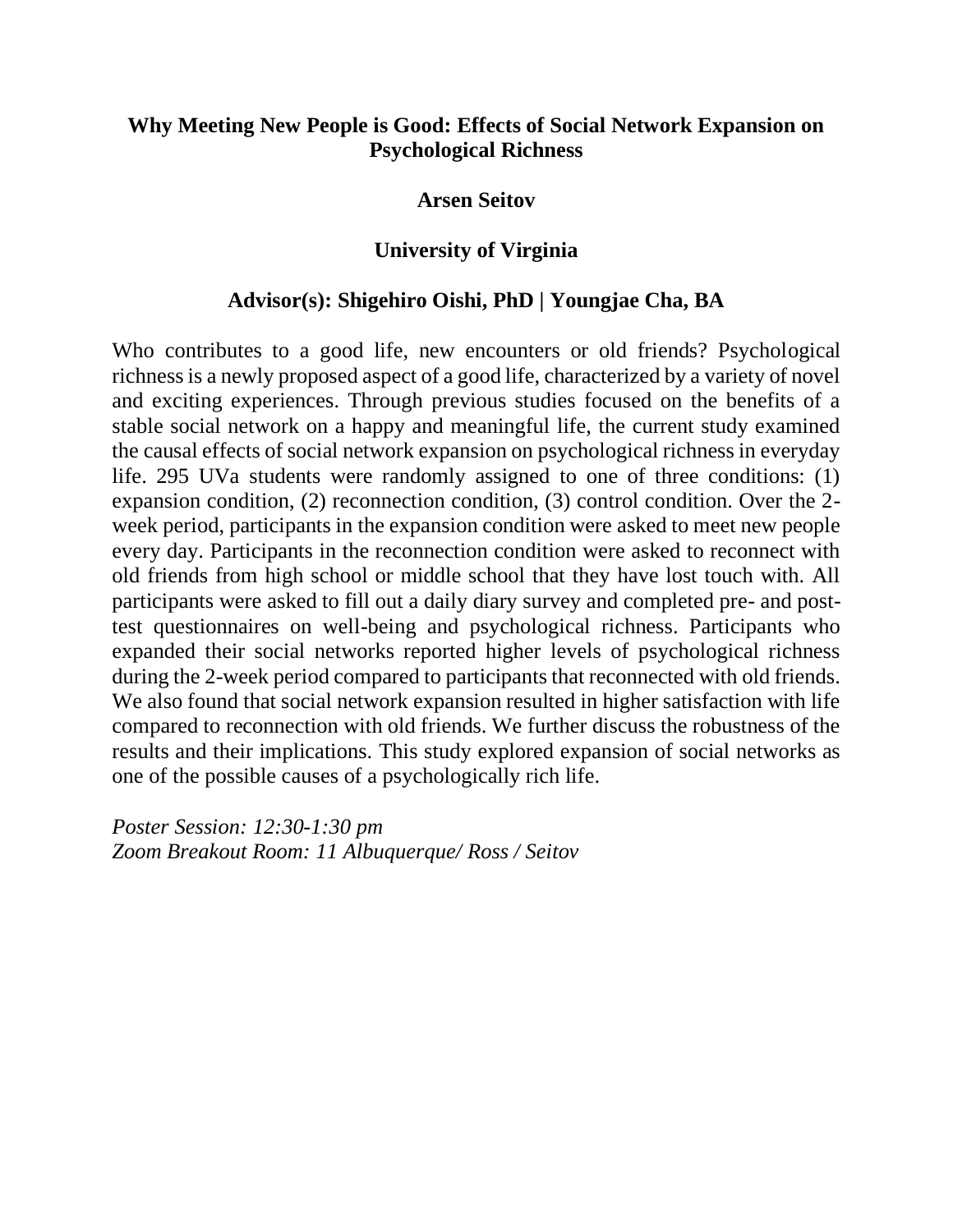# **Exploring the Effect of Different Emotional Conversation Topics on Nonverbal Synchrony**

# **Anna Canning | Deanna See | Honor Stick | Maggie Young**

# **University of Virginia**

# **Advisor(s): M. Joseph Meyer, PhD**

Rigid head movements, such as head nods and turns, have been implicated as an important aspect of nonverbal communication. Moreover, greater synchrony in nonverbal elements of communication between two conversation partners has been linked to greater rapport and social bonding. (Tickle-Degnen & Rosenthal, 1990; Ramseyer & Tschacher, 2014) The current study aims to uncover whether conversation topic, operationally defined as an emotional framework that participants were instructed to speak on, modulates the correlation between the velocity of outer facial coordinates—representative of rigid head movements— of two members of a dyad. Based on existing literature, it is hypothesized that conversation topics that are positive, such as happy and surprised, will produce greater rigid head movement synchrony compared to those with more negative topics, such as disappointed and sad. (Tschacher et al., 2014)

Fifteen-second video clips were isolated from the 2-minute conversations for analysis; only clips in which all facial elements were clearly in view were selected. Using the Menpo Project technology, avatars were constructed that tracked specific coordinates of the participants' faces. For this study, coordinates that mapped onto the outline of the face were subsetted, and generalized local linear approximation of derivatives were calculated for these points; then, root mean squared amplitudes for these values were obtained. Finally, the covariance between the facial outline coordinates of speaker and listener were calculated using multigroup structural equal modeling, and post-hoc tests were performed to identify group differences. The surprised condition showed significantly greater synchrony between speaker and listener movements.

*Poster Session: 12:30-1:30 pm Zoom Breakout Room: 12 Canning / G.Liu*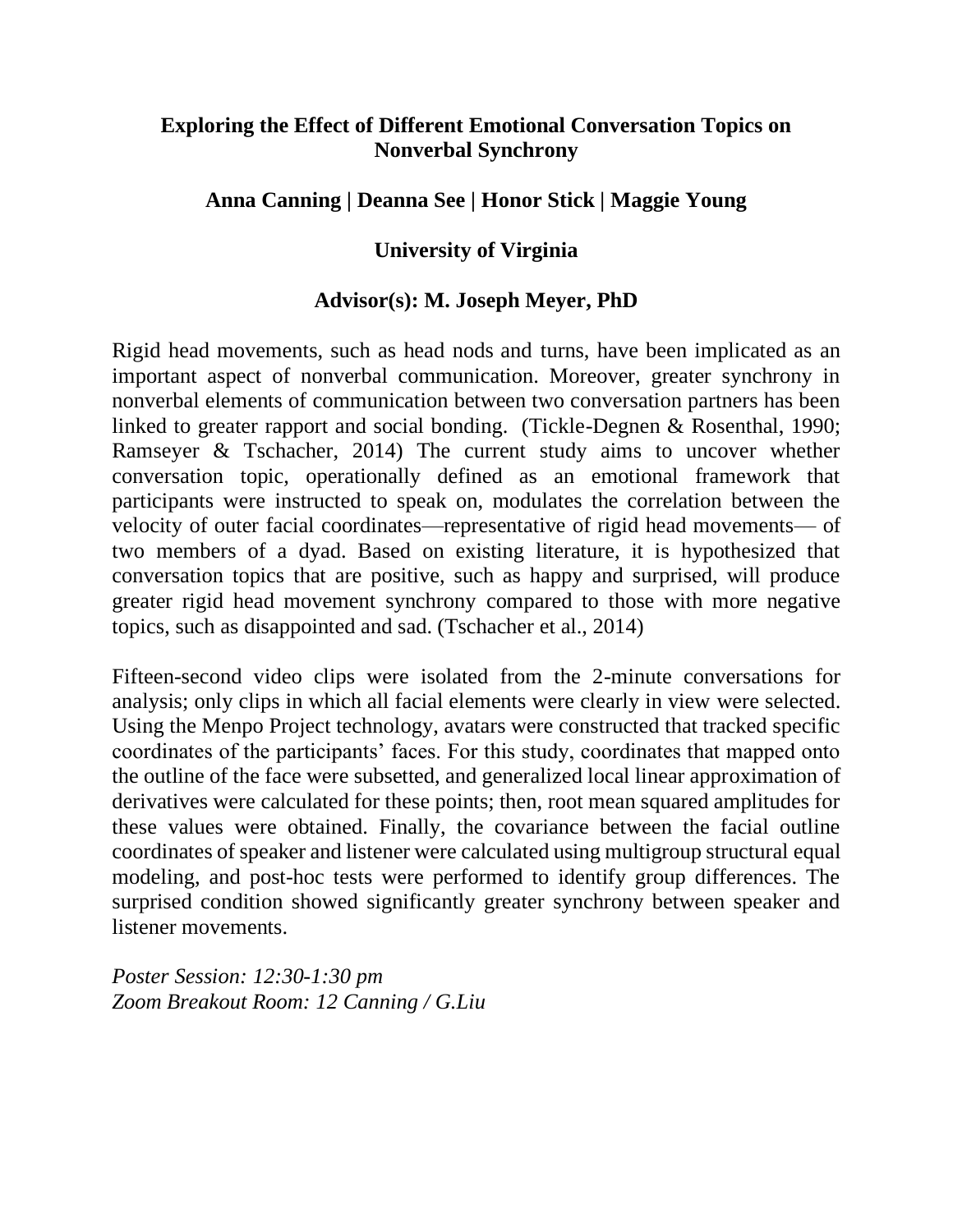## **Differences in Emotive Language using IRT modeling and Sentiment Analysis**

# **Gina Liu | Isha Kumar | Asiah Richardson | Isabelle Sajonia | Jiayi Niu | LiChen Dong**

# **University of Virginia**

## **Advisor(s): M. Joseph Meyer, PhD | Karen Schmidt, PhD**

Sentiment Analysis uses a piece of text to determine the subjective information within the writing piece. It can be used to provide better customer satisfaction and gain an overview of the wider public opinion in social media. Our research focuses on the speech and text from eight topic conversations between pairs of groups. We seek to answer whether individuals who use words that express positive emotions more often when conversing with strangers. We will use Item Response Theory (IRT) to predict the emotion performance from these paired groups. Using previously collected data from the Human Dynamics Lab, we analyzed a collection of conversations between at least six participants in three separate pairs that formed a dyadic conversation. Participants were randomly paired UVA undergraduates and were prompted to share a personal story based on randomly assigned topic discussions (i.e. disappointment, happiness, sadness, surprise). After transcribing the conversations, an IRT model was used to acquire subject emotion and sentiment ratings based on the parsing of transcriptions every three seconds. These ratings were itemized based on a binary dichotomous scoring using the Rasch model (Rasch, 1960) within the eRm package (RStudio) and the NRC lexicon, which provided eight emotions and two sentiments. We expect that a positive sentiment along the emotions of joy, trust, and anticipation will be expressed more often. These predictive results imply that positive emotions are used more often than negative emotions in conversations with strangers. This ranking provides insight into social interactions between strangers, and how emotion is conveyed through language.

*Poster Session: 12:30-1:30 pm Zoom Breakout Room: 12 Canning / G.Liu*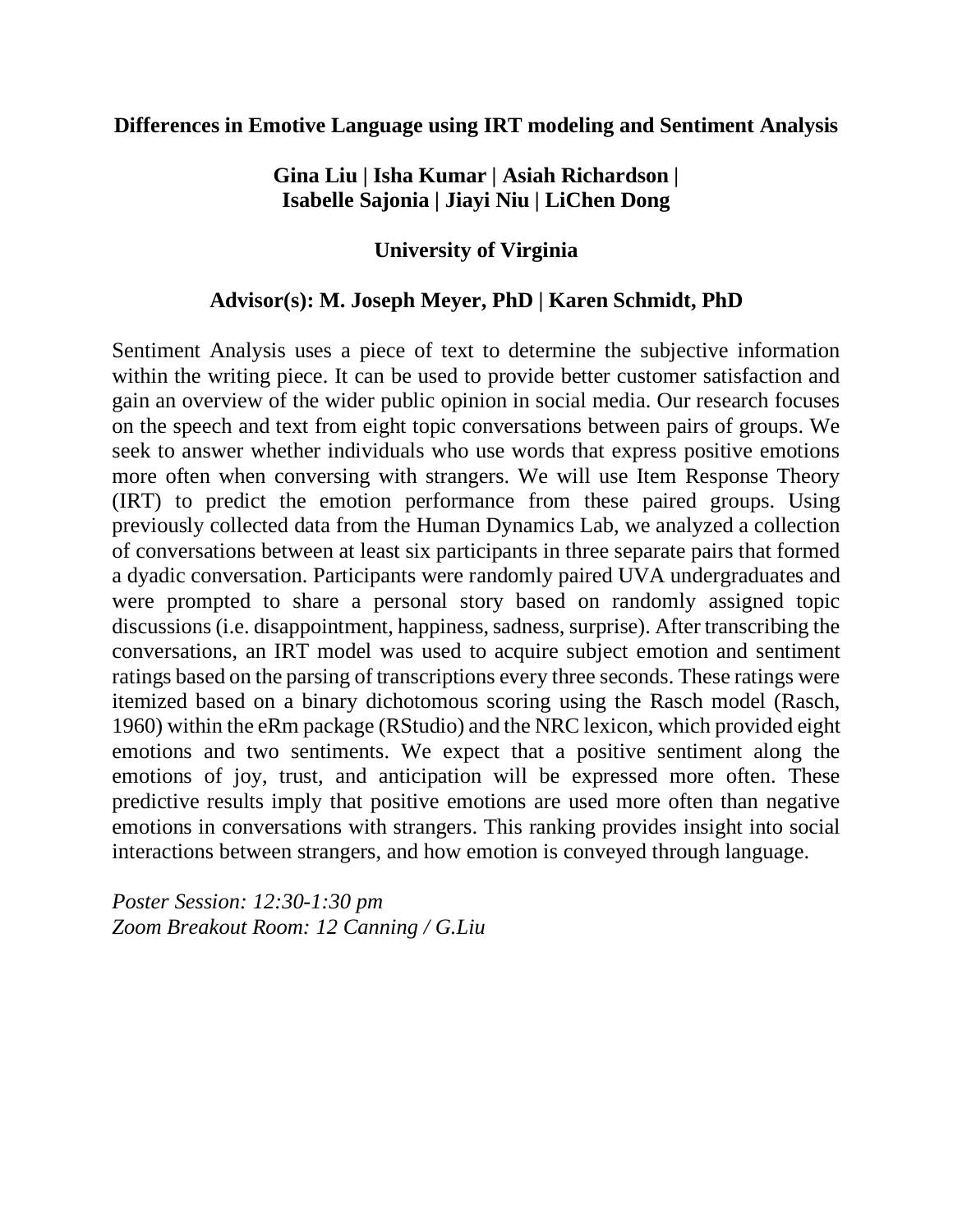**Oral Presentations 1:45-3:15 PM**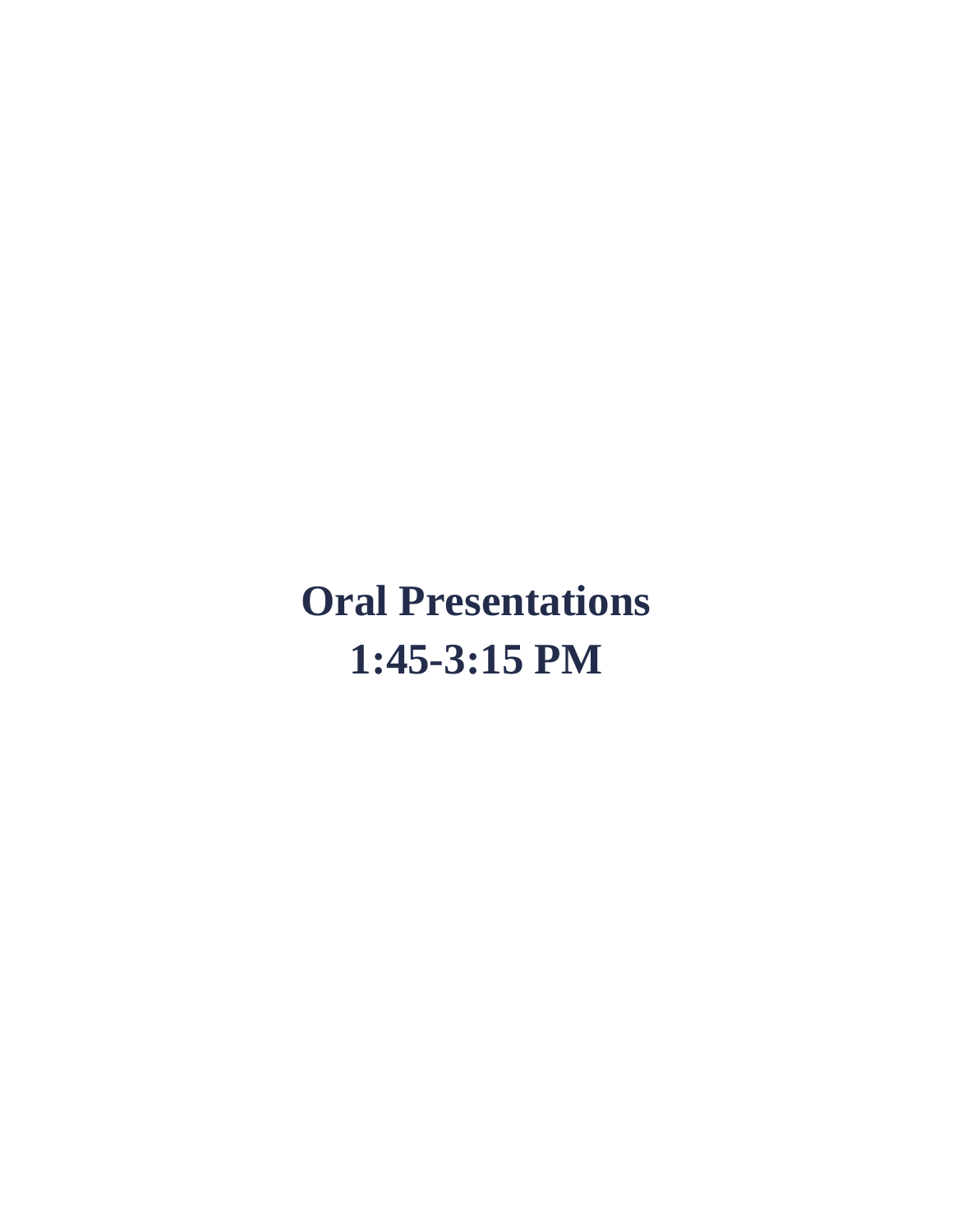# **Identifying pathways between caregiver experiences of discrimination and adolescent disruptive behaviors**

## **Mihret Niguse**

# **University of Virginia**

## **Advisor(s): Jazmin Brown-Iannuzzi, PhD**

Experiences of racial and socioeconomic (SES) based discrimination are related to increased psychological distress for adults and children (Carter et al., 2017). Research has found that parents' experiences of discrimination are directly related to their children's emotional and behavior problems (Anderson et al., 2015; Savell et al., 2018); however, the pathways by which these variables are related have been understudied. The current study explored whether caregivers' experiences of racial and SES discrimination in their children's middle childhood (i.e., age 7.5-9.5) predicted adolescent self-reported disruptive behaviors as well as possible pathways (e.g., caregiver depressive symptoms and positive parenting practices) by which these two variables were associated. Using a large  $(N=572)$ , longitudinal sample of low-income families from diverse racial backgrounds, we found that higher levels of caregiver experiences of discrimination at child age 7.5-9.5 predicted higher levels of self-reported disruptive behaviors at age 16. Further, higher levels of caregiver experiences of discrimination in their children's middle childhood predicted higher levels of caregiver depressive symptoms at child age 10.5, which then predicted lower levels of caregiver endorsement of positive parenting practices at child age 14.5, which predicted higher levels of adolescent self-reported disruptive behaviors at age 16. The findings highlight the need to dismantle systems of oppression that permit discrimination and the need for culturally informed interventions designed to alleviate depressive symptoms for caregivers experiencing discrimination to help buffer declines in positive parenting strategies known to increase risk for adolescent disruptive behavior.

*Oral Presentation: Afternoon Session, 1:45-3:15 pm, 1st speaker*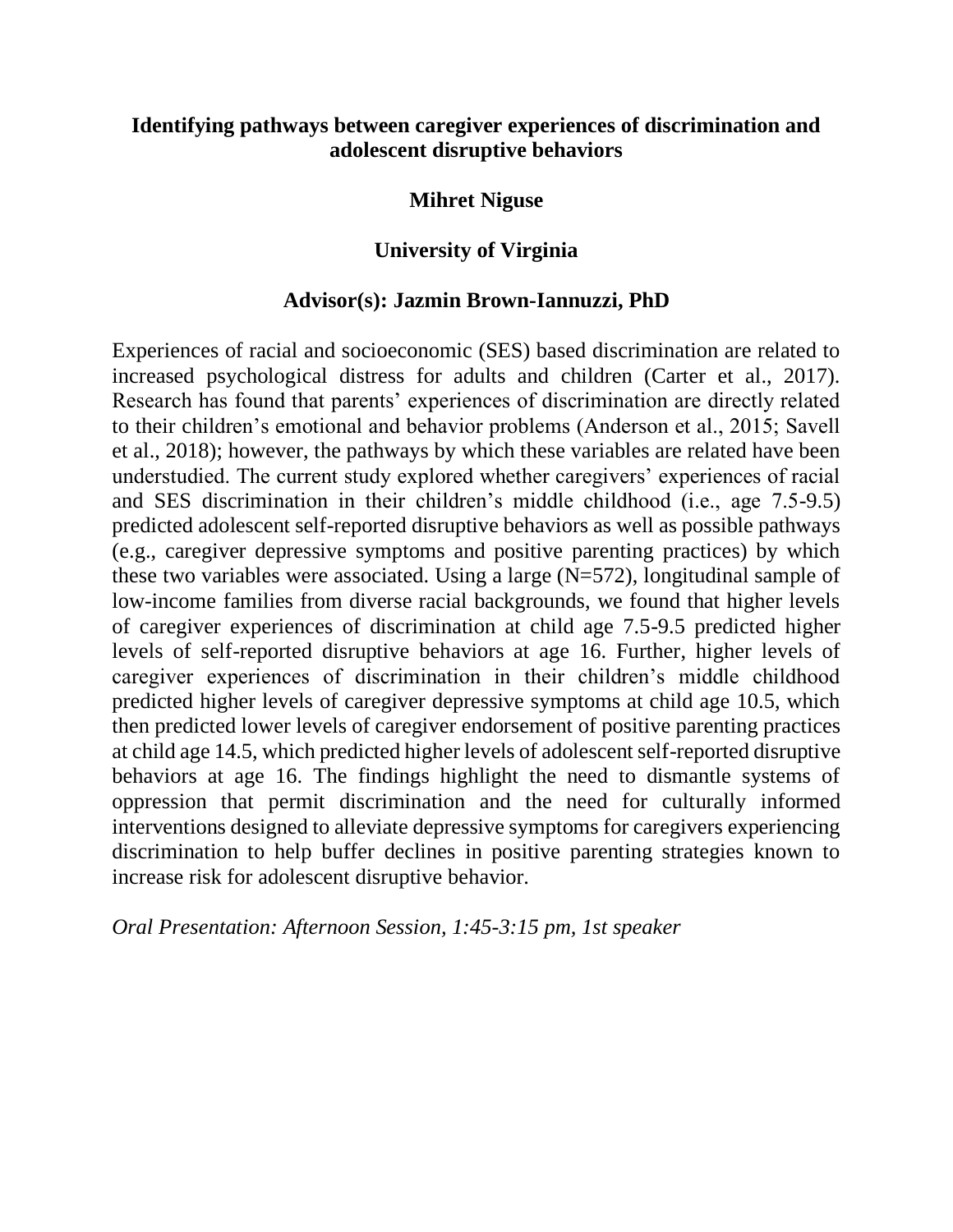## **The Effects of Biased Lineups on Strong and Weak Face Recognizers**

# **Lauren Kelso**

# **University of Virginia**

# **Advisor(s): Chad Dodson, PhD**

Law enforcement should use fair lineup practices in order to minimize the likelihood that an innocent suspect is wrongfully convicted. In reality, however, this is much harder and less common than one would expect. In particular, law enforcement can have difficulty creating a fair lineup (i.e., a lineup in which neither the suspect nor any of the filler faces stand out) for many reasons, including the limited number of photos that the police have at their disposal to create lineups. The current study examined the effect of biased lineups on eyewitness identification accuracy and confidence. Furthermore, this study looked at whether an eyewitness's facial recognition ability made them more or less susceptible to the detrimental effects of biased lineups. Participants (N=857) viewed six photos of suspects and then, after a delay, they attempted to pick them out from six lineups that varied in the degree of lineup bias.There were four different levels of lineup bias that systematically varied the number of biased filler faces (i.e., faces that distinctly did not resemble the suspect) from a fair lineup (no biased fillers) condition to a maximally biased lineup condition which contained five biased filler faces. After viewing the lineups, participants completed a measure of their face recognition ability, the Cambridge Face Memory Test (CFMT). Preliminary analyses show (a) worse identification accuracy with the maximally biased lineup than with either the fair lineup or the minimally or moderately biased lineups and (b) better identification accuracy by stronger than weaker face recognizers.

*Oral Presentation: Afternoon Session, 1:45-3:15 pm, 2nd speaker*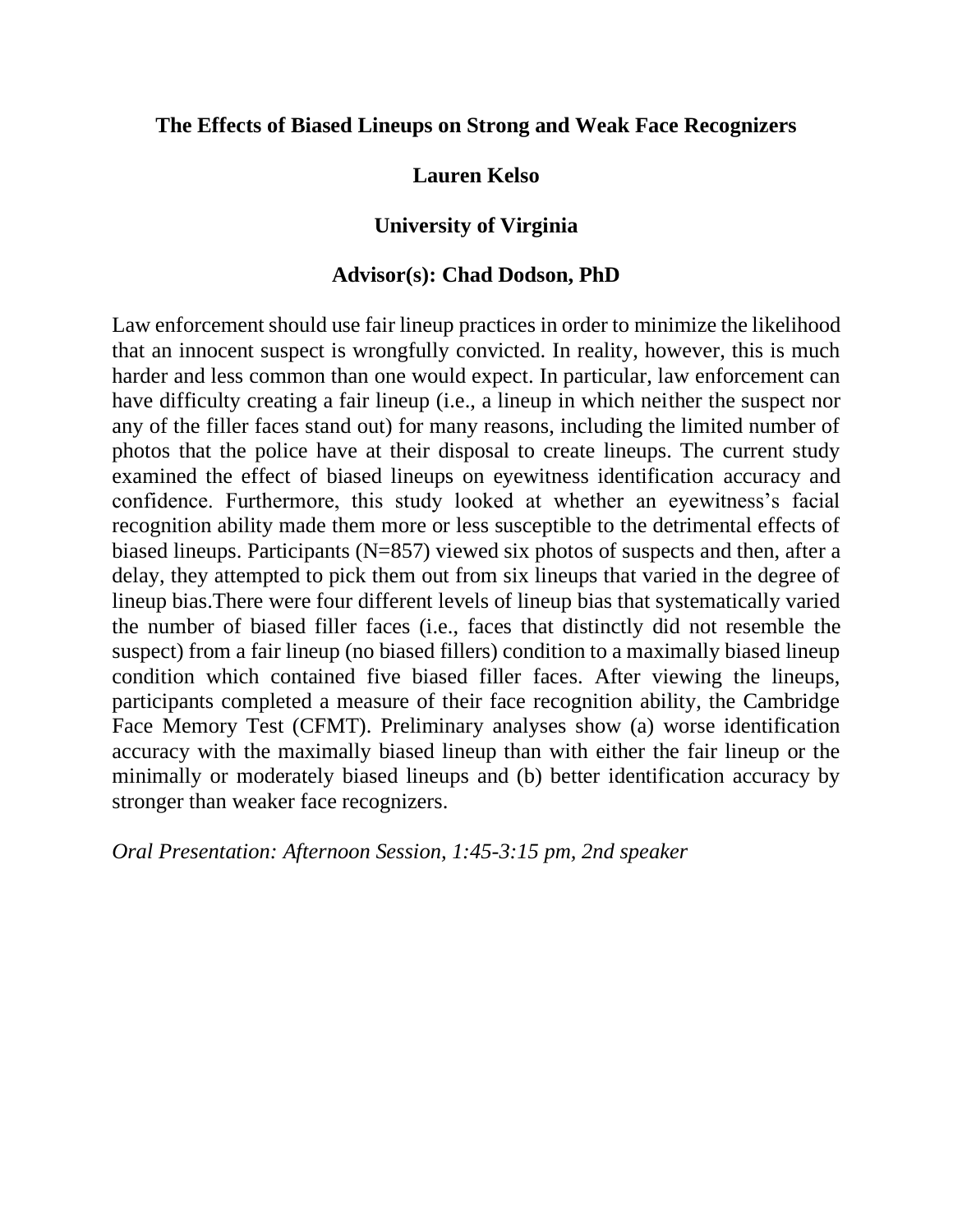## **Grief & Social Media following the Dissolution of a Romantic Relationship**

## **Molly Gonenne**

## **University of Virginia**

### **Advisor(s): Robert Emery, PhD**

While the path to healing from a grief-inducing experience is not identical for every individual, there are factors known to impact the length and intensity of the grieving process. However, little is known about the effects of social media on grief for romantic relationships, despite its increasingly widespread use. Should you avoid and block an ex, or continually check their new life by virtually stalking them? We investigated whether increased social media engagement with a former romantic partner affects the level of grief experienced for those with recent relationship dissolution. Participants  $(N=53, Detoxification=18, Desensitization =16,$ Control=19) were randomly assigned and respectively asked either to detox from their previous partner's social media, to desensitize themselves with their previous partner's social media for 5 minutes daily, or were simply reminded they had an upcoming survey for 4 weeks. All participants completed pre and post-test surveys analyzing levels of grief and social media usage. Preliminary results revealed that those who detoxed from their previous partner's social media experienced lower levels of grief at Time 2 than they originally reported at the beginning of the study, and had the lowest overall levels of grief. However, those in the desensitize condition also reported lower levels of grief at Time 2, and decreased on average at a much greater rate than the detox condition. These findings suggest that while the amount one engages with a previous romantic partner's social media may not matter, the intentionality behind the interactions could have an effect on the grieving process.

*Oral Presentation: Afternoon Session, 1:45-3:15 pm, 3rd speaker*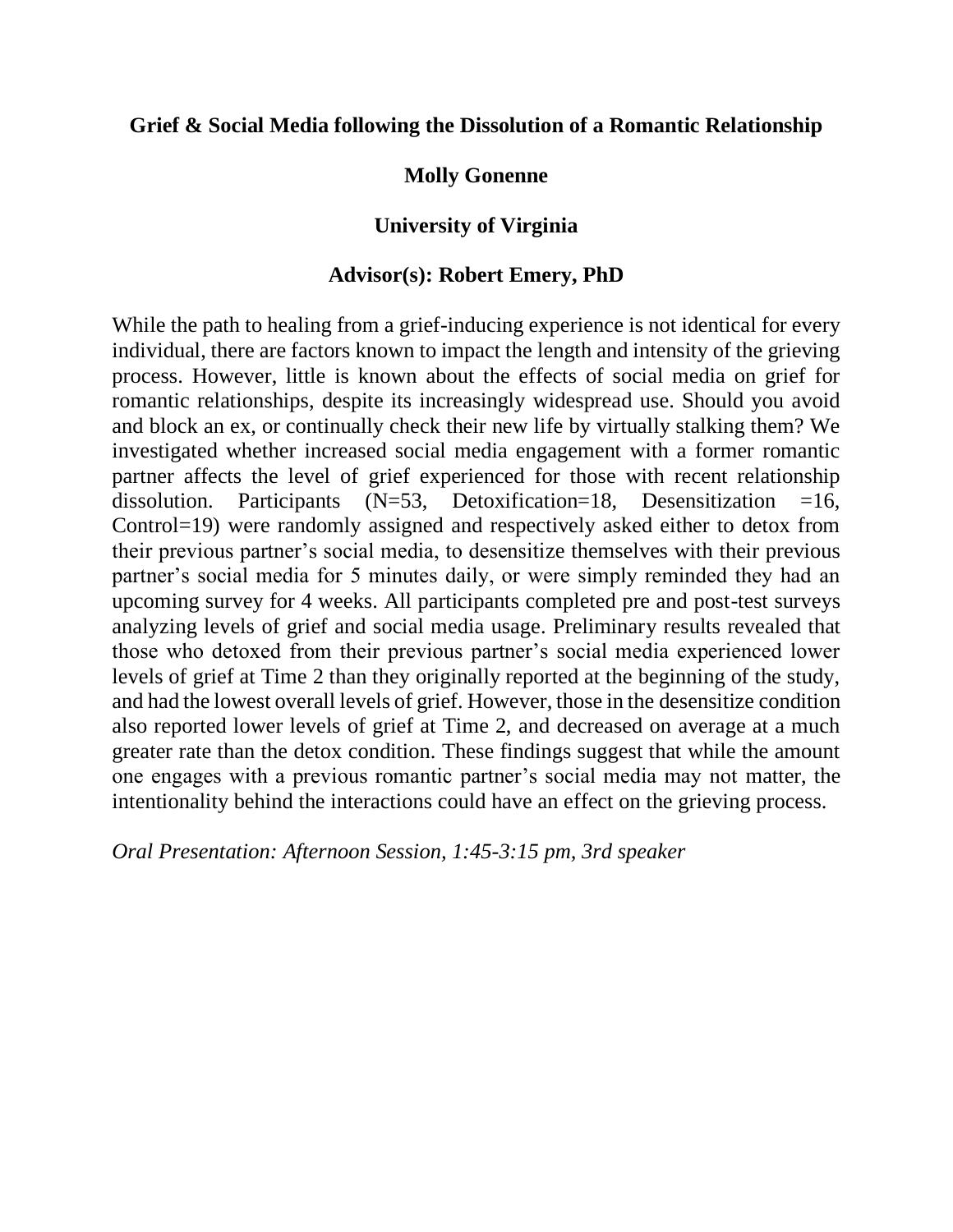# **The Scarr-Rowe Interaction at Wave I & III in National Longitudinal Study of Adolescent to Adult Health**

## **LiChen Dong**

# **University of Virginia**

## **Advisor(s): Eric Turkheimer, PhD**

Past research has generated heritability estimates of intelligence around 50-70%, but direct genetic pathways to intelligence have been complicated by various forms of gene-environment interplay. One example is the Scarr-Rowe interaction, in which genetic contributions to mental ability are larger in more advantaged socioeconomic contexts. However, the evidence for this hypothesis is mixed when studied in different regions and different ages, and few studies have tested the hypothesis longitudinally. The present study seeks to replicate the Scarr-Rowe effect with three SES indicators (parental education, familial income, and peer academic environment) in siblings followed longitudinally from adolescence to early adulthood in the National Longitudinal Study of Adolescent to Adult Health (Add Health). The Add Health Picture Vocabulary Test is used to estimate verbal intelligence; SES indicators were derived from in-home interview responses and school information. Instead of the traditional Cholesky model, the current study adapted the Modified Twin Correlation Model (MTCM) for univariate and longitudinal bivariate sibling analysis, thereby avoiding methodological issues that might compromise detection of the Scarr-Rowe effect. Results indicated statistically significant moderation effects by parental education and peer academic environment on sibling pair correlations of verbal intelligence scores, whereas familial income showed no effect. Specifically, higher ratings in parental education and peer academic environment were associated with increased additive genetic variance and decreased shared environmental variance in verbal IQ. We discuss the utility of the MTCM model in behavioral genetic research, the validity of the Scarr-Rowe interaction, and the role of academic environment in gene-environment interplay for intelligence.

*Oral Presentation: Afternoon Session, 1:45-3:15 pm, 4th speaker*